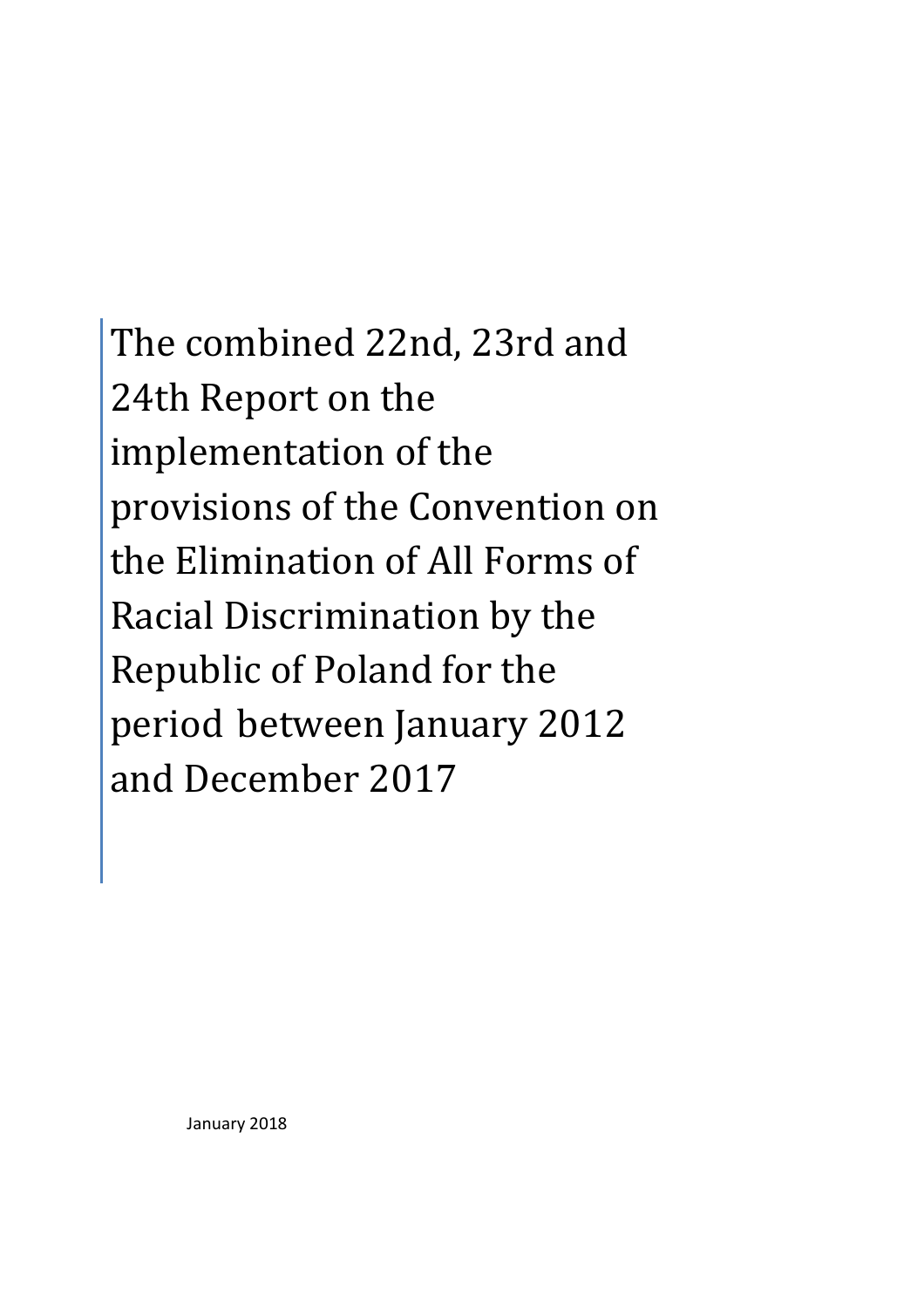#### Table of contents:

| Information on adopting the conclusions provided by the Committee on the Elimination of Racial |  |
|------------------------------------------------------------------------------------------------|--|
| Detailed part containing information on the adoption of the Articles 1-7 of the Convention     |  |
|                                                                                                |  |
|                                                                                                |  |
|                                                                                                |  |
| The right to security of person and protection by the State against violence or                |  |
|                                                                                                |  |
|                                                                                                |  |
|                                                                                                |  |
|                                                                                                |  |

The aim of the *Report* is updating the materials included in the previous – *the combined 20th and 21st Reports* and the information provided during its presentation at the meeting of the Committee on the Elimination of Racial Discrimination on 10 and 11 February 2014. The *Report* presents the national legislation and practices related to the implementation of the Convention provisions by the Republic of Poland in the period between January 2012 and December 2017, including the changes in the Polish legislation implemented since the previous *Report*. The document was prepared in compliance with the *Guidelines for the CERD-specific document to be submitted by States Parties under Article 9, paragraph 1, of the Convention (*CERD/C/2007/1). The *Report* is supplemented by the *Core Document*.

#### **List of abbreviations:**

| ECHR - European Court of Human Rights         | OSCE - Organization for Security and Co- |
|-----------------------------------------------|------------------------------------------|
| <b>GPH - General Police Headquarters</b>      | operation in Europe                      |
| NBC - National Broadcasting Council           | CLI - Chief Labour Inspectorate          |
| MNE - Ministry of National Education          | PHCC - Public Health Care Centres        |
| MCNH - Ministry of Culture and National       | PFA - Polish Football Association        |
| Heritage                                      | CHR - Commissioner for Human Rights      |
| MFLSP - Ministry of Family, Labour and Social | BG – Border Guard                        |
| Policy                                        | SLO - Supporters Liaison Officers        |
| MST – Ministry of Sport and Tourism           | SC-Supreme Court                         |
| $MIA -$ Ministry of the<br>Interior<br>and    | CT – Constitutional Tribunal             |
| Administration                                | OFF – Office for Foreigners              |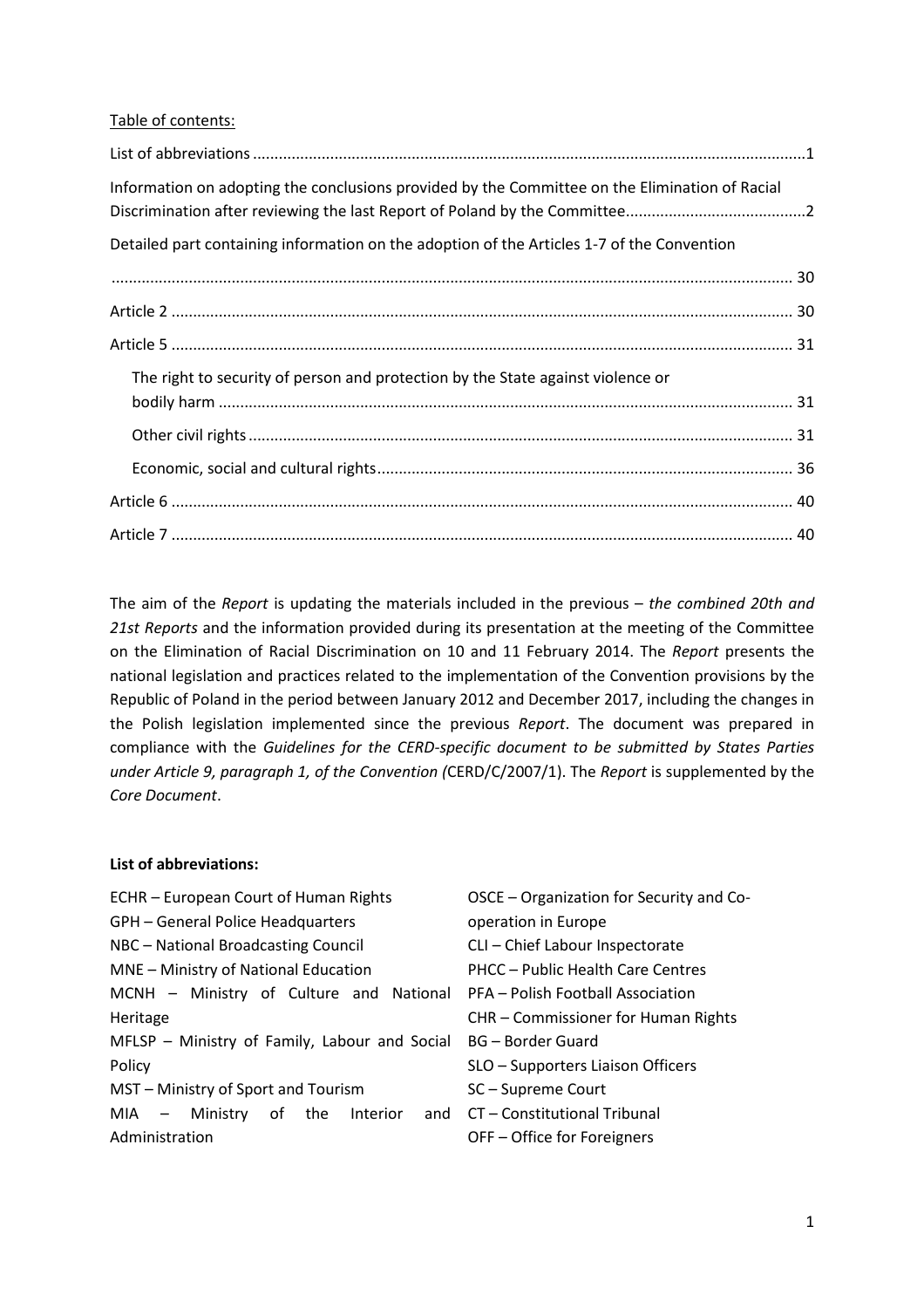# **Information on the implementation of recommendations provided by the Committee on the Elimination of Racial Discrimination after reviewing the last** *Report* **of Poland**

*Despite noting the relative homogeneity of the Polish population, the Committee requests that the State party provide detailed updated statistical data on the ethnic composition of the population in view of its revised reporting guidelines (CERD/C/2007/1). It requests that the State party share the findings of the post-census study on the national identity of the population. Regarding the latter, and in light of its General recommendation No. 8 (1990) on the interpretation and application of article 1 of the Convention, the Committee underlines the utmost importance of self-identification of individuals belonging to particular racial or ethnic groups.* 

1. Starting with March 2012 – in the course of compiling the results of the National Census of 2011 – the data on national and ethnic identity of Poland's population was gradually made public. In that period, extensive and detailed comparisons of data concerning national and ethnic minority communities enumerated in the *Act of 6 January 2005 on national and ethnic minorities and regional language* were made available, as well as the information about all national and ethnic identifications and the data about the languages used at home and native languages. Eventually, the post-census research was not conducted on national-ethnic matters, because of the need to retain financial discipline.

2. In December 2015, a special publication was released with the aim of presenting the results of the census in the context of ethnicity, language and religion entitled *National-ethnic, Linguistic and Religious Structure of Poland's Population* (*Struktura narodowo – etniczna, językowa i wyznaniowa ludności Polski. NSP 2011*). The publication includes descriptions, analyses and detailed comparisons of data on national-ethnic identity of the country's population, which encompasses, amongst others the complexity of ethnic identifications, as well as the types of languages used at home and native languages. The data on ethnic identity is depicted in the territorial profile, as well as in relation to nationality, the languages used at home and native languages. The publication includes extensive correlation tables which include particular ethnic variables in relation to socio-demographic characteristics. The entirety of the study with the statistical tables is available on the website of Statistics Poland<sup>1</sup>. Since the study is available only in Polish, presented below is only the most crucial information involved in the aforementioned analysis.

3. In the 2011 population census, for the first time in the history of Polish population censuses, the inhabitants of Poland were allowed to declare complex national-ethnic identities which has been achieved through asking two questions about national-ethnic identity. Based on the results of the 2011 national census, it can be concluded that uniform Polish national identity, encompassing 36 522 200 people representing 94.83% of the Polish population, dominates among the Polish citizens. Furthermore, 871 400 (2.26%) people have declared both Polish national-ethnic identity and an identity other than Polish. Based on the census data, it can be concluded that the population declaring Polish national identification included a total of 37 393 700 people representing 97.10% of the entire population of Poland, and the remaining group consisted of people who either exclusively named a national-ethnic identity (or identities) other than Polish (596 300 – 1.55%) or people for whom determining national-ethnic belonging was not possible (521 500 – 1.35%).

l

<sup>1</sup> http://stat.gov.pl/spisy-powszechne/nsp-2011/nsp-2011-wyniki/struktura-narodowo-etniczna-jezykowa-iwyznaniowa-ludnosci-polski-nsp-2011,22,1.html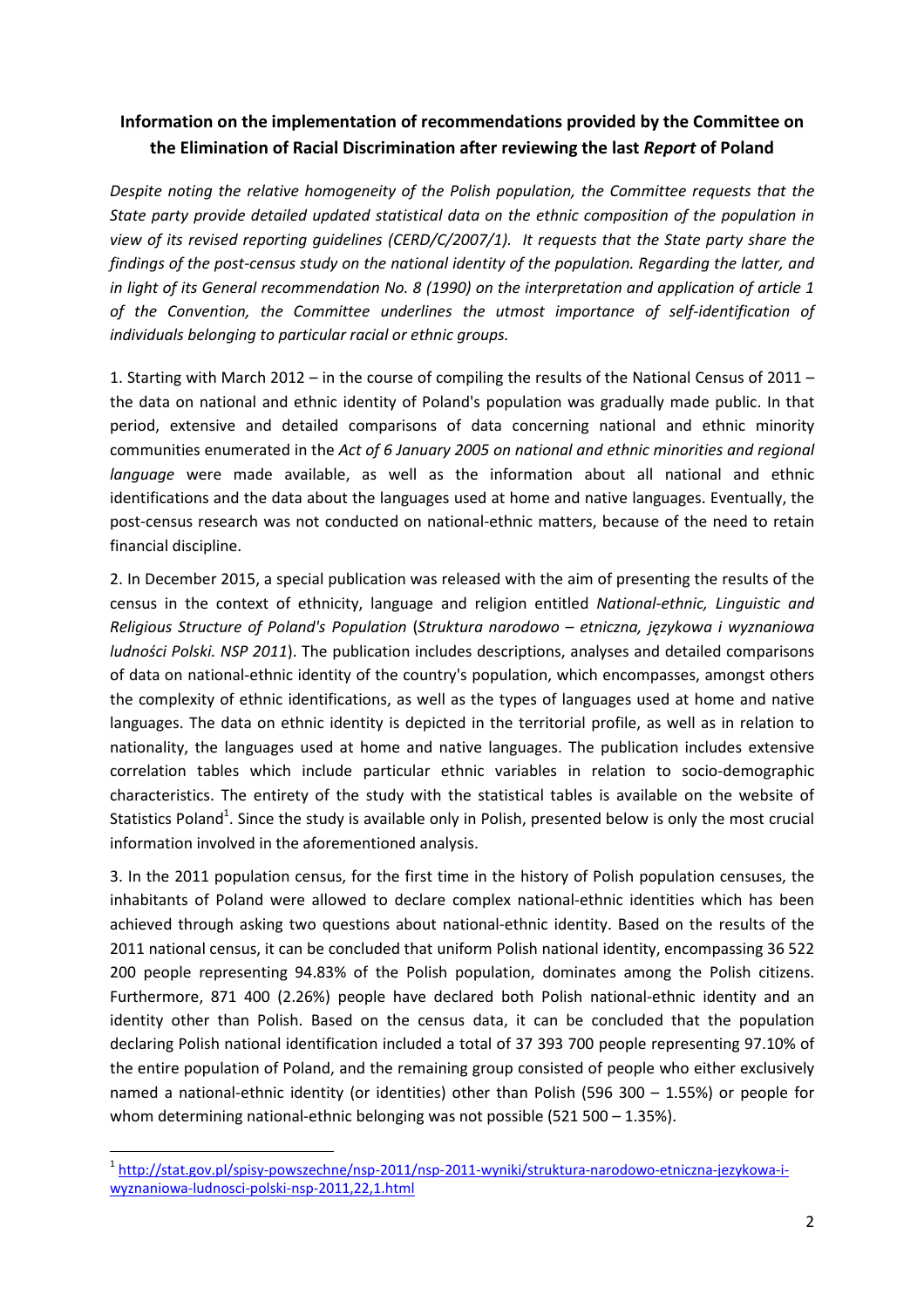4. The declarations of national-ethnic belonging to a group other than Polish totalling to 1 467 700 (3.81%) were divided into two groups:

- coexisting with Polish national-ethnic declaration – 871 400 (2.26%),

- only non-Polish – 596 300 (1.55%) people, including 45 900 double non-Polish declarations.

In total, the census includes 846 700 Silesian declarations (including 430 800 (50.9%) declarations coexisting with Polish identity), 232 500 people declaring Kashubian identity (including 215 800 (92.8%) alongside Polish declarations), slightly less people than in the last census declaring German identity – 147 800 (including 63 800 (43.2%) with Polish identity). The larger groups declaring a non-Polish national-ethnic identity are the Ukrainians (51 000, including 20 800 (40.8%) also declaring Polish identity) and Belarussians (46 800, including 15 600 (33.3%) also declaring Polish identity). Also in the following, smaller national-ethnic groups described below, between 27.5% and 100% of people declared Polish identity as the second identity. The next three national groups are: The Roma (17000), the Russians (13 000), the Americans (11 800), the British and the Lemko (10 500 each). Groups with slightly less than 10 000 people are the Italians (almost 9000), the French, the Lithuanians and the Jews (approximately 8000 each). Groups of people identifying themselves with other national-ethnic communities did not exceed 5000 people, out of which the groups declaring the following nationalities: the Spanish, Vietnamese, Dutch, Greek and Armenians totalled to approximately 4000 people. Slightly smaller groups (of approx. 3000 people) were made up of the Czech, Slovaks and Canadians as well as two groups who declare identification – for the first time in the history of national censuses – to regional groups –the Kocievians and Gorals. Furthermore, approximately 2000 of the following national-ethnic identifications were noted: the Bulgarian, Irish, Tatar, Swedish, Hungarian, Austrian, Australian and Chinese.

5. Based on the results of the census, it can be concluded that the vast majority of Poland's population use Polish at home. The use of Polish was declared by over 37 815 600 people representing 98.19% of the entire population, with a vast majority – 37 043 600 (96.19%) – using it as the only language. The people using a language different than Polish at home totalled to 948 500 (2.46%), whereas usually it is used alternately with Polish – 772 000 (2.00%). Considerably less frequently, the respondents indicated the exclusive use of one or two languages other than Polish at home – 176 500 (0.46%). The first language used at home after Polish, used by over half-a-million people was the Silesian ethnolect (529 400). In this context, the second language other than Polish was Kashubian (108 100), English (103 500) and German (96 500). Smaller groups were made up of people using the following languages at home: the Belarussian (26 400), Ukrainian (24 500), Russian (19 800), Romani (14 500), French (10 700), Italian (10 300), Lemko (6300), Spanish (5800), Lithuanian (5300) and Vietnamese (3400).

6. At the same time it should be noted that the national-ethnic structure in the National Census of 2011 was based on auto-identification of the respondents – the answer to the question was not closed and provided for the possibility of auto-identification of a national or ethnic group.

*The Committee recommends that the State Party disseminate the content of the Convention when training judges and lawyers, and apply the provision of the Constitution about the direct application of international agreements whenever appropriate.*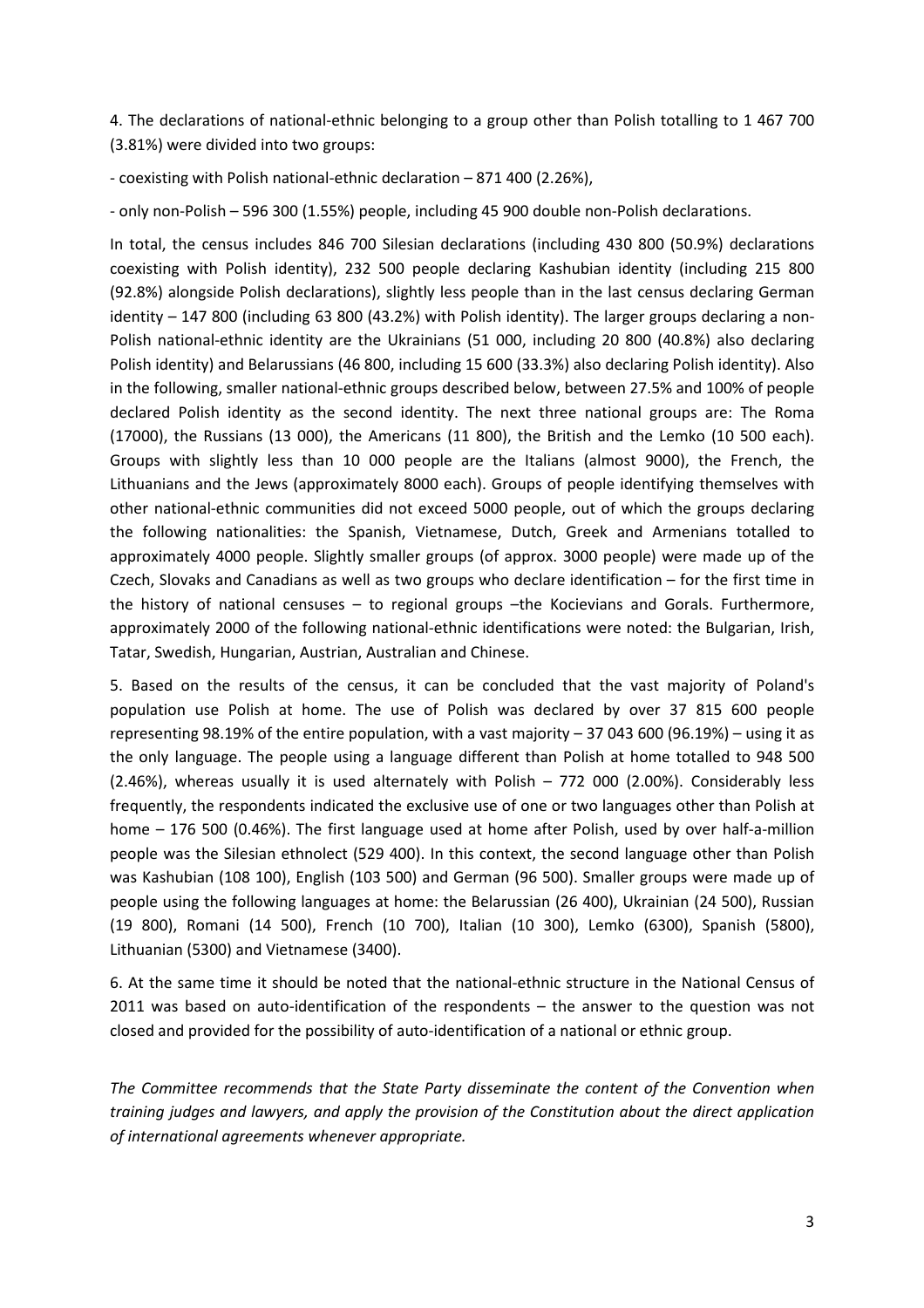7. The issues covered in the *Convention on the Elimination of all Forms of Racial Discrimination*, including racist crimes and preventing racial discrimination are addressed during training sessions on human rights and prohibition of discrimination for judges, prosecutors, judicial and prosecutorial trainees.

8. At the same time, it is worth mentioning that cases of national courts appealing against this Convention were noted. One of the examples may be the Decision of the Supreme Court of 17 August 2016, case No. IV KK 53/16. In this decision, the Supreme Court notes the restrictions in exercising constitutional freedoms (including freedom of expression) existing in Polish legal system which derive from the Constitution. At the same time, the SC emphasises that the prohibition of racial and national discrimination results from the instruments of international law that form part of the national legislation, including the *Convention on the Elimination of all Forms of Racial Discrimination*. Another example may be the Decision of the Constitutional Court of 25 of February 2014, case No. SK 65/12. As a result of reviewing an appeal in cassation, the CT examined the conformity to the Constitution of a provision from the national Criminal Code penalising, amongst others, incitement to hatred based on national, ethnic, racial differences or religious denomination or because of the lack of religious beliefs (Article 256). The analysis of constitutionality of this provision was conducted also on the basis of the provisions of the *Convention on the Elimination of all Forms of Racial Discrimination*.

*The Committee recommends that the State Party amend its criminal code expressly making racial motivation an aggravating circumstance allowing for enhanced punishment to combat the occurrence of such acts.* 

9. In the opinion of the Polish authorities, Article 53 of the *Criminal Code* clearly obliges courts to include the motivations of perpetrators while sentencing, including racist motivations. Such motivation constitutes a reasonable cause for aggravation of penalty. The character of this regulation is not casuistic (i.e. it does not contain a enumeration of specific elements), as it constitutes the general directive of imposing scale of penalties in accordance with Polish legislative technique and the scheme of the national criminal law. It should be noted that such form of the provision makes it universal and applicable when deciding on level of penalties in every case. Moreover, the offences of racist nature are penalised directly in a number of specific provisions of the *Criminal Code* (i.e. Articles 119, 256 and 257). An analysis of the national practice demonstrates that the courts effectively use the tools that were provided in criminal procedure law, and the offences motivated by racism are met with an adequate reaction from the justice.

*The Committee recommends that the State provide adequate human and financial resources to the Ombudsman and ensure that it deals with racial discrimination both in public and private areas. The Committee further requests that the State party provide it with information on concrete results obtained by the Council for the Prevention of Racial Discrimination, Xenophobia and Related Intolerance through its Framework Programme of Actions and explain how the State party enhances coordination and synergy between all national human rights bodies.* 

**Ensuring adequate human and financial resources for the Commissioner for Human Rights**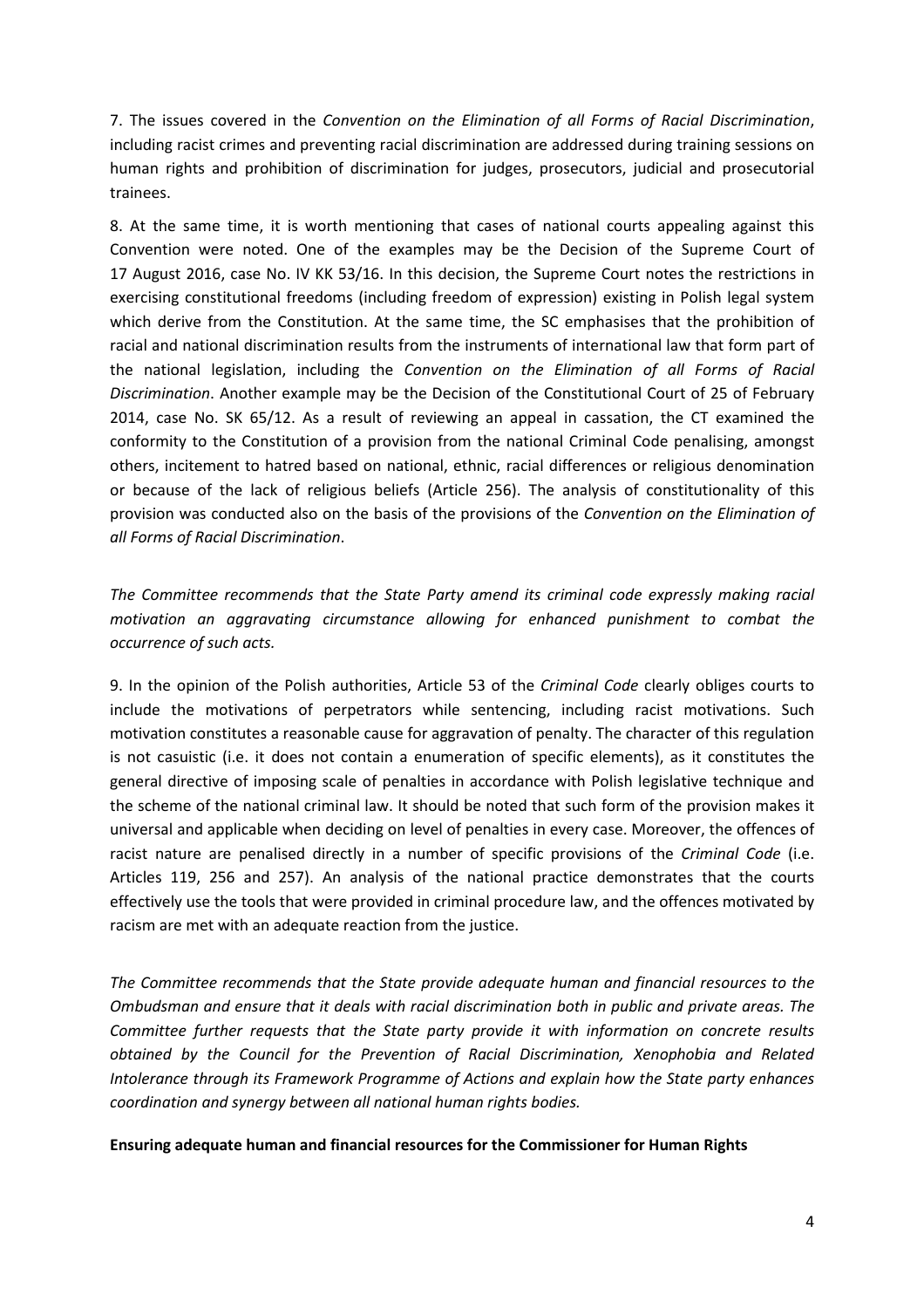10. As regards the financial measures for the Commissioner for Human Rights, Polish authorities wish to underline that under Article 139(2) of the Act of 27 August 2009 on *public finance*, the Commissioner for Human Rights is entitled to budgetary autonomy. It finds expression in the obligation of the Ministry of Finance to include the revenue and expenditure declared by the Commissioner for Human Rights into the draft of the Finance Act for the following year. The institutions enlisted in the Article 139(2) of the abovementioned Act, including the Commissioner for Human Rights, are independent from the executive, and the projects of their financial plans are included by the Ministry of Finance into the estimates (including the budget projects without negotiation). Only the Parliament can modify the revenue and expenditure plans of the abovementioned institutions. It means that, normally (unless the Parliament does not decide otherwise), the Commissioner for Human Rights does not have to modify his financial plans, bearing in mind the necessity of the fulfilment of statutory tasks, as well as the limited abilities of the state budget.

11. Taking into account the special character of the Commissioner's activities, including fighting all forms of discrimination, in previous years, the budgets of the Commissioner for Human Rights were given priority and constituted exceptions to the general rules provided in the acts on budget implementation (the so-called "budget-related" acts).

12. In the Act of 22 December 2011 on *amending certain acts related to budget implementation*, Article 24(3)(3) provides for additional funds for remuneration of PLN 1,000,000 (i.e. approx. EUR 235,916) to the budget of the Commissioner for Human Rights related to the creation of new FTEs in 2012. In the Act of 7 December 2012 amending certain acts related to budget implementation, Article 16(3)(1a) also provides for additional funds for remuneration of PLN 667,000 (approx. EUR 157,356) for the purpose of creating new FTEs in 2013. According to the justification of the draft of the resolution, the salary increases were linked to the implementation of the tasks given to the CHR, including those deriving from the UN Convention on the Rights of Persons with Disabilities.

13. In 2017, the Commissioner for Human Rights has a budget of PLN 37,182,000 for execution of statutory tasks. The total number of planned FTEs in the budget part of the Commissioner for Human Rights totalled to 320.

14. In the opinion of the Commissioner, the allocated funds were insufficient to efficiently protect human rights and freedoms, in particular the principles of equal treatment and non-discrimination.

## **Statutory mandate of the Commissioner for Human Rights for fighting racial discrimination in the public and private sphere**

15. The question of Commissioner's for Human Rights mandate to act on the so-called horizontal cases (with regard to relations between private parties) was already considered during legislative work on the Act on *implementation of certain provisions of the European Union in the field of equal treatment*. At that time, it was concluded that the Commissioner's broad mandate – even though it is actualised primarily in the context of vertical relations – fulfils the requirement of helping the victims of discrimination of the equality directives of the European Union.

16. Furthermore, the Act of 15 July 1987 *on the Commissioner for Human Rights* (i.e. Polish Journal of Laws 2017 item 958) was extended by the provision according to which the Commissioner may take measures of indicating the procedures available for the applicants in the context of implementing the equal treatment principle between private parties. It should also be pointed out that it is possible for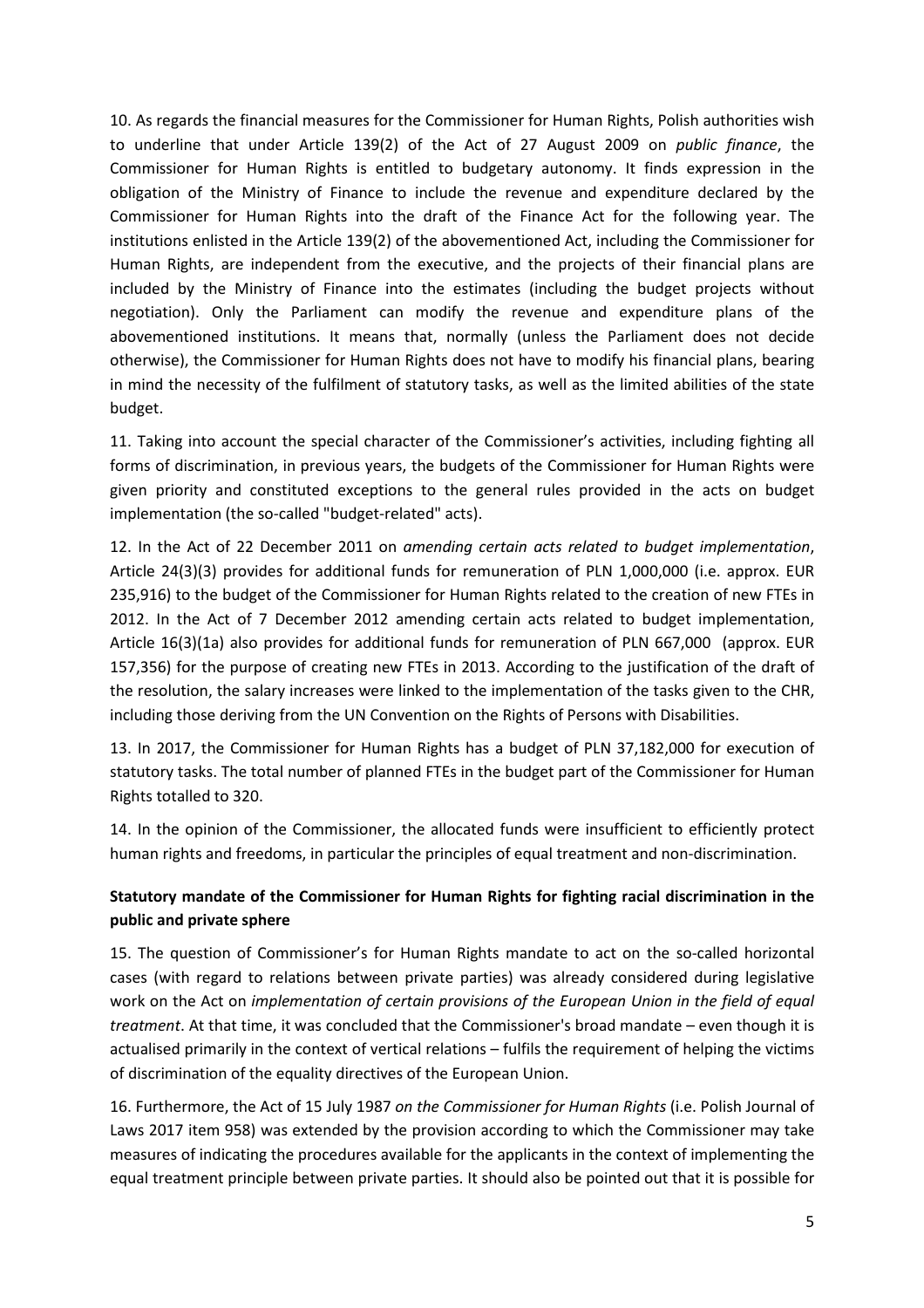the Commissioner to act indirectly, i.e. by causing the action of other competent authorities with respect to the case (e.g. Chief Labour Inspectorate, Office of Competition and Consumer Protection, law enforcement). It should be noted that the Commissioner has broad mandate in respect of participating in proceedings, including civil cases, in which both parties are a part of the private sector. It is crucial given that in the cases relating to the infringement of the equal treatment principle, claims for compensation or protection of personal goods are of critical importance.

17. It is worth noting that the Commissioner's competences in the context of the cases concerning the relations between private parties were the subject of the complaint brought against the European Commission (EU PILOT No. 3276/2012/JUST). The Commission, after examining the case, decided that the Act *on the Commissioner for Human Rights* – in relation to the CHR's competences as an independent authority for equal treatment – does not breach the minimum standards contained in the equality directives of the European Union. The position was transmitted by the Commission in writing dated on 13 September 2013. (Ref. Ares(2013)3D42546).

18. The way of fulfilling the Commissioner's mandate as an independent authority for equal treatment remains –within the limits of the law – a sovereign decision of the Commissioner. The extensive published reports on the CHR's realisation of the tasks relating to preventing discrimination and the implementation of the equal treatment principle present numerous actions undertaken in that context.

## **The results obtained by the Council for the Prevention of Racial Discrimination, Xenophobia and Related Intolerance.**

19. The Council for the Prevention of Racial Discrimination, Xenophobia and Related Intolerance was created by the Regulation No. 6 of 13 February 2013 of the Prime Minister. In total, the Council met 10 times during its term. Apart from the entities enumerated in the Regulation establishing the Council, the Chairman invited voivode plenipotentiaries for national and ethnic minorities and experts of discrimination matters, as well as representatives of non-governmental organisations to join the meetings. On 6 November 2013, the *Framework Action Programme* was established in the form of a resolution in order to lay down directions, manners and areas for activities: monitoring, reacting, providing and educating.

20. It is worth noting that the Council was cooperating with the Consultative Council created in 2013 which was a permanent consultative and advisory group which consisted of people who actively work for fighting racial discrimination, xenophobia and related intolerance. Joint discussion supported the agendas of the Council's meetings, and the social party was able to receive relevant information from the government party. Its main aim was creating a good model for cooperation between non-governmental organisations and experts who were members of the Consultative Council and the representatives of the government who participated in the Council's work. In total, the Consultative Council met 7 times during its term.

21. The Council's tasks included monitoring, that is observing and analysing the phenomena which could stem from intolerance towards the minorities living in the territory of Poland. The Consultative Council also performed monitoring and gathered information on incidents related to hate speech. Its members exchanged information about such alerts and then presented reports on the events concerned on the forum of the Council.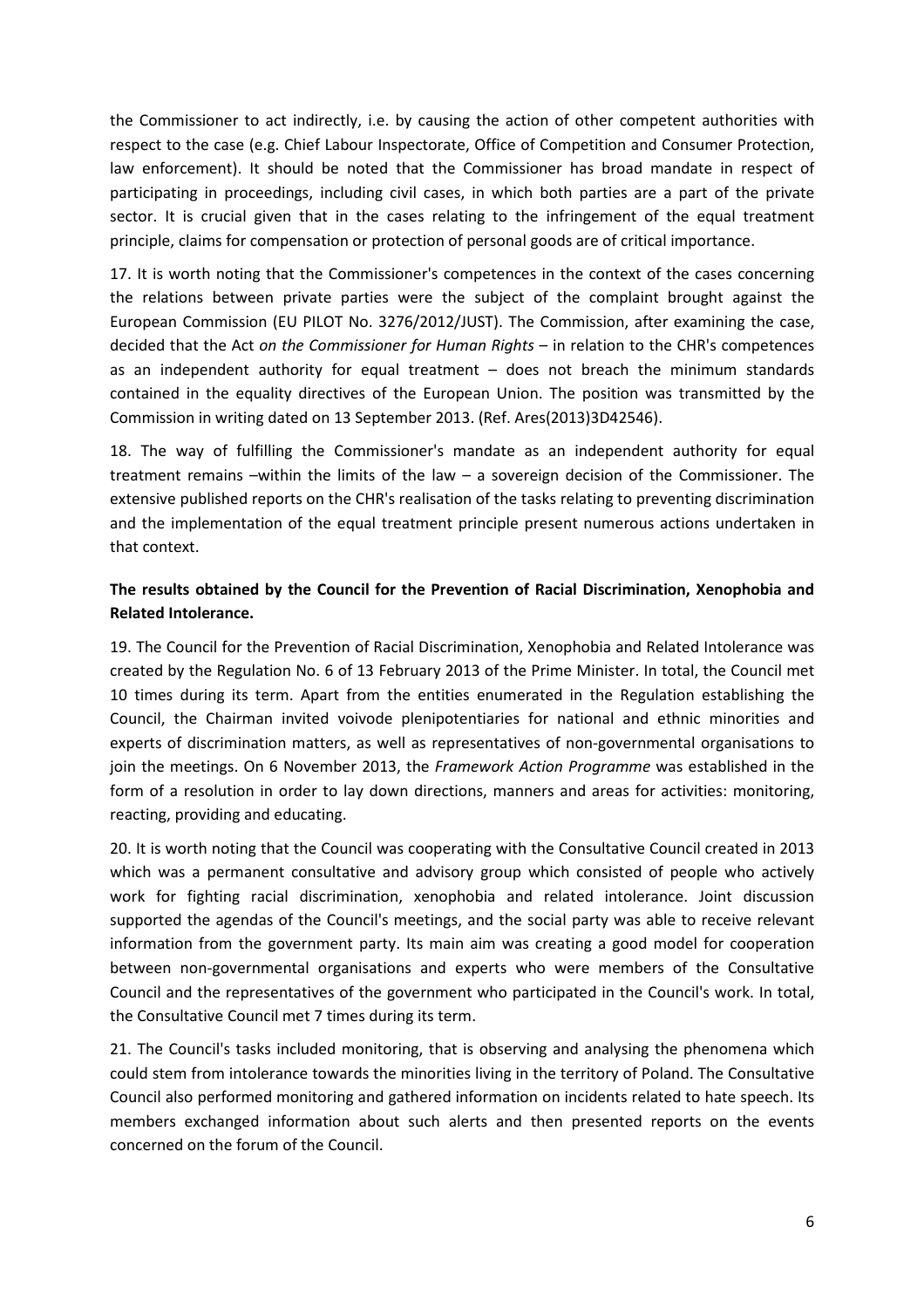22. One of the educational activities in Poland is the conference *Where does the responsibility lie: Hate speech in public debate.* It was held in Warsaw between 18 and 19 September 2013. One of the speakers at the conference was Mr Thorbjoern Jagland, Council of Europe Secretary General. Furthermore, in June 2015, the then Ministry of Administration and Digitisation organised a two-day training for voivode plenipotentiaries for national and ethnic minorities. The free-of-charge training was organised on the premises of the Mazovia Voivodeship Office in the form of a series of lectures and workshops and it was conducted by three organisations: The Never Again Association, the Pro Humanum Association and the Dialog-Pheniben Foundation. The topics discussed were: racism, fascism, education for tolerance, identifying intolerance phenomena and notions, anti-discriminatory provisions in Poland and the EU, cultural diversity and the Roma minority. The training was attended by 13 plenipotentiaries and representatives of the Border Guard, the Police and other institutions involved in the fight against discrimination. Furthermore, all voivodeships hosted numerous meetings and workshops for fighting discrimination and hate speech dedicated to plenipotentiaries, employees of voivodeship offices and inhabitants.

23. A significant element of the Council's activity was organising support for the local authorities of Białystok after the incidents committed against persons of different ethnic backgrounds. In 2013, the then Chairman of the Council visited Białystok on behalf of the entire Council and discussed the ways of solving the problem. He also allocated funds for activities related to education and integration of the local community. Also in 2014, the Chairman of the Council decided to provide financial aid to the Podlachia Voivode of PLN 50,000 (approx. 11,938 EUR) for activities related to education and integration of the local community. The continued financing of programmes aimed to integrate the local community resulted from a series of incidents which had occurred in Białystok between 2013 and 2014 and the fact that the programme financed in the previous year was popular among the local community. In 2015, under the agreement concluded with the Ministry of Administration and Digitisation, the Voivode implemented the programme *Partnerstwo na Rzecz Aktywnego Osiedla*  (*Partnership for Active Estates*). The programme consisted of a series of integration meetings for the inhabitants and school pupils with the foreigners living in the voivodeship, sporting events for primary and secondary school pupils, culinary events for the inhabitants of estates to depict the culinary richness of national minorities.

24. The last quarter of 2014 saw the establishment of two work groups. The first one was a work group on creating a repository of reports and statistical data. The group's activity was aimed to create a system for collecting data on groups discriminated against and a subsequent risk analysis of discrimination and hate crimes on the areas concerned. The system was aimed to facilitate prevention of hate crimes through directed educational activities on the areas on which a marked escalation of attitudes can be observed. The second group was working on creating a dictionary of hate-speech-related notions. The aim of the group was collecting examples of verbal discrimination in the public space and their subsequent qualifying. The people constituting the team were scientists, i.e. culture experts, sociologists, linguists, psychologists and representatives of public administration.

25. Under the Regulation No. 53 of 27 April 2016 of the Prime Minister, the Council for the Prevention of Racial Discrimination, Xenophobia and Related Intolerance was liquidated. Despite the undertaken initiatives, in the opinion of the Government, the Council did not effectively perform its function of preventing xenophobia, intolerance and discrimination and it was difficult to show tangible results of its activity.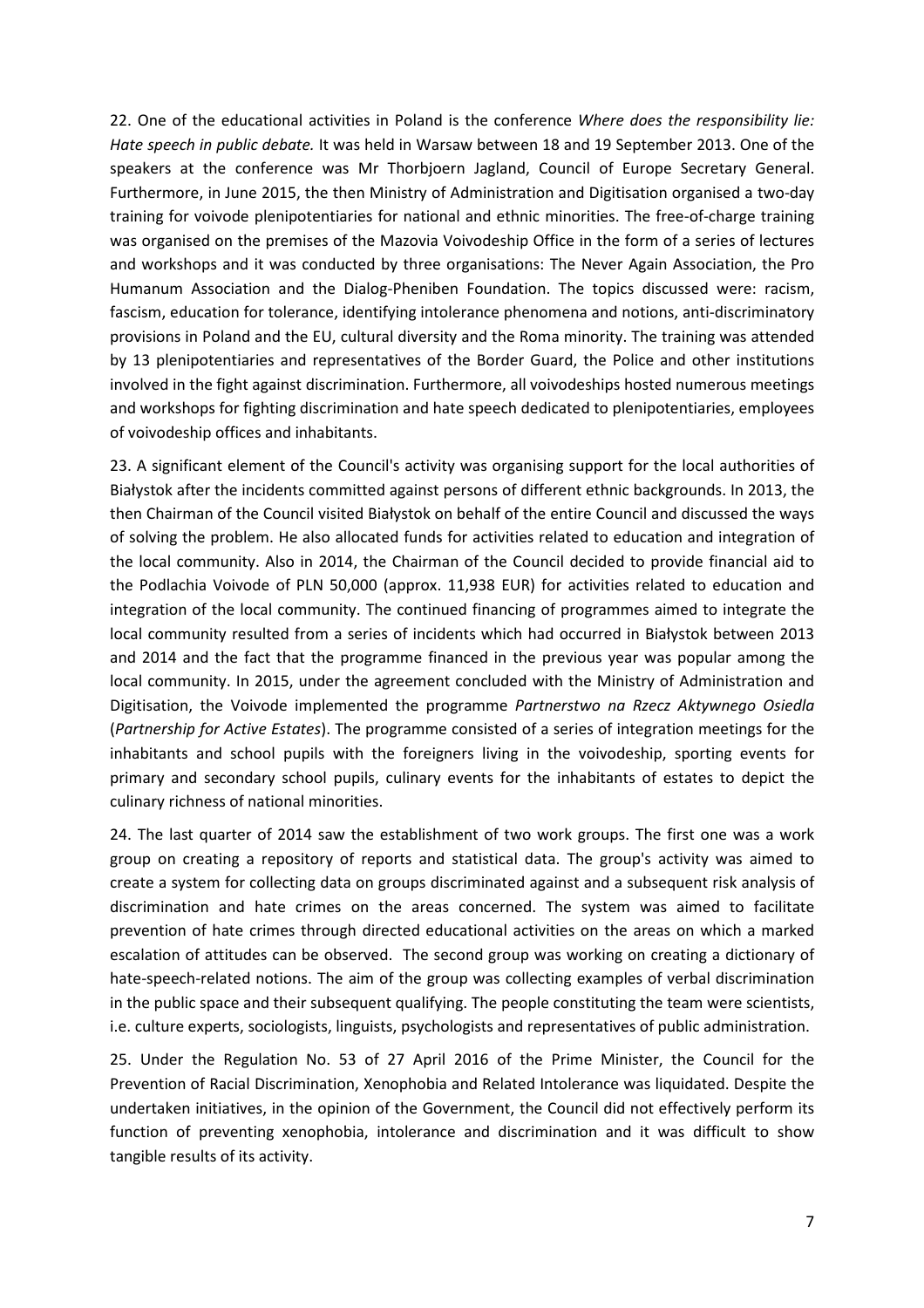## **Enhancing coordination and synergy between all national human rights bodies on the national level.**

26. The Government Plenipotentiary for Equal Treatment acting under the provisions of the Act of 3 December2010 on *implementation of certain provisions of the European Union in the field of equal treatment* (Polish Journal of Laws2016, item 1219) is responsible for implementing government policy on equal treatment. Thus, the Plenipotentiary is a part of the national governmental system for preventing discrimination and implementing the equal treatment principle. In realising his tasks, the Plenipotentiary cooperates on a regular basis with numerous public and non-governmental institutions.

27. The Government Plenipotentiary for Equal Treatment in cooperation with 16 Voivodeship Plenipotentiaries for Equal Treatment (appointed in all voivodeships) and Equal Treatment Coordinators appointed in 18 out of 19 ministries constitute the national mechanism for equal treatment and conduct activities to, amongst others, eliminate discrimination and systematically include the equal treatment principle to government policies. Extending the government structures responsible for enforcing the equal treatment principle was targeted to strengthen the capacities of the government administration to formulate the aims of the equal treatment policy and their effective implementation (both on the regional and the local level). By appointing Coordinators and Voivode Plenipotentiaries for Equal Treatment, the Government Plenipotentiary for Equal Treatment gained important partners who significantly increase his ability to act on the national level. The mechanism functions on a permanent basis starting with its pilot phase initiated in 2011 and will be supported by the actions planned for the years to come.

28. The mechanism for equal treatment will be strengthened by, amongst others, implementing the Knowledge, Education, Development Operational Programme. Coordinated by the Government Plenipotentiary for Equal Treatment, the project aims to create and promote a cooperation system for the horizontal implementation of the equal treatment policy in the governmental administration institutions of the central, regional and local government involving non-governmental organisations and social partners. It will increase the effectiveness and efficiency of the policy in that context. The implementation of the project is scheduled for the period between 2017 and 2020.

29. The strategic governmental document for implementing activities related to equal treatment and non-discrimination is the *National Action Programme of Equal Treatment*. The documents sets out medium-term aims and the instruments of governmental policy for equal treatment. The first edition of the programme was implemented between 2013 and 2016. The equal treatment principle is of horizontal nature, thus, the activities foreseen in the *Programme* were conducted by all ministries, voivodeship offices and other chosen public administration entities, according to their competences and in cooperation with non-governmental organisations, social partners and local government units. In order to ensure effective monitoring of the *Programme* and to create a standing forum of cooperation in that respect, the interministerial Group for Monitoring the National Action Programme of Equal Treatment was established under the Order No. 29 of 13 April 2015 of the Prime Minister and its amendment (changing the composition of the Group) of the Prime Minister of 22 March 2016.

30. It is worth noting that the interministerial Group for the European Court of Human Rights was established in 2007 in Poland. The Group's responsibility is developing projects for enforcing the judgements of the ECHR in relation to Poland, and subsequent monitoring of their implementation.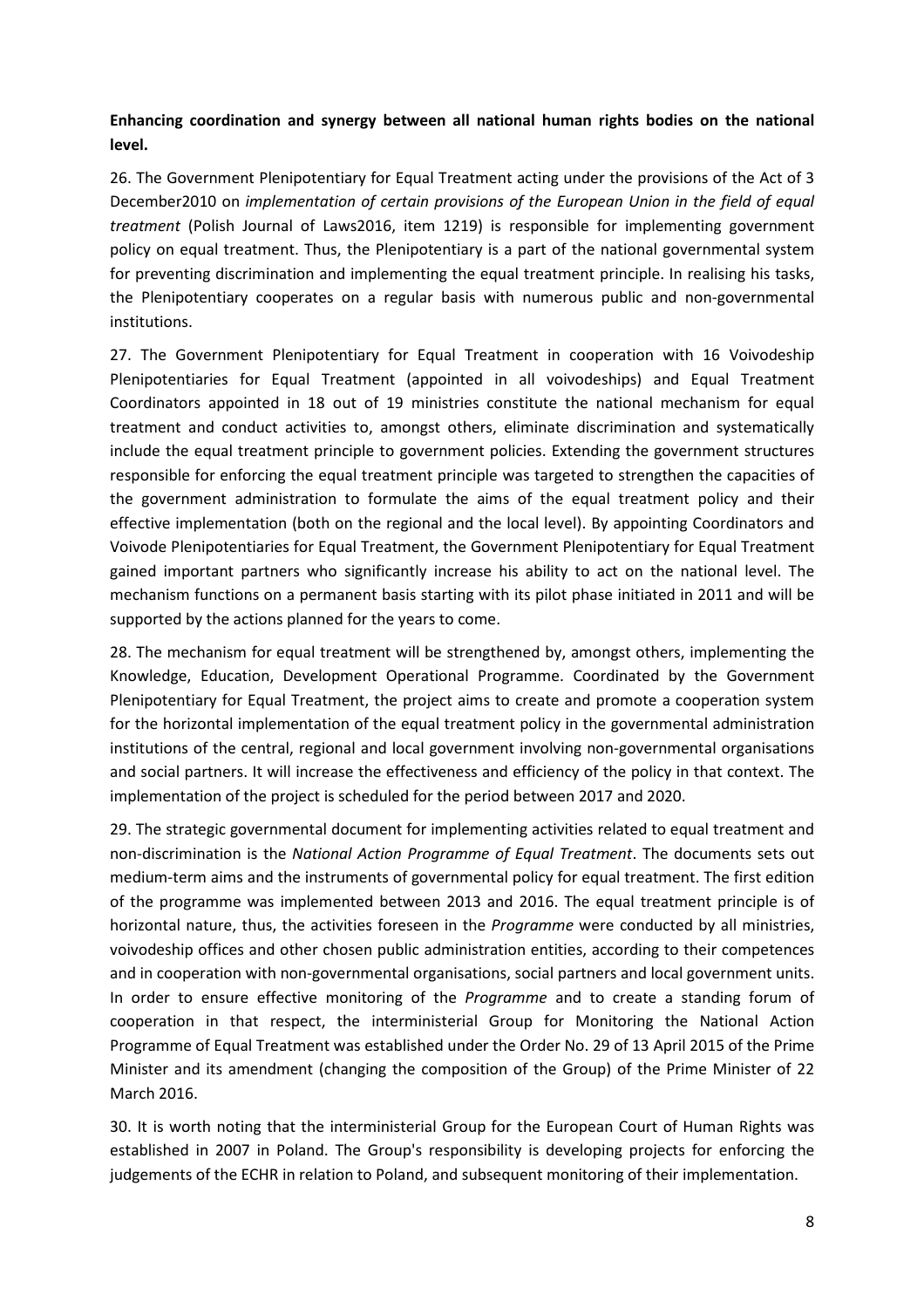*Bearing in mind its General recommendation No. 35 (2013) on combating racist hate speech, the Committee recommends that the State party:* 

*(a) Seek efficient means to combat racism in sport, including imposing fines on clubs for the racist acts of their supporters and continue working with sport associations in promoting tolerance and diversity;* 

*(b) Undertake further measures in conformity with its legislation and article 4 of the convention, in addition to the General Prosecutor's initiatives, to better tackle hate speech on the internet;* 

*(c) Take action against websites promoting racial hatred;* 

*(d) Ensure effective enforcement of the State Party's laws declaring illegal parties or organizations which promote or incite racial discrimination, in conformity with article 4(b) of the Convention.* 

## **Activities for combating racism in sport**

31. In the first place, it should be emphasised that during the reporting period, i.e. between 2012 and 2017, no incidents of racial discrimination occurred in the great majority of sporting disciplines. Racist incidents occurred only during football matches. The scale of the occurrences is specified annually in Reports on security and organisation of matches on the central level, prepared by the Department of Organising Events, Security and Infrastructure of the Polish Football Association, it is, however, limited (during the reporting period, the percentage of the matches with racist incidents varied between 2.27% and 0.66%). The observation conducted by Match Delegates of the PFA suggests that the law enforcement and information services in football clubs prevent the majority of racist incidents by prohibiting the exhibition of offensive banners. Each racist incident is assessed by the Disciplinary Commission of the PFA, whereby the Disciplinary Rules of the PFA allow the Commission to investigate such cases through the accelerated and simplified procedure. The minimum penalty for the offence is PLN 5,000 (approx. 1,180 EUR). Between 2012 and 2017, the Disciplinary Spokesperson of the PFA dealt with 44 racist incident which ended with disciplinary rulings.

32. The data collected by the Prosecution General also show a low percentage of cases relating to the behaviour of supporters and athletes during sporting events or to events in relation to the total number of cases for a given year, which, during the reporting period, significantly decreased each year and in 2016, it amounted to approx. 1.4% of the total number of hate crime cases for the year.

33. Despite the small scale of the phenomenon, PFA organises a series of projects aiming to prevent racism which can be divided into two areas. Firstly, the association has a system for monitoring and preventing incidents, which enables it to respond to undesirable events. Secondly, PFA organises events and campaigns to draw the attention to racism and intolerance in sport.

34. In the context of the first area (monitoring), the sporting association developed a license system for stewards and speakers employed in 52 clubs of the three biggest football leagues. One of the training modules contains information of preventing and reacting to racist incidents on stadiums, in particular presenting flags and banners with offensive slogans. Since 2011, 15 000 law enforcement and information services officers as well as 200 speakers were trained. The PFA also organises training workshops for Match Delegates, Security Managers and Supporters Liaison Officers during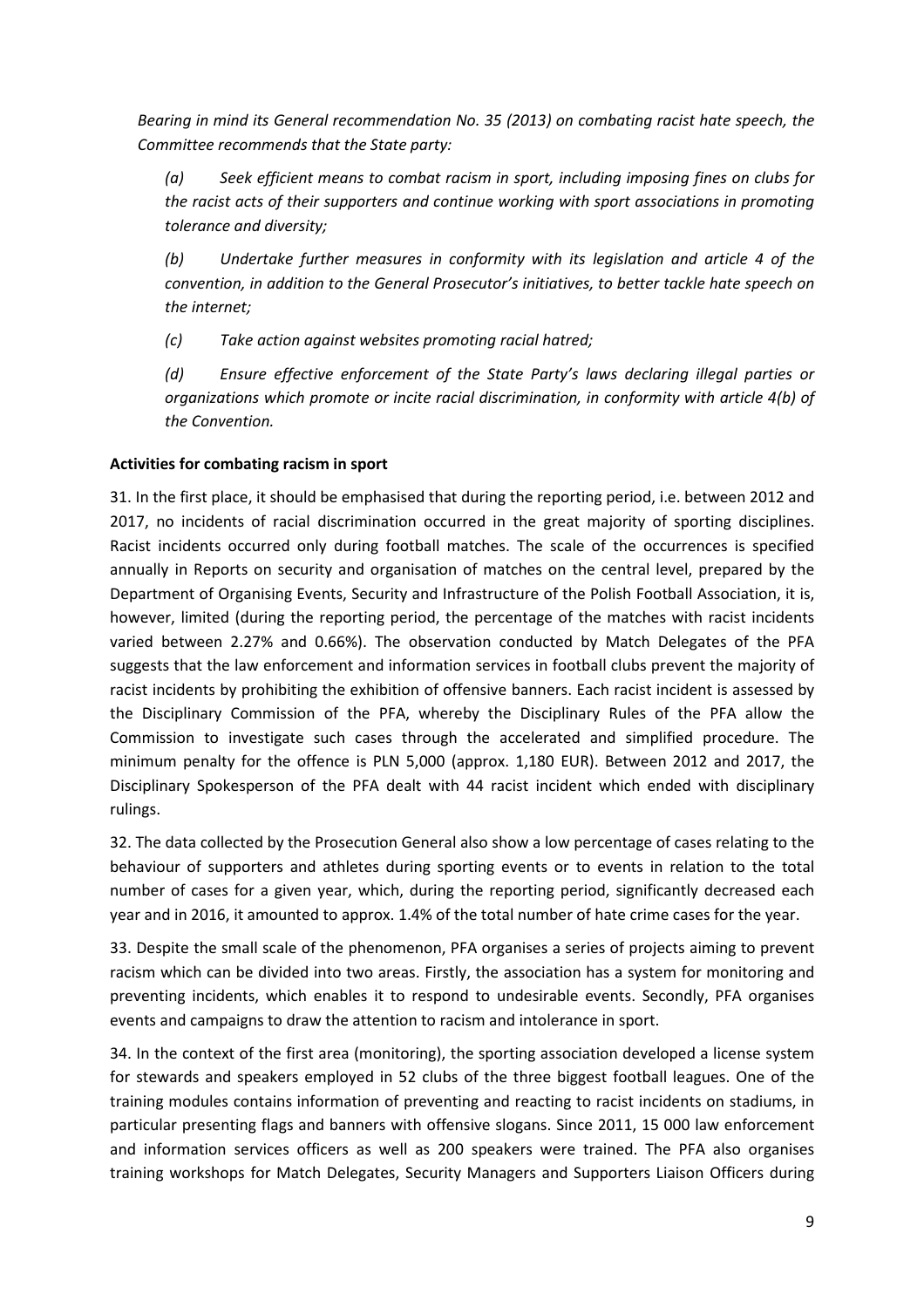which they learn about, amongst others, the ways of reacting to discriminatory incidents. Each match of the Ekstraklasa, the First and the Second League and the Polish Cup is observed by Match Delegates, and all incidents are described in the documentation, which is then transmitted to the Disciplinary Commission of the PFA. Similar reports which are an additional source of information for disciplinary authorities are also prepared by Supporters Liaison Officers.

35. In the second area (events and information campaigns), the PFA realises, amongst others, presenting T-shirts with anti-discriminatory messages worn by the players' escort, which assists the players during their entrance to the field at selected matches of the First and the Second Leagues and at the final matches of the Polish Cup. Additionally, four children present a special banner. In the social media and on the official websites of the two clubs participating in the match, group photographs of children, teams, coaches and referees are presented.

36. Even though no racial discrimination incidents were noted in the majority of sports in Poland, many Polish sports associations' disciplinary rules contain provisions on preventing and penalising all manifestations of racism. A part of sporting federations also conducts preventive and educational measures for players, coaches, referees, delegates and fans, monitoring the behaviour of fans and players during sport events, as well as preventive measures against hate speech in the Internet.

37. Additionally, the Polish Ministry of Sport and Tourism has been implementing preventive and educational actions for years to prevent all forms of discrimination in sport. As a part of preparation to organise the final match of the UEFA EURO 2012 in Poland, the Minister of Sport and Tourism commissioned the project SUPPORTERS TOGETHER (KIBICE RAZEM) in order to create durable structures for cooperation with supporters and systematically support positive initiatives of sports fans. The year 2015 saw the introduction of the *Programme of the Minister of Sport and Tourism SUPPORTERS TOGETHER on enhancing the organisation and security of sports events in Poland by creating structures of dialogue and cooperation with supporters for 2016 – 2018*. The aim of the Programme is to educate future generation of supporters of a different character who solve their problems through discussion and dialogue, not violence and racism or xenophobia. Between 2010 and 2013, the social project was implemented in four cities: Warsaw, Gdynia, Gdańsk, Wrocław through establishing new meeting places for supporters (local centres of SUPPORTERS TOGETHER). Between 2014 and 2017 new places were opened. Each location is operated by qualified coordinators. The employees of the Programme conduct pedagogical and preventive activities for supporters, including workshops, meetings with experts which aim to develop the value of "positive patriotism" based on respect for tradition and history without elements of violence and intolerance. Currently, the Ministry of Sport and Tourism Programme SUPPORTERS TOGETHER is implemented in 15 cities in Poland. The long-term continuation of the Programme will be based on developing a national network of local centres in order to increase their effect on sport supporters.

38. The Minister of Sport and Tourism also took the honorary patronage over the events aiming to fight discrimination in sport, including the annual football matches organised under the name of "Let's Kick Racism out of the Stadiums".

39. The Ministry of Sport and Tourism prepared a list of measures for preventing discrimination in sport included in its strategic documents. The issues related to preventing all forms of discrimination were included in the directions for intervention and the guidelines of the *Sports Development Programme to 2020* (SDP 2020) adopted by the Council of Ministers on 31 August 2015 and the *National Programme for equal treatment for 2013–2016* was adopted in 2013. On 14 June 2016, The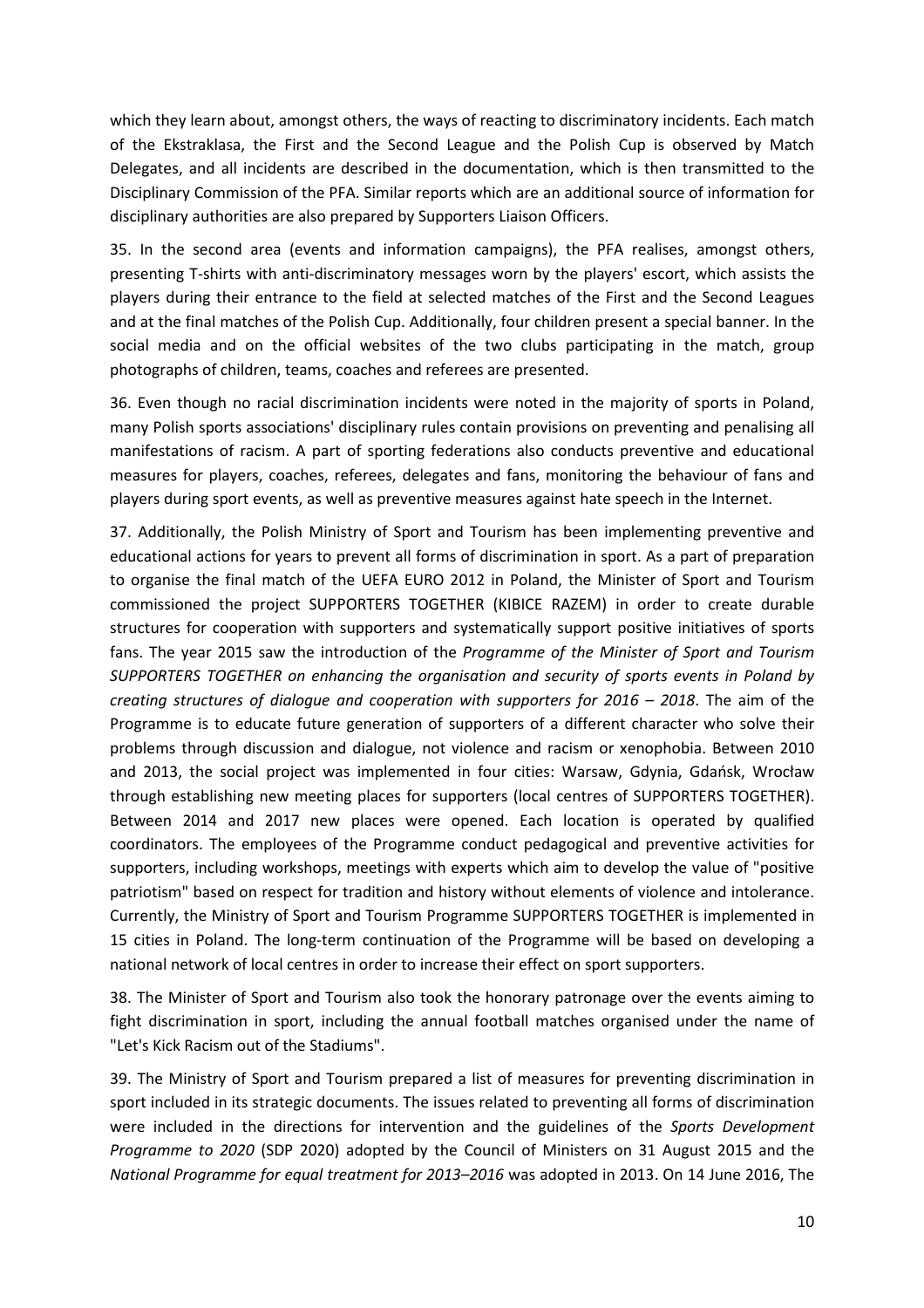Minister of Sport and Tourism adopted the *Implementation Document of the Sports Development Programme to 2020* (ID SDP 2020) containing a catalogue of measures to implement the aims of SDP 2020, including projects for preventing all forms of discrimination and enforcing the equal treatment principle in sport, e.g.: equal treatment during decision-making processes (concerning financing sport projects); ensuring non-discriminatory conditions for realising sport projects; joint development of a code of proceeding and good practices of fighting discrimination in sport with supporters; monitoring and propagating good practices in sports organisations in order to ensure disciplinary responsibility for discriminatory behaviours, etc.

40. Furthermore, in the recent years, the Ministry of Sport and Tourism commissioned research on negative phenomena in various areas of sport, including discriminatory attitudes. The research includes, amongst others, a report on chosen manifestations of discrimination (racism, antisemitism, xenophobia, homophobia) in Polish sport, especially including sports fans. The aim of the research was attempting to measure the scale of discrimination, especially among football fans and indirectly among sports activists, coaches and players and characterising the measures aimed at combating this phenomenon implemented by public institutions, non-governmental organisations (national and international), clubs and sporting federations. The report contains recommendations for preventing discrimination through, for example training sessions for representatives of sporting federations.

### **Actions for efficient fighting hate speech in the Internet**

41. The Prosecution General undertakes consecutive activities to efficiently fight hate speech in the Internet. On 29 October 2012, the Prosecutor General issued guidelines for the involvement of prosecutors in the cases related to private accusations. The guidelines refer to prosecuting the instances of hate speech in the Internet (i.e. the offences of slandering and insulting of a person for various reasons, including discrimination), which do not belong to the group of the offences prosecuted *ex officio* by a prosecutor, however, which are prosecuted by private indictment. The guidelines note in particular that the prosecutor's justification for *ex officio* prosecution of these offences may be constituted by objective difficulties in identifying the personal data of the offender by the victim, especially if the offence was committed by telephone or through the Internet. In such cases, it is also recommended for the prosecutor to re-evaluate the existence of public interest of *ex officio* prosecution after revealing the personal data of the offender which allows the victim to submit private indictment.

42. Furthermore, on 27 October 2014, the Public Prosecutor General has signed guidelines for prosecutors for hate crimes committed through the Internet. They included, amongst others, advice about the ways of securing and recording evidence, the possibilities of cooperation with other institutions and government and non-government authorities, as well as non-punitive measures undertaken by prosecutors.

43. However, in relation to fighting hate crimes in the Internet, it is worth noting the existence of objective reasons (independent of the Polish law enforcement) which influence the effectiveness of conducting these proceedings. For example, prosecuting the perpetrators of the offences of incitement to hatred committed through websites owned by companies registered in other countries where because of, amongst others, legal constraints no help is provided to requests for legal assistance in such cases. Simultaneously, when such a website is closed, it is "reactivated" under a different address.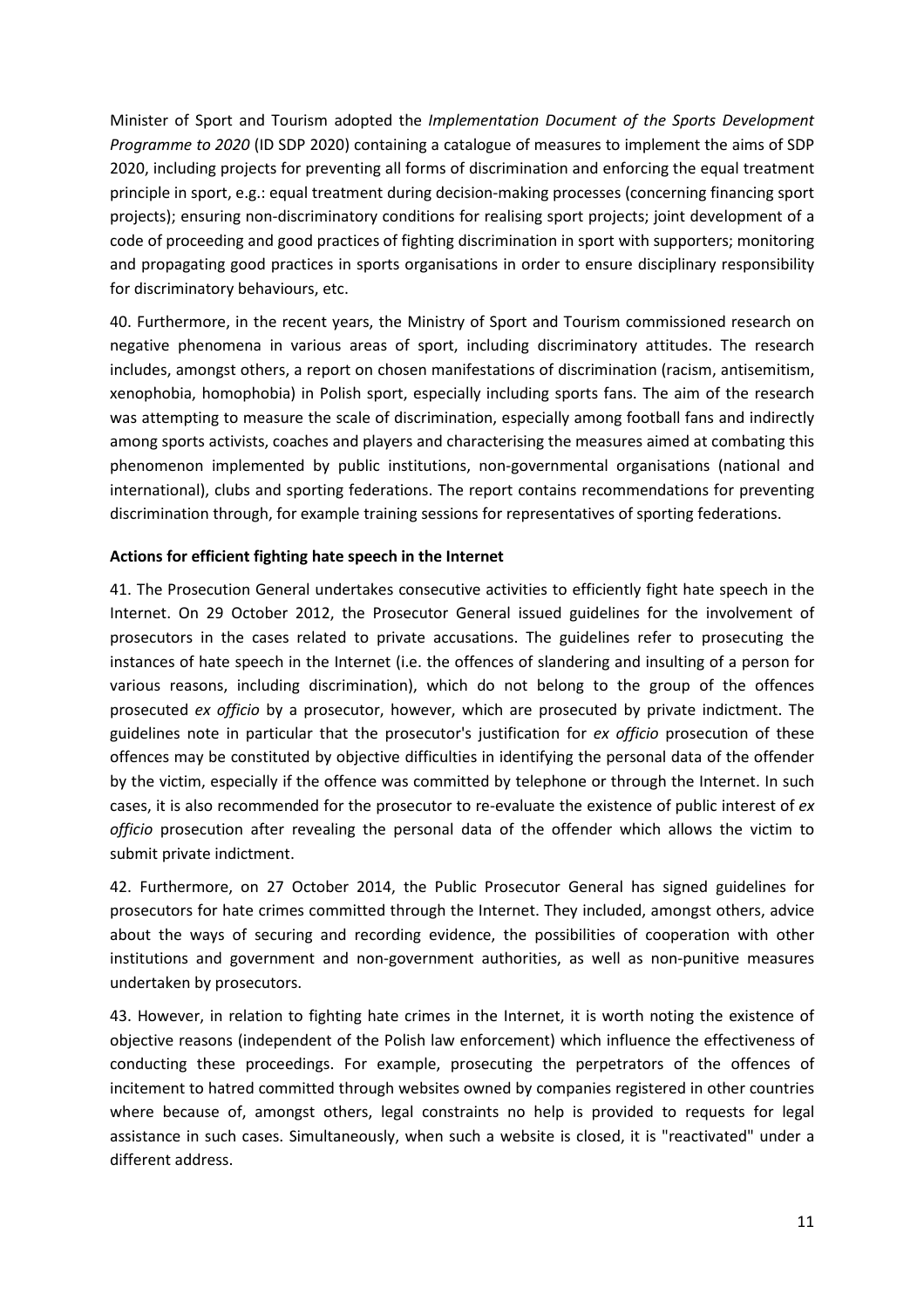44. On 1 December 2016, within the General Police Headquarters, the Bureau for the Fight against Cybercrime was created as a replacement of the former Department for Fighting Cybercrime of the Crime Intelligence Service as well as the later Department for Fighting Cybercrime of the Criminal Bureau. The Bureau is comprised of the General Department, the Operational Department, the Recognition Department formed by 24-hour Operational Service Section as well as the Recognition and Analysis Team and the Support and Research Department. The regular tasks of the officers working at the substantial Departments of the Office include monitoring social media, web forums, web services of the particular national groups and other web pages that might contain relevant content. In case of a discovery of hate speech crime penalised in the *Criminal Code*, further reconnaissance is conducted in order to establish the personal data of the users of the Internet responsible for its propagation. Subsequently, the personal data is transmitted to the organisational units of the Police of factual of local and substantial relevance which take further steps in the proceedings. Furthermore, the Recognition Department disposes of a 24-hour Operational Service Section, through which the Internet users can communicate any inappropriate content on the Internet.

45. Since 1 October 2014, the voivodeship Police headquarters and the Metropolitan Police Headquarters also have specialised units for fighting cybercrime. Their responsibilities include monitoring the resources of the Internet to detect criminal offences, including hate crimes.

46. Furthermore, pursuant to the Decision of 31 August 2017, a coordinator for fighting hate crimes in the cyberspace was appointed in the Bureau for the Fight against Cybercrime. Additionally, since 28 September 2017, coordinators for fighting hate crimes (one for each voivodeship) have been appointed in organisational units for fighting cybercrime in the voivodeship Police headquarters and the Metropolitan Police Headquarters. The activity aims to strengthen fighting hate crimes in the cyberspace on the areas of the Police authorities. The activities will be conducted during operational work with the aim of detecting and identifying the perpetrators of hate crimes in the cyberspace.

### **The action against the owners of websites promoting racial hatred.**

47. In the case of identifying websites with the content which qualify as offences listed, amongst others, under Articles 119, 190, 255, 256 i 257 of the *Criminal Code*, action is taken in order to identify the owner of the Internet domain. The information with subscriber data is transmitted to prosecution to be evaluated and for substantive decisions about further proceedings to be made. One of the difficulties of prosecuting the perpetrators of the described offences are the legal restrictions relating to the fact that the head office and the servers of the companies owning popular social media websites are on the territory of other countries. The effectiveness of the actions against the owners of the websites promoting racial hatred depends on realising requests for legal assistance in such cases by the authorities of other countries.

# **Ensuring effective enforcement of the laws of the State party declaring illegal parties or organizations which promote or incite racial discrimination, in conformity with article 4 (c) of the Convention.**

48. Under Article 13 of the Act of 2 April 1997 *The Constitution of the Republic of Poland* (Polish Journal of Laws No. 78, item 483, as amended), political parties and other organizations whose programmes are based upon totalitarian methods and the modes of activity of Nazism, fascism and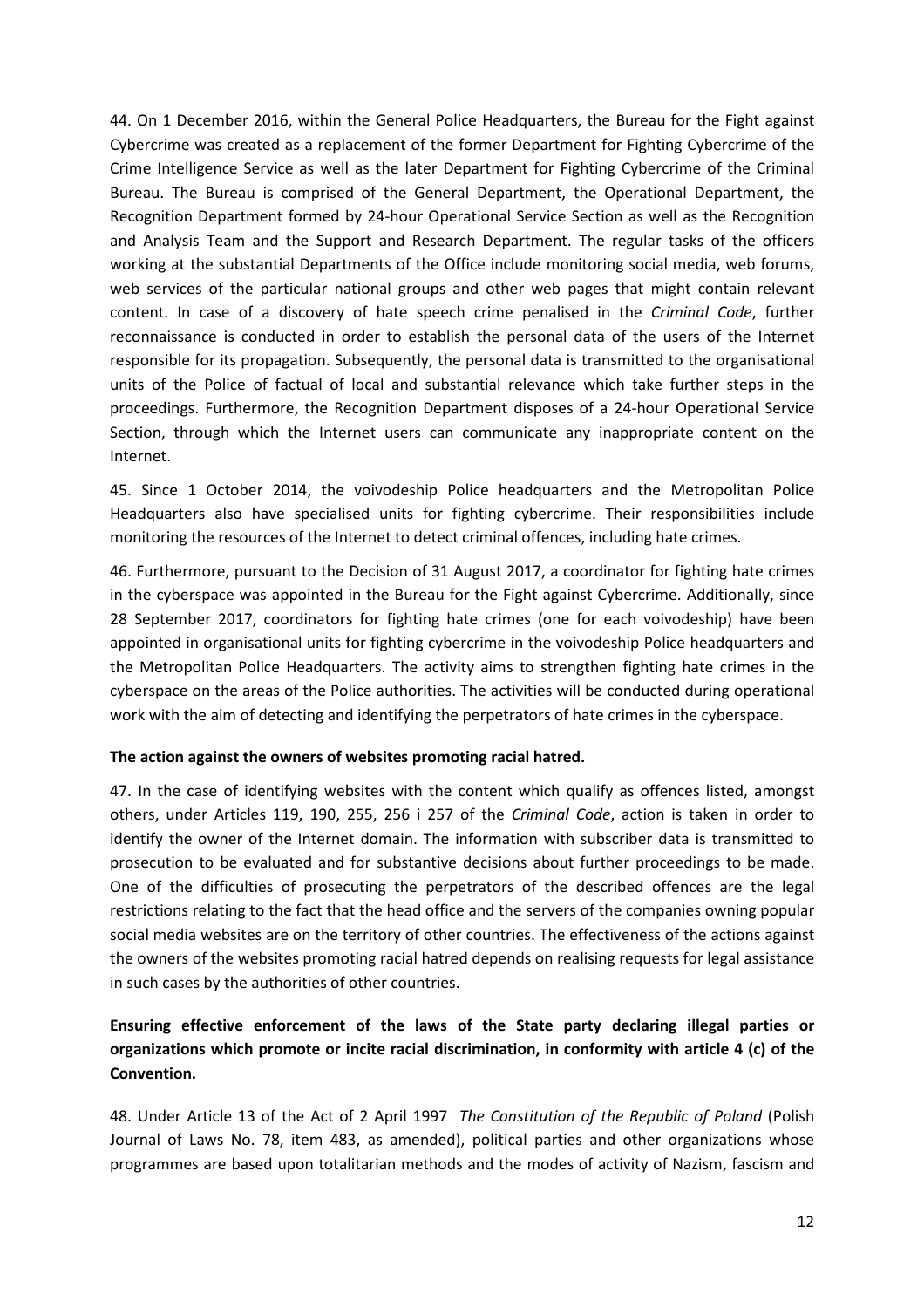communism, as well as those whose programmes or activities sanction racial or national hatred, the application of violence for the purpose of obtaining power or to influence the State policy, or provide for the secrecy of their own structure or membership, shall be forbidden.

49. Article 188 of the *Constitution* reserves assessing the consistency of the aims or behaviour of political parties with the Basic Law as a competence of the Constitutional Tribunal (CT). The Constitution also regulates a catalogue of entities which may submit such a request (amongst others, the President, the Speaker of the Parliament or the Senate, the Prime Minister, 50 Members of Parliament, 30 Senators, the Human Rights Defender, the First President of the Supreme Court, the President of the Supreme Administrative Court, the Prosecutor General, the President of the Supreme Chamber of Control). The detailed procedure in that matter is regulated by the provisions of the Act on *the Constitutional Tribunal* (Polish Journal of Laws 2016 item 1157, as amended). The applications directed to the Tribunal regarding the compliance of the activities of the political parties with the Constitution are to be considered in accordance to the regulations of the Code of Criminal Procedure and it is the applicant who is to prove the incompatibility with the Constitution and to provide the evidence indicating such non-compliance. Such application should comprise the indication of activities carried out by the political party that are not compliant with the Constitution. The mechanism does not depend on prior criminal proceedings, however, the Constitutional Tribunal may request the Prosecutor General to conduct an investigation in the relevant matter in order to gather and record evidence. The respective provisions of the *Code of Criminal Procedure* are applied to the proceeding. Applications concerning the conformity to the *Constitution* of the purposes of a political party, which are specified in its statutes as well as its programme, shall be considered by the Tribunal in accordance with the rules and procedure for the consideration of applications concerning the conformity of normative acts to the *Constitution*. The result of the declaration of unconstitutionality of the purposes and activities of a political party is its immediate deletion from the register (Article 44(1) of the Act on *political parties*, (i.e. Polish Journal of Laws 2017, item 876, as amended). It should be indicated that, in the light of the Constitutional Tribunal case law, only the activities carried out by the authorities or lower structures a political party give ground for lodging an application requesting the declaration of the non-constitutionality of the activities of a political party. However, individual activities carried out by the party members beyond the scope of the programme of the political party cannot give ground for lodging such application.

50. In the Prosecution General, the Committee on Constitutional Affairs is responsible for the disputes on the constitutionality of the purposes and activities of political parties, which takes action on the basis of the data received from the operational units of the Prosecution General monitoring particular kinds of crime, as well as on the basis of information received from external authorities.

51. Furthermore, the Act on *political parties* in Article 14 endows the District Court in Warsaw (keeping the political parties register) with a right to lodge an application to the Constitutional Tribunal for an evaluation of constitutionality of the purposes and activities of a political party during its registration proceeding. A similar review is possible in the case of changes in its statutes. The ruling of the Constitutional Tribunal of unconstitutionality of the purposes and activities of a political party results in a rejection of registration or deletion from the register.

52. At the same time, the provision of the Article 29(1)(3) of the Act of 7 April 1989 of *the Law on associations* provides that, upon a request lodged by a supervisory body of the association, a court or the public prosecutor may dissolve an association if its activities demonstrate serious or persistent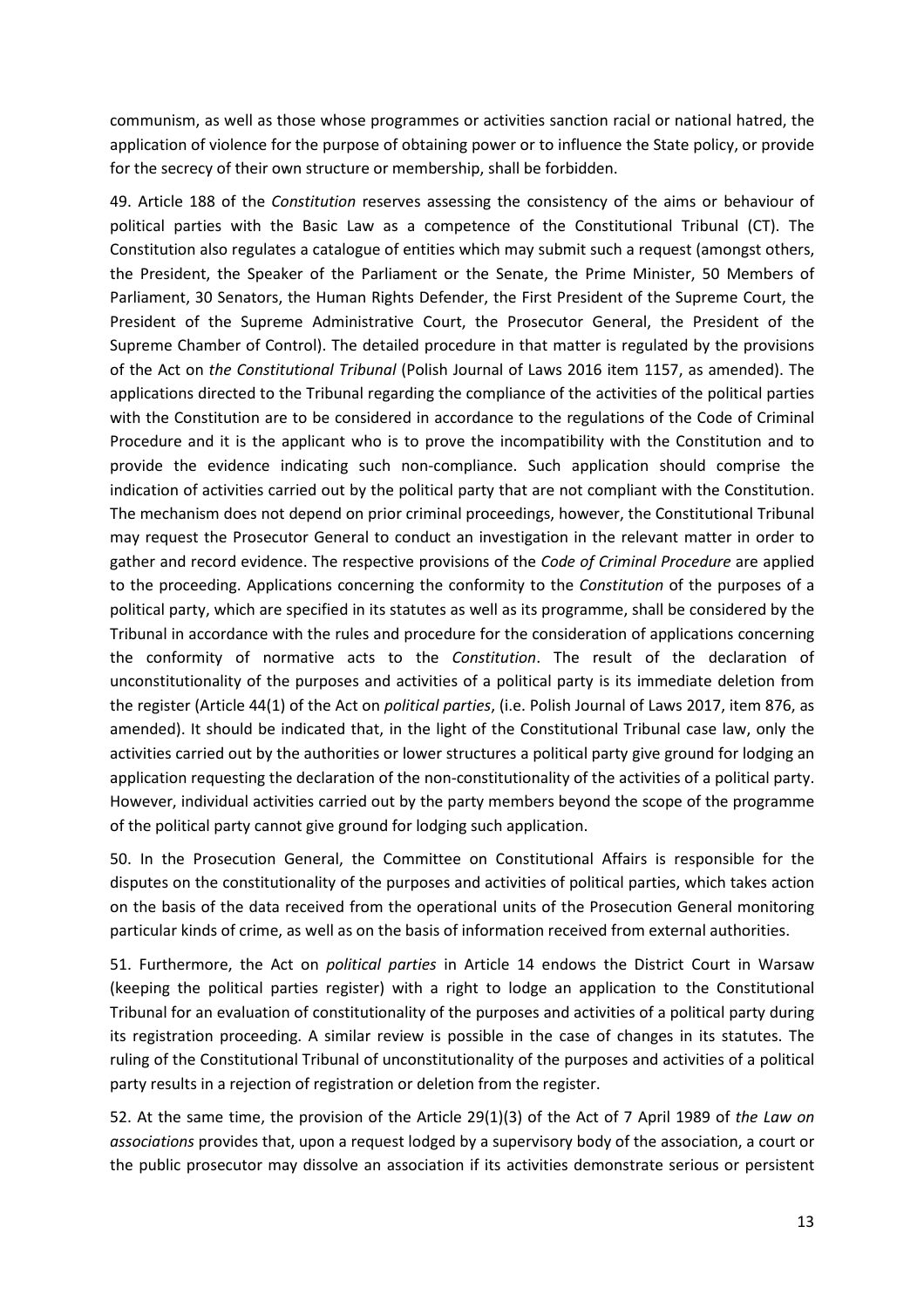violations of the law or the provisions of its statute and there are no prerequisites of reinstatement of activities compliant with the law or the provisions of its statutes. Such activity may take the form described in aforementioned Article 13 of *the Constitution of the Republic of Poland*. At the same time, this mechanism does not depend on the criminal prosecution of the case in question.

53. The applicable law and organisational measures provide a legitimate option for eliminating political parties and organisations which encourage racial discrimination from public life, and prosecution offices take measures to determine whether there are reasons for such a State interference.

*The Committee recommends that the State party continue with its training programmes for prosecutors, police officers and judges about racially motivated offences and the importance of dealing with them with due seriousness. In light of its General recommendation No. 31 (2005) on the prevention of racial discrimination in the administration and functioning of the criminal justice system, the State party should remind public prosecutors of the general importance of prosecuting all racist acts and imposing sanctions that are proportionate to the gravity of such acts. Finally, the Committee recommends that the State party establish an independent body to receive complaints on police violence or abuse and take necessary measures to ensure the recruitment of persons belonging to minority groups in the police.* 

54. It should be noted that in the context of hate crimes in 2016, in respect of earlier year i.e. 2012- 2015, the total number (absolute number and the percentage) of the indictments and applications directed to courts for proceeding to judgement without a proceeding under Article 335(1) of the Code of Criminal Procedure and conditional discontinuance of proceedings increased. In 2016, the cases which were concluded in that manner constituted approx. 20% of all cases concluded in that period, while between 2012 and 2015, the percentage varied between 15.4 and 18.6%.

55. An analysis of the gathered data on hate crimes for the period 2014-2016 demonstrates that the prosecution of the offences became more effective (e.g. the number of cases discontinued due to the failure to find the perpetrators decreased, detection increased, more cases were concluded than registered). It is worth noting that the number of hate crimes in Poland may be related to the reduction of the hidden number caused by the raising social awareness and high confidence in the Police.

56. At the same time, training actions are conducted in all the institutions responsible for the prosecution of the offences. Since 2009, training sessions devoted to human rights for judges and prosecutors are conducted by the National School of Judiciary and Public Prosecution. Some of them are of general nature (e.g. *Systemic training in respect of protecting human rights and banning discrimination*), others focus on specific issues (especially penal and civil substantive and procedural issues). Training sessions devoted to similar matters are also conducted as a part of educating judicial and prosecutorial trainees. The possibility of taking part in international training is also available. During all training courses the subject of the *Convention on the Elimination of all Forms of Racial Discrimination* is raised, including racist offences and preventing racial discrimination.

57. Prosecutors' offices host training sessions and conferences devoted to raising the competences of prosecutors in prosecuting hate crimes and raising their awareness of the necessity of dealing with the offences in with due consideration. One of the examples is the conference entitled *Hate crimes*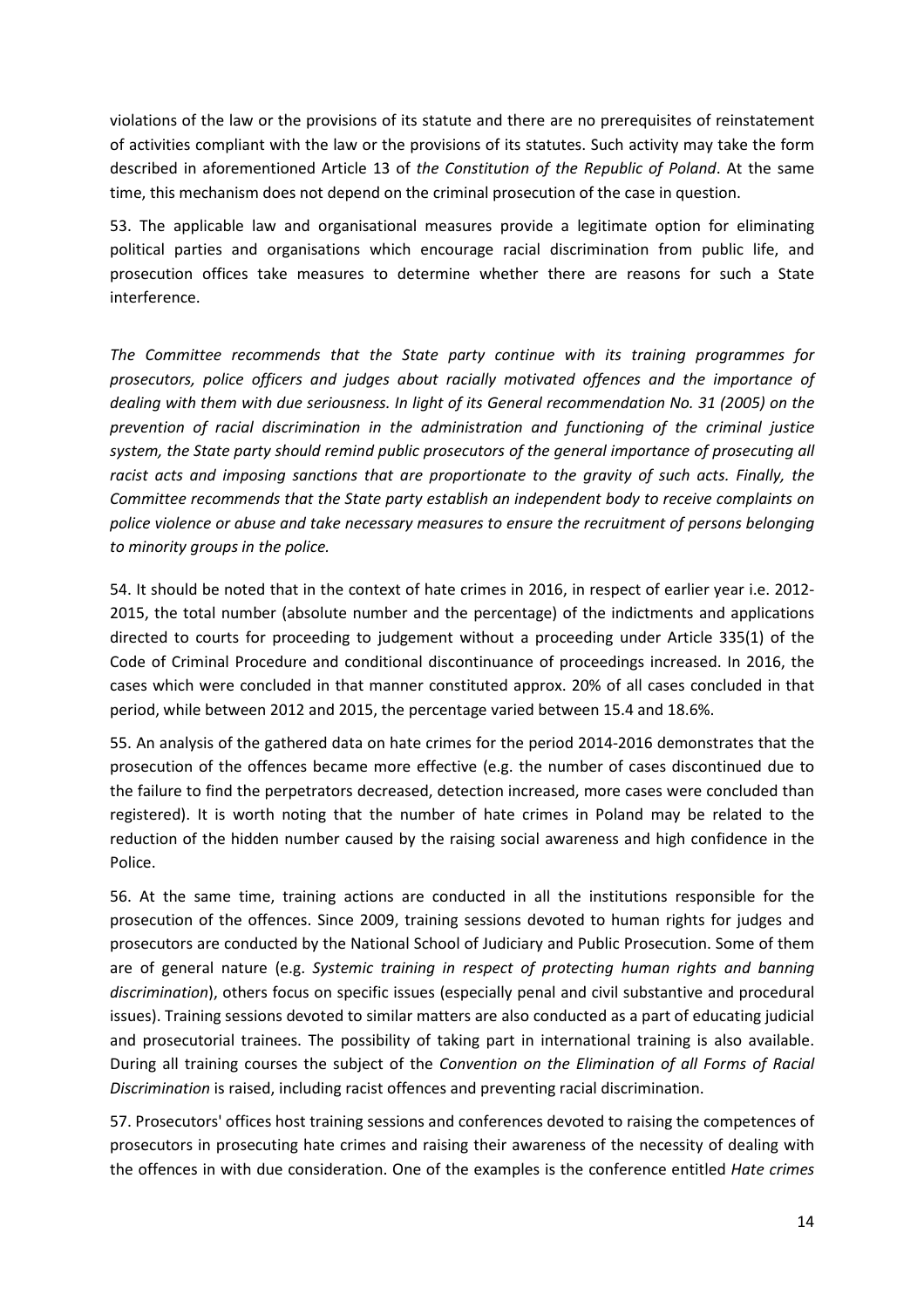*victims* which was organised on 13 June 2012 in the Prosecution General. Its effect is the publication, a part of the *Prosecutor for victims of crimes* series, dedicated to protecting hate crimes victims, published under the eponymous title. During the reporting period, training sessions for prosecutors were also conducted at the local level. Furthermore, in September 2015, the National School of Judiciary and Public Prosecution signed an agreement with the OSCE Office for Democratic Institutions and Human Rights in order to jointly conduct the *Prosecutors and Hate Crimes Training* in Poland. The programme is meant as a supplement to the already existing training sessions at the national level. The detailed content was adapted to the applicable laws and national practice taking into account the needs of the Polish law enforcement authorities. The training sessions took place in September 2015 and March 2016.

58. Police officers are also regularly educated. Between 2012 and 2016, the training programme dedicated to hate crimes was continued. From 29 April 2016, a new version of the programme is conducted under the title *Training Against Hate Crimes for Law Enforcement* (TAHCLE). A new version of the programme is a result of the revision and update of previously conducted *Law Enforcement Officer Programme on combating hate crimes* (LEOP). The aim of the TAHCLE is ensuring that all Police officers who may face hate crimes during their service are equipped with adequate knowledge to efficiently combat them. The training which covers the issues of recognising hate crimes, proper conduction of detection activities, adequate responses, prevention and dealing with victims of such crimes is organised in the entire country. Apart from transferring of expert knowledge, the aim of the training is to raise awareness of the officers on discrimination matters – including discrimination perpetrated by Police officers themselves. Up to the end of June 2017, almost 100,000 Police officers in total were educated in the framework of the programme.

59. One of the initiatives of the Criminal Bureau of the General Police Headquarters aimed to combat hate crimes was introducing a series of training sessions in 2015 which were organised with the Ministry of Interior and Administration which were held in the form of workshops entitled *Combating racist and xenophobic offences*. The aforementioned training programmes were dedicated to the Police officers of investigative units of criminal service realising activities in the cases related to subject categories of crime. The training focuses on the legal aspects of fighting crimes motivated by prejudices, including offences committed through the Internet. An important element of the training is discussing international legal and constitutional regulations referring to hate speech and freedom of expression. Furthermore, officers have the opportunity to familiarise themselves with stereotypes and prejudices which may influence their on-duty activities. The practical aspects of detection activities in the cases relating to hate crimes committed in cyberspace are also presented. The information on the ways of securing digital evidence are transmitted in such cases. The training sessions involve speakers representing governmental institutions such as the Ministry of the Interior and Administration, the Ministry of Justice, the Prosecution General, the Office of the Commissioner for Human Rights and social organisations dealing with human rights and discrimination in a broad sense. In total, between 2015 and 2017, the training workshops were attended by 119 Police officers from all Police garrisons, who conduct preparatory proceedings relating to hate crimes. The training is also attended by the Internal Security Agency, Border Guard and Military Criminal Police officers.

60. The training is supplemented by service meetings on combating hate crimes which are attended by the coordinators of the voivodeship Police headquarters and Metropolitan Police Headquarters for hate crimes and other representatives of public institutions and social organisations for defending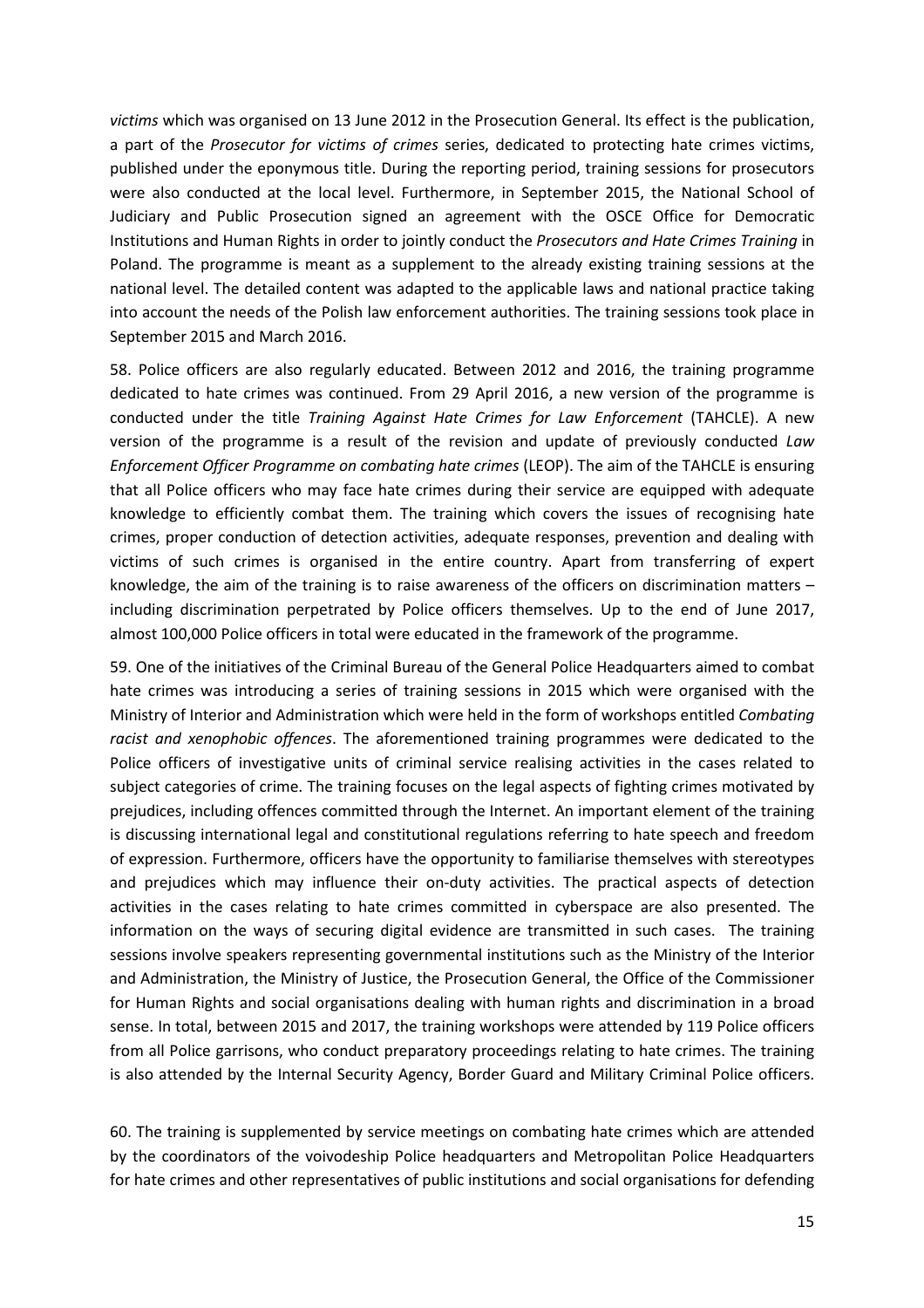human rights and preventing hate crimes. During the meetings mentioned above, the coordinators attend lectures and exchange information on the cases conducted on the areas of the garrisons concerned.

61. In order to ensure viable hate crime prosecution, the cases categorised as such are constantly monitored by regional and district prosecutions and by the Preparatory Proceedings Department of the National Prosecutor's Office (the former General Prosecutor's Office). The scope of the monitoring includes regular (twice a year) transfers of information concerning hate crime prosecution cases to the National Prosecutor's Office. Next, the information is analysed by the coordinating prosecutor, who prepares a report on the ongoing proceeding of the aforementioned cases twice a year. The assessment of this information, along with comments and observations concerning present mistakes and irregularities in the cases which should be eliminated, is distributed to the regional prosecution offices and communicated to all the prosecution offices in the country, for the purpose of their use in daily work and in prosecutors' trainings. The assessments of particular cases (records examinations) are conducted as well.

62. At the same time, in order to increase the efficiency of conducting proceedings and the protection of victims' rights, the Preparatory Proceedings Department of the General Prosecutor's Office has prepared a report on hate crime, containing description of the international and national legal framework in this field, the extent of this phenomenon in Poland, and methodological guidance for prosecutors. The report has been published in the monthly *Prosecution and Law* in February 2012. Moreover, on 26 February 2014, the Prosecutor General issued *Guidelines on conducting proceedings concerning hate crimes* that regulate substantive provisions and the way of conducting proceedings and organisational issues.

63. In addition, a special organisational and institutional framework was created in regard to conducting proceedings concerning hate crimes based on national, ethnic, race or religious differences. Initially, every district prosecution office has designated one (or more, if necessary) unit among Regional Prosecution Offices to conduct this category of proceedings. Next, in each of those units two prosecutors were designated to conduct those proceedings. In consequence, a special group of prosecutors conducting those proceedings was distinguished (approx. 100-105 prosecutors).

64. In the Regional Prosecution Offices (previously Appellate Prosecution Offices) and in district prosecution offices, consultants and coordinators continue working on crimes from this category allowing the unification of the policy and the elimination of the errors committed therein. The consultants also conduct regular analyses of the cases conducted in their subordinate prosecution offices.

65. Referring to the issue of establishing an independent authority responsible for receiving complaints from victims of violence and abuses directed from the Police, it should be emphasised that the Police and the Border Guard have a mechanism of transferring complaints and other information to the Commissioner for Human Rights as an independent authority responsible for investigating Police and Border Guard misconduct. The principle of the mechanism is transmitting two types of information to the CHR. The first type consists of the gravest violations of human rights included in repeated complaints submitted by the complainants in relation to the actions of Police and Border Guard officers. The second type is the information on the events during which the result of the actions or omissions of an officer was death, a violation of sexual freedom, excessive use of coercive means or using violence. As an independent authority, after receiving the information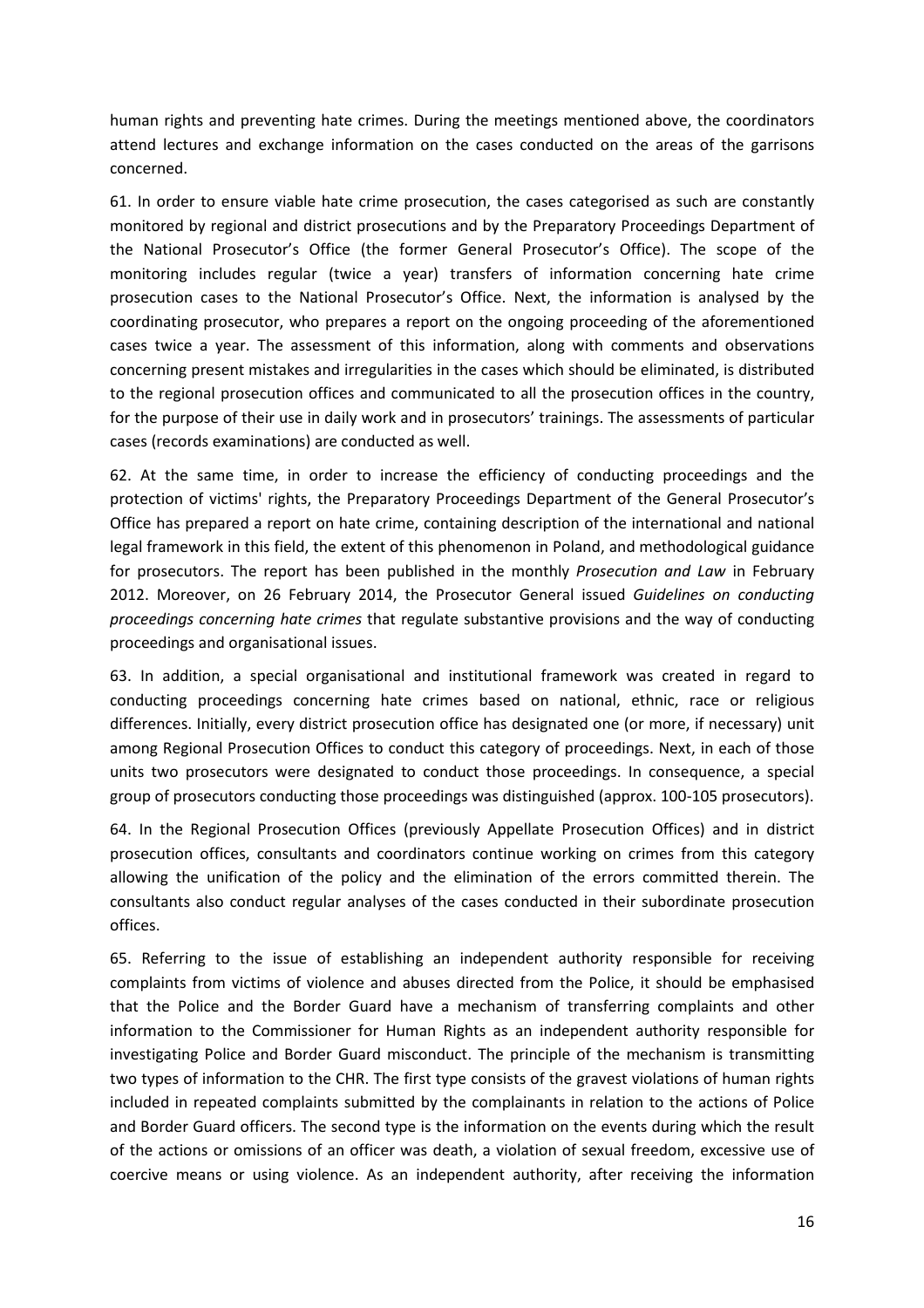mentioned above, the CHR may decide to investigate concrete cases under the powers granted to him by the Act *on the Commissioner for Human Rights*. The mechanism has been evaluated and developed by the MIA. In 2014, it was drawn up as a legal act.

66. Furthermore, in 2016, a group of border guards were selected to conduct investigations and disciplinary proceedings in human rights violations. The curriculum of the training course *Disciplinary procedure in the Border Guard in the context of violating human rights by the border guards* was prepared specifically for them.

67. However, it is worth noting that during the reporting period, no cases of forbidden ethnic profiling in day-to-day activities of the Police have been noted. No cases of trivialising racist offences by Police officers were remarked either.

68. The process of recruitment to the Police is open. Ethnic-, racial- and religion-related issues do not amount to a barrier in Police career. In turn, the idea behind the used model of recruitment is ensuring a level of security which is balanced in the whole country, which depends on psychological and motor capacities of a candidate, not his race, religion, etc. Therefore, the Police does not plan in the foreseeable future to implement any mechanisms, which could particularly facilitate the process of recruitment for national and ethnic minorities.

69. In turn, in 2016, a new profile of psychological requirements for candidates was developed. It also includes the elements which refer to the attitude of a candidate to other people. The new profile is annexed to the Decision No. 144 of the Chief Commandant of the Border Guard of 9 July 2014 on *conducting psychological tests of candidates for service in the Border Guard* which entered into force on 1 January 2017.

70. Furthermore, it is worth noting that during the second stage of the admission process of the candidates applying to the Border Guard, the commission assesses their predispositions and motivations during an interview. Zero points are given for the interview in case the candidate is found to hold xenophobic, racist, discriminatory views or views which otherwise infringe human rights, or prejudices or stereotypes evidencing a lack of respect for the dignity of others, their cultural values, symbols, language, customs or traditions. Furthermore, during psycho-physiological examination of the candidates for the Border Guard, they are assessed by the examiners for discriminatory attitudes and propagating or promoting stereotypes, discrimination or hostility to cultural or racial differences.

71. In 2016, the human rights advisor to the commandants of Border Guard units and training centres were required to take part in preliminary interviews or to conduct training sessions for recruitment coordinators in order to eliminate the candidates who demonstrate adverse attitudes, including racism. From October 2015 until the end of 2017, as a part of central and local training in the Border Guard, 10 editions of training sessions for the preliminary interviewers will be conducted in total. The attenders of the training will be made aware of the issues related to analysing and evaluating the attitudes towards others demonstrated by the candidates for service in the Border Guard.

72. The selection of officers for the guarded centres for foreigners is a priority for the Border Guard. Special emphasis is placed on the officers' language skills and their understanding of cultural distinctiveness of particular nations. In the recruitment process, the candidates' attitudes towards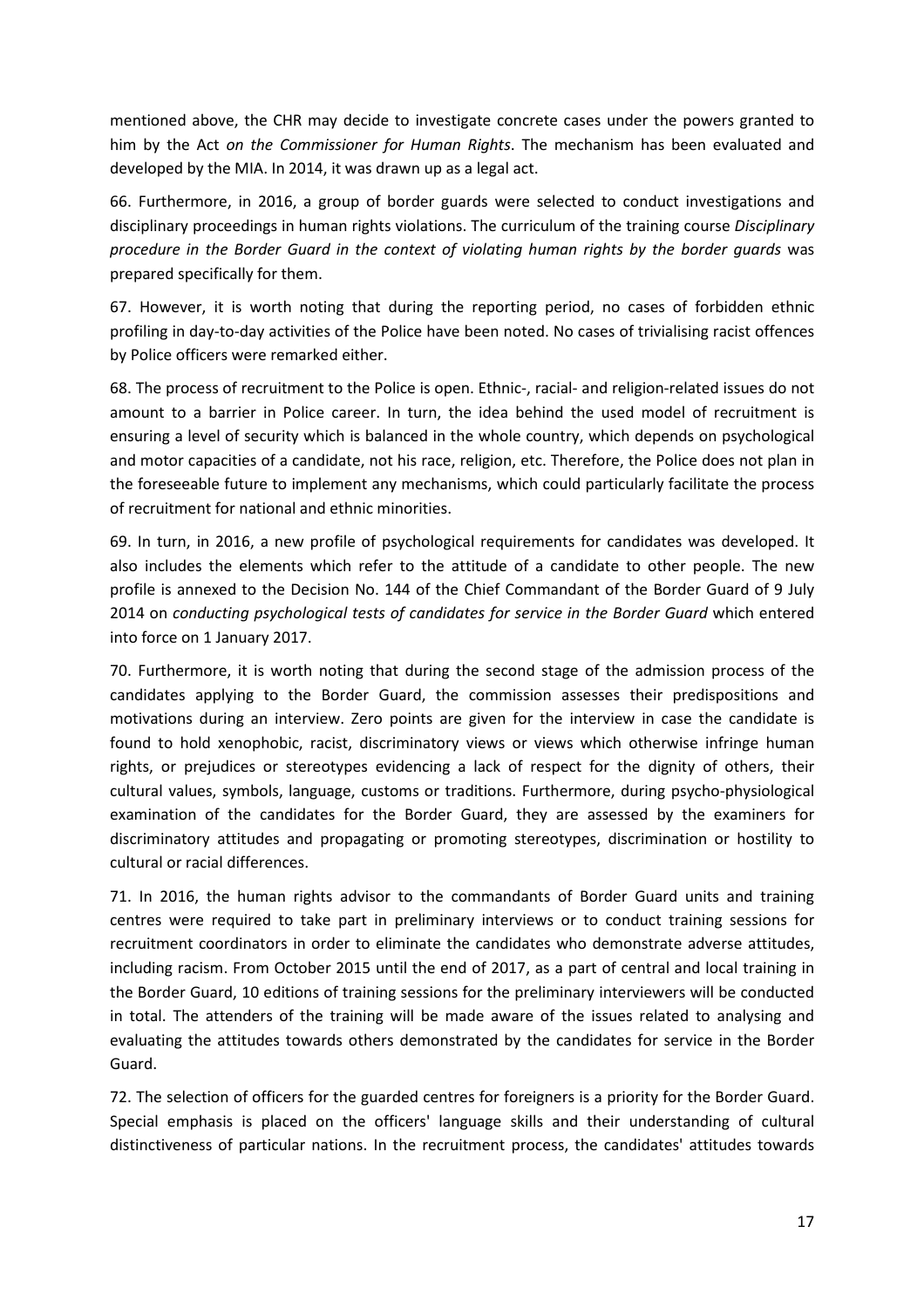foreigners are examined in order to choose the people with no prejudices based on race, religion, cultural customs and behaviours.

*The Committee recommends that the State party enhances its awareness raising programmes among the general public on intercultural dialogue and tolerance as well as on ethnic and national minorities' history and culture. In view of the General recommendation No. 32 (2009) on the meaning and scope of special measures, the Committee recommends that the State party give serious consideration to the adoption of temporary special measures designed to secure to persons belonging to minority groups the full and equal enjoyment of human rights and fundamental freedoms, including the faithful implementation of the Convention provisions. The Committee requests that the State party provide more information about the group of Slowincy in the territory of Poland.* 

73. During the reporting period, different activities aimed to raise social awareness, increase tolerance and prevent hate speech were implemented. In June 2014, The Government Plenipotentiary for Equal Treatment organised the conference *Against hate speech – think globally, act locally,* which concluded the project *Equal Treatment as the Standard of Good Governance in the Regions*. In 2015, he also inaugurated a series of regional debates in chosen voivodeship capitals: *Hate speech in public space* (Kielce); *The characteristics of the "hate speech" phenomenon in the society and the media* (Kraków); *Education for tolerance – good practices* (Łódź); *Hate crimes – the role of education in preventing aggression and encouraging tolerance: Good practices in Lower Silesian institutions and organisations* (Wrocław). The aim of the debates was raising the level of legal protection of the groups vulnerable to discrimination. The conferences referred to the situation in particular voivodeships and assembled groups which actively oppose hate speech or – depending on the situations – groups which were absent from the debate on hate crimes up until then.

74. In 2014, the Ministry of the Interior and Administration conducted its project entitled *Immigrants against hate crimes – how to efficiently assert your rights*, co-financed from the funds of the European Fund for the Integration of third-country nationals. Between 1 March and 30 June 2014, within the framework of the project, a national information campaign entitled *Racism: Say it to fight it* was conducted. The aim of the campaign was the transfer of knowledge on hate crimes and the procedures of reporting the aforementioned crimes. Simultaneously, the campaign was aimed to encourage foreigners to report hate crimes to the law enforcement and to raise the awareness of the issue of the whole society. Even though the main addressees of the activity were foreigners, the campaign – which was available in public space and promoted (on a website and leaflets) information concerning hate crimes which affect various minority groups – also reached many other communities vulnerable to hate crimes. The campaign involved many different medias: leaflets, a website, billboards, city lights, posters and a video clip. The leaflets and the website, which contained the most important information about hate crimes and the entities which should be notified about them, were available in 10 languages most commonly used by foreigners residing in Poland. The website also included a contact form, which could be used to report hate crimes directly to the MIA. The second element of the project was the conference organised in November 2014, which was aimed to develop propositions of further activities which should be undertaken in order to efficiently prevent hate crimes and to discuss the ways of further cooperation in that regard.

75. In the same year, the Ministry of Administration and Digitisation also conducted a campaign to raise the awareness of the problems of minorities in the Polish society. The campaign promoted the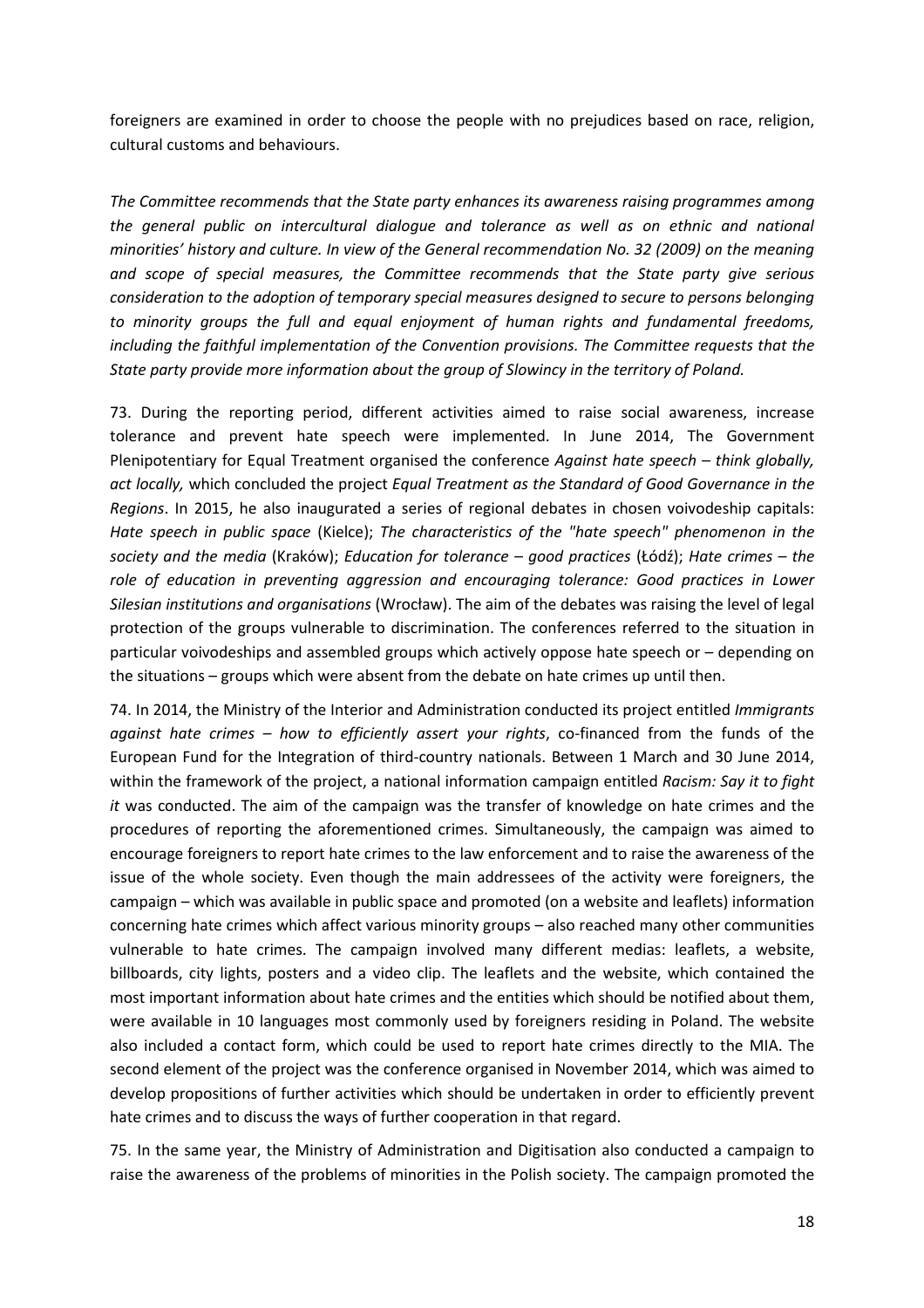use of national and ethnic minority languages and regional languages. The entirety of campaign involved municipal authorities, national and ethnic minority organisations, schools, offices of education and the representatives of employers.

76. During the reporting period, the Office for Foreigners initiated and partnered activities targeted to raise the awareness of the society and support inter-cultural dialogue. These were:

a) Ethno league – a community of a few hundred people of different ages from four continents, men and women who play football together; each year the initiative gathers almost a thousand people from over 50 countries;

b) The project *Refugees – my neighbours* inaugurated in 2012 in partnership with the Polish Migration Forum and co-financed by the European Refugee Fund was aimed to inform local communities, acquaint them with refugee issues and raise the level of tolerance towards migrants. Within the framework of the project, posters were put in means of public transport, 30 meetings were organised in the cities which hosted or were planning to host centres for foreigners and study trips for the local media and non-governmental organisations were made to acquaint them with the system of protection of foreigners in a practical way in Poland.

c) The project *From tolerance to integration* developed in cooperation with the Polish Migration Forum, Foundation for Somalia and the Office for Foreigners in the framework of the EEA Financial Mechanism was directed to communities which host centres for foreigners applying for the refugee status. Carried out between 2014 and 2015, the project was aimed to promote openness and understanding towards foreigners, prevent all forms of discrimination, racism and xenophobia in the places in which Poles and refugees encounter each other most often.

77. Activities promoting intercultural awareness were also conducted by the Ministry of National Education as a part of the Polish-Israeli youth meeting programme *Preserving the Memory: History and Culture of Two Nations.* For more information on this project, refer to point 93 of the Report.

78. In the context of higher education, the so-called "faculty minimum" for ethno philology fields of study was decreased. The amendment in the Regulation of the Minister of Science and Higher Education of 3 October 2014 on the conditions of providing degree programmes in a given field and at a given level of study (Polish Journal of Laws item 1370) introduced less restrictive requirements related to the number and the composition of academic staff for the field of study. Pursuant to Article 14(5) of the Regulation, the faculty minimum for first-cycle degrees of ethno philology is five academic teachers with scientific background in the academic discipline related to the field of study, including at least one independent teacher and at least four teachers holding a doctoral degree, provided that among the group at least two academic teachers holding a doctoral degree specialise in a national and ethnic minority language which is related to the field of study.

79. It is worth noting that the Faculty of Languages of the University of Gdańsk launched a first-cycle programme "Kashubian Ethno philology". According to the data stored in the POL-on System of Higher Education Data, 58 students studied on this faculty during the 2016/2017 academic year.

80. In the context the adoption of special measures designed to secure the full and equal enjoyment of human rights and fundamental freedoms for members of minority groups, it is worth noting the adoption and implementation of the *Programme for integrating the Roma community in Poland* and the *National Action Plan for Equal Treatment*. Detailed information about these documents is presented respectively in points 82-87 and 117-119 of the Report.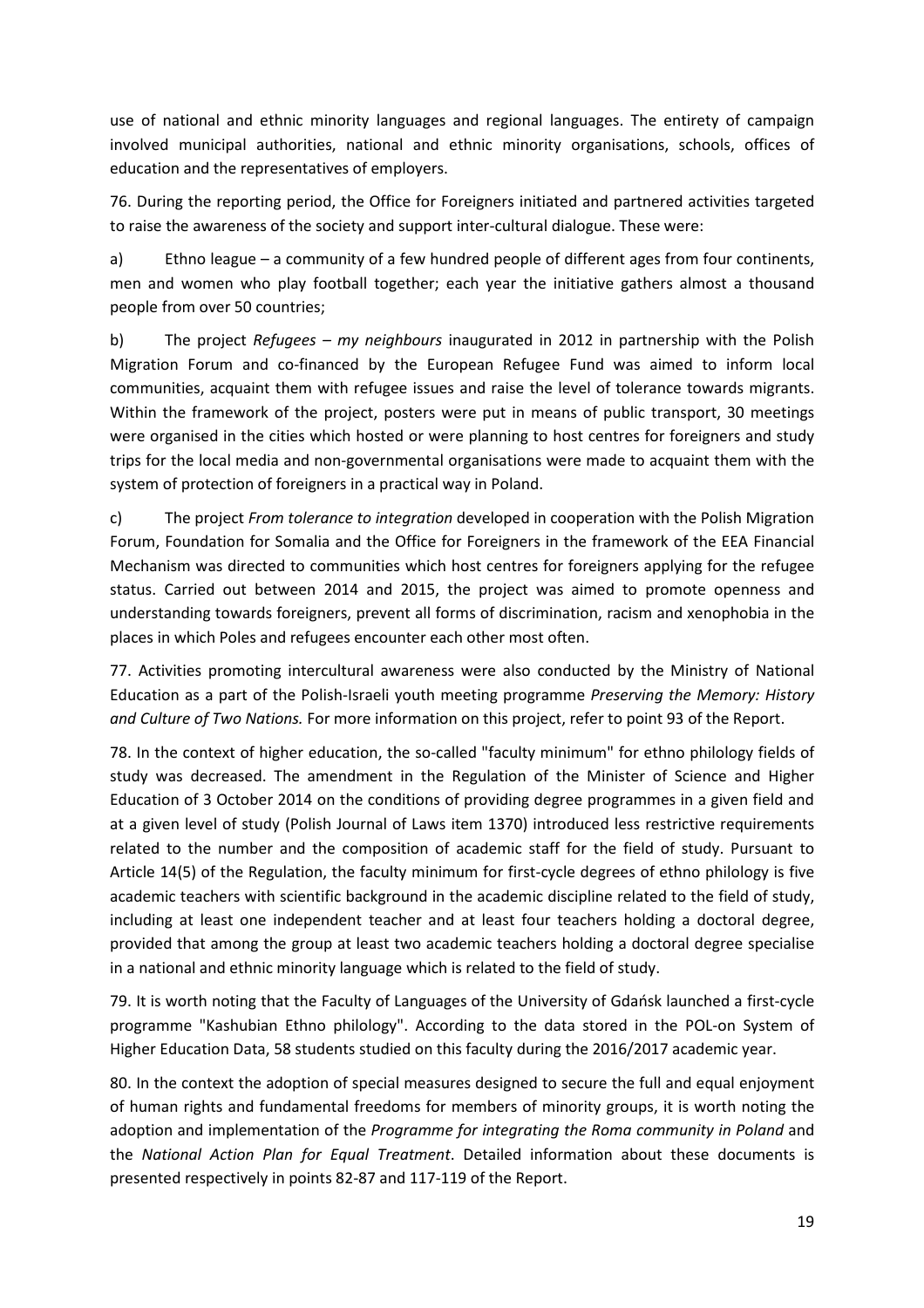81. No representatives of Slowincy inhabit contemporary Poland. However, it is worth noting that from a historical viewpoint, the language of the group is considered to be a dialect of the Kashubian language, which was accorded that status of a regional language in Poland under the Act of 6 January 2005 on *national and ethnic minorities and regional language* (i.e. Polish Journal of Laws 2017, item 823). Pursuant to the Act, with some simplification, it is granted the same protection as national and ethnic minority languages.

*In light of its general recommendation 27 (2000) on discrimination against Roma, the Committee recommends that the State party intensify its special measures to promote the economic, social and cultural rights of Roma, ensuring that all policies and programmes affecting them are designed, implemented, monitored and evaluated with the full participation of organizations representing them. In this regard, the State party should speed the adoption of the new Programme for the Roma Community 2014-2020 and ensure that concrete measures are taken to improve Roma living conditions, including their access to mainstream and higher education, adequate housing, health services and employment. Further measures should be taken to address the root causes of poverty and marginalization of Roma community, including any indirect discrimination they may face as well as to promote the rights of Roma women often subject to double discrimination bearing in mind General Recommendation 25 (2000) on gender dimension of racial discrimination..* 

82. Pursuant to the Act No. 202/2014 of the Council of Ministers of 7 October 2014, the *Programme for integrating the Roma community in Poland for 2014-2020* was established. Its main aim was increasing the integration of the Roma community into the civic society through four-fold support: education (cultural, historical, civic), housing, healthcare and employment assistance. The Programme's annual budget amounts to PLN 10,000,000 (approx. 2,359,158 EUR).

83. The term "integration" used in the document is understood as a process of collectively developed and agreed upon necessary changes which will aid the Roma community to acquire the competence of exercising the existing rights, services and participation in the present-day society. The process of integration should not be considered equivalent to assimilation (which, moreover, is forbidden if it were to be implemented against the will of the members of a minority - in accordance to Article 5(1) of the Act of 6 January 2005 on *national and ethnic minorities and regional language*) – integration is understood as a socio-economic phenomenon which is unrelated to cultural identity.

84. The main aim of the activities undertaken in the area of education is raising the level of education of young Roma in Poland and increasing the involvement of school pupils and students in the education process. Some of the most important tasks undertaken in 2015 and 2016 are the tasks related to material assistance. The second group of tasks in this field, chiefly implemented in recreation rooms and educational centres, are pedagogical and educational programmes for Roma parents and children, including psychological and pedagogical guidance and extra-curricular and compensatory classes. Comprehensive aid for Roma students in contact with the school environment is provided by the assistants of Roma education, whose responsibilities include strengthening good contacts between students' parents and the school.

85. The area of housing mainly consists of rehabilitation of housing and allocation of housing.

86. The main aim of the activities undertaken in the area of employment is professional activation of the Roma. It is of particular importance in the situation when unemployment among the Roma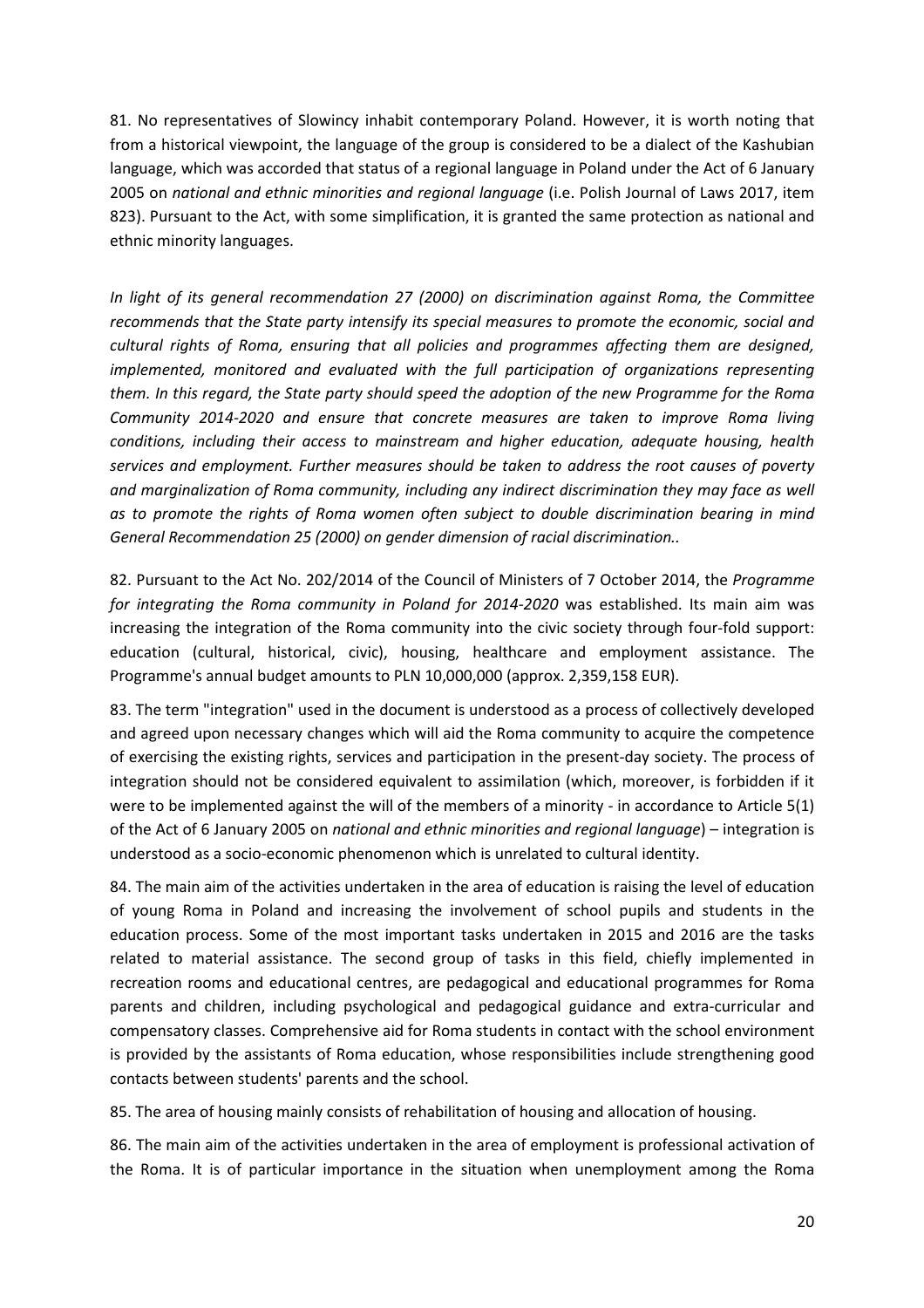exhibits a long-term character and covers a significant part of the community. According to gathered data, between 2015 and 2016, 513 Roma people were employed as a result of the *Programme of integration*. It should be emphasised that almost 75% of the Roma were employed as a part of education measures of the *Programme of integration*. An important supplement to the activities was organising training with the aim of improving and changing professional qualifications and providing professional guidance. In the last two year, this form of professional activation was used by the total of 283 Roma people.

87. In the context of healthcare, in 2015 and 2016, 3075 Roma people profited from prophylactic tests and protective vaccinations in the entire country. Preventive healthcare in the broadest sense was realised by employing community nurses. They direct medical care, conduct medical counselling and distribute medicines and personal hygiene products purchased with grants.

88. According to the data published each year by voivodeship offices, the number of Roma children and youth covered by compulsory education gradually rises (for example, in the 2004/2005 school year the number was 2844, while in 2012/2013 – 3259). In the 2015/2016 school year, supplementary measures aimed to enhance education were provided to the total of 2360 children and youth who are members of the Roma minority. In the 2016/2017 school year, the aforementioned measures were provided to the total of 2348 children and youth who are members of the Roma minority.

89. It should be emphasised that the actions undertaken so far by the Government of the Republic of Poland in the context of promoting education among the Roma led to numerous systemic changes in the approach to education. The amendment of 4 April 2012 of the Regulation of the Minister of National Education of14 November 2007 on *conditions and ways of performing tasks by public kindergartens, schools and institutions in order to support the sense of national, ethnic and linguistic identity of the students who belong to national and ethnic minorities and the communities using a regional language* allowed kindergartens to perform additional education tasks to support and develop the sense of ethnic identity of the Roma students and assist their education, in particular by conducting compensatory classes and employing an assistant of the Roma education (the option was already available to schools). Furthermore:

- − a new model of funding additional activities for Roma students by local government units was introduced,
- − the so-called "Roma classes" were closed in favour of integration classes,
- − scholarship systems for extraordinarily talented Roma pupils, upper-secondary students and Roma students,
- − a mechanism of financing tasks of ensuring school starter kits and textbooks for Roma students, as well as insurance, compensatory classes, summer holidays and community recreation rooms,
- − acknowledging the special education needs of students, including Roma students, under the provisions Act of the Minister of National Education of 30 April 2013*on the rules of granting and organising psychological and pedagogical aid in public kindergartens, schools and institutions (*Polish Journal of Laws item 532) and later under the provisions Act of the Minister of National Education of 9 August 2017 on *the rules of granting and organising psychological and pedagogical aid in public kindergartens, schools and institutions* (Polish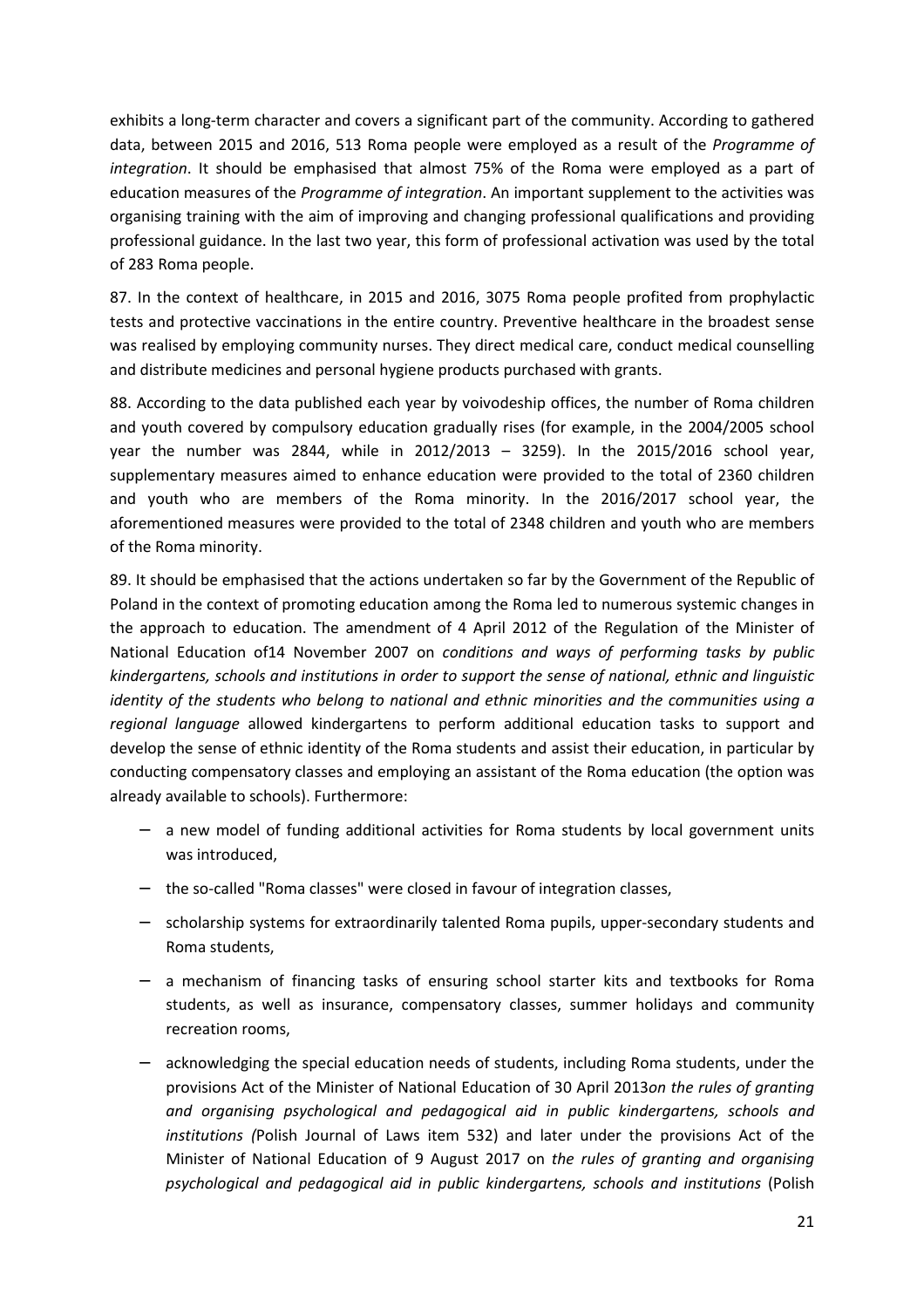Journal of Laws item 1591) and assistant of Roma education, alongside the student, parent, teacher, class teacher or a specialist conducting classes with students, a psychological and pedagogical dispensary, including specialist dispensaries, was identified as one of the entities with the right to provide psychological and pedagogical aid to a student of a given institution.

90. A series of provisional measures to propagate knowledge about diagnosing Roma children and providing them with help adequate to their needs in the education system:

- − In 2012, on the order of the MNE, the Education Development Centre cooperated with the Ministry of Administration and Digitisation to organise a seminar and a conference on the education system's relation to multilingual children of different cultural background, including Roma children,
- − In 2012, two national conferences addressed to the workers of psychological-pedagogical dispensaries discussed the problem of issuing certificates and diagnoses which are culturally neutral and include the needs of multilingual children,
- − in 2012 and 2013, the discussion about the subject was continued during regional meetings of voivodes and superintendents of education in voivodeships concerned,
- − the conclusion of the activities was the publishing and propagating of a methodical guide in 2013, which was developed by a group of the Jagiellonian University psychologists, touching upon the issues related to psychological diagnosis of multilingual children and youth of different cultural background and organising training for workers of psychological and pedagogical dispensaries in this context.

91. Between 2012 and 2016, the Government Plenipotentiary for Equal Treatment continued to strengthen the social potential of the Roma. In April 2015, Chad Evans' photo exhibition *Roma Rising – Some of the many* was presented in the Chancellery of the Prime Minister. The heroes of the photos are simultaneously the heroes of the *Some of the many* social campaign organised by Prom Foundation for Social Integration, which aims to change the negative image of the Roma in the public awareness. It was joined by public figures held in high esteem by the community, co-workers and neighbours. The opening of the exhibition was connected with the International Roma Day celebrated on 8 April.

92. The Government Plenipotentiary for Equal Treatment continued to strengthen the social potential of the Roma women. In June 2015, the Chancellery of the Prime Minister hosted the second national conference *Romni 2015: The debate about the situation of the Roma women in Poland*. It gathered approx. 130 people from all over the country, including Romni from all Roma groups residing in Poland. During the conference, Silver Crosses of Merit were awarded for the first time by the President of the Republic of Poland to local Roma activists. After the ceremony, the conference participants watched a fragment of Agnieszka Arnold's documentary *Phuri Daj* about Alfreda Markowska-Noncia called the Roma Sendlerowa. Alfreda Markowska was awarded with the Commander's Cross of the Order of the Rebirth of Poland by the President of Poland for her courage, sacrifice and determination in saving not only Roma children from persecution during World War II. During the panel discussion about the situation of Roma women in Poland, Roma women of different generations highlighted the changes which have taken change in the last few decades and the increasing activity and effectiveness of young Roma people.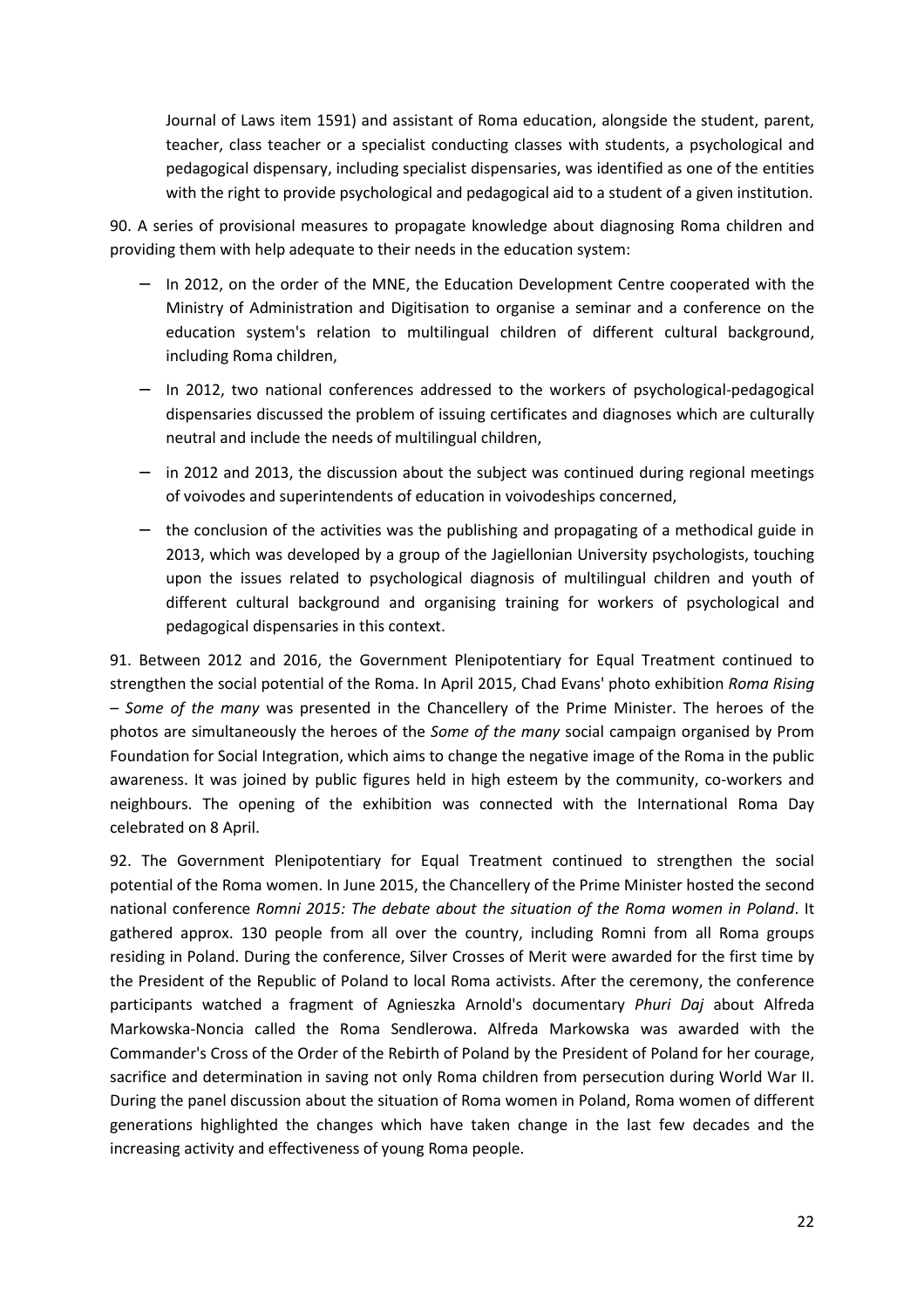*Bearing in mind the tragic experience of the Jewish community in Poland, the Committee emphasizes the particular responsibility of Polish polity and society to combat anti-Semitism. It recommends that the State party intensify its efforts to combat anti-Semitism and efficiently prosecute its manifestations by sensitizing prosecutors and judges in proactively applying the law and the Convention.* 

93. Education activities relating to the tragic experience of the Jewish community in Poland, particularly during the occupation in the Second World War are conducted in Poland. In Police, the activities are of a coalitional nature. Police officers are educated in the Museum of the History of Polish Jews in Warsaw, Auschwitz Jewish Centre in Oświęcim, the Former German Nazi Concentration and Death Camp Auschwitz-Birkenau and the House of the Wannsee Conference Educational and Memorial Site in Berlin. The training programme included the history of the Jewish community of Oświęcim, intergroup perception, threats to democracy – a case study of the Third Reich, social psychology in the context of the Holocaust, post-war antisemitism, preventing discrimination and fighting hate crimes. Close to 300 people were educated during the project. At present, cooperation in education and training is continued with the Museum of the History of Polish Jews in Warsaw.

94. During the analysed period, in the framework of the *Preserving the Memory*: *History and Culture of Two Nations* programme established in 2003 under the auspices of the Polish and Israeli ministries of education, bilateral meetings between Polish and Isreali youth were conducted. The programme fulfils the engagements of an agreement between the Government of the Republic of Poland and the Government of Israel on cultural, scientific and education cooperation. The aim of the programme was to promote education to prevent antisemitism, racism and intolerance, create a space of dialogue between young Israelis and Poles, strengthen the bonds through shared hobbies and developing contacts and enhance cooperation between schools. The aim is achieved through annual visits of Israeli school pupils to Poland as a part of education-oriented study visits. In 2016, more than 20,000 students and 450 teachers from more than 450 schools participated in the programme. Each year, 150 one-day meetings take place in Poland. As a result of earlier meetings, several Polish schools established regular exchanges of students and teachers, representatives of 15 Polish schools went to Israel as a part of parallel visits to partner schools. By the year 2016, 750 teachers from all over Poland took part in a two-week-long international seminar at Yad Vashem. An important component supporting the implementation of the programme is the website www.polska– izrael.edu.pl, which gathers materials about the organisation, the execution and evaluation of Polish and Isreali youth meetings as a part of the programme. The website hosts information about events, reports on the meetings, a database of schools taking part in the programme, programme descriptions, downloadable materials, press materials, activity scenarios, descriptions of relevant projects, reports on visits and bibliographic guidelines, links to institutions which carry out similar programmes.

*The Committee recommends that the State party refrain from detaining asylum-seeking minors and fully implement the revised Law on the Educational System to tackle their educational difficulties by providing language classes or tutorial assistance on mother tongue. In light of its General recommendation no. 30 (2005) on discrimination against non-citizens, the Committee recommends that the state party remove obstacles to the enjoyment of economic, social and cultural rights by non-*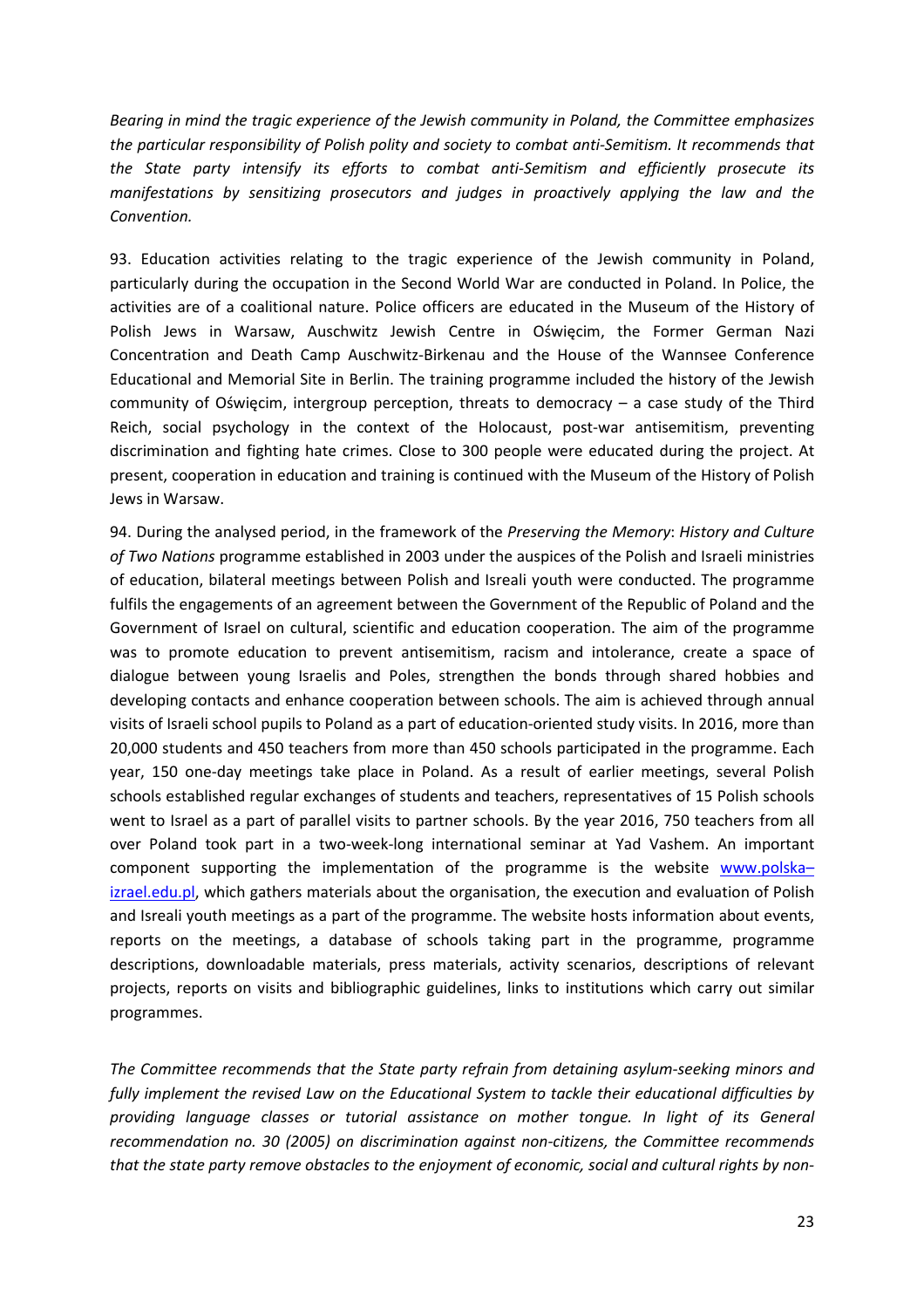*citizens, strengthen its efforts to apply its legislation and the Convention to combat direct or indirect racial discrimination against them, in particular with regard to education, housing and employment.* 

95. According to the Act of 13 June 2003 on *providing protection to foreigners on the territory of the Republic of Poland* (i.e. Polish Journal of Laws 2016, item 1836, as amended), an unaccompanied minor who is staying in the refugee procedure may not be placed in a guarded centre for foreigners and shall be placed in a special education care centre or alternative care. The provision is in effect since the entry into force of the Act, i.e. since 1 September 2003 (at that time as Article 47(5), currently as Article 88a(3)(3)). In the case of minors accompanied by legal guardians (parents), it is possible to place them in guarded centres, however, when considering a request for placement, the court should be guided by the best interests of the minor (Article 401(4) of the Act of 12 December 2013 on *foreigners*, which is also applied in this context to foreigners in the refugee procedure).

96. In the context of detaining children in guarded centres, it would appear important to note introducing the so-called measures alternative to detention to the Polish legal system with the Act of 12 December 2013*on foreigners.* The aforementioned Act also introduced appropriate amendments to the Act on *providing protection to foreigners on the territory of the Republic of Poland*, thus, ensuring the use of alternative measures also for people applying for international protection. Introducing measures alternative to detention to the Polish legal system significantly decreased the number of foreigners staying in detention centres and indirectly the number of minors in their care. Alternative means in the form of obligation to residing in a specified place, obligation to keep regular appointments with the designated Border Guard authority, or depositing a security may be applied already during proceeding by a Border Guard authority which has already detained a foreigner. However, if the Border Guard authority does not issue a decision on using alternative means but transmits a request to a court for placing a foreigner in a guarded centre, the court is obliged to consider issuing a decision of using alternative means before issuing a decision of using detention. It is a double safety measure which aims to ensure the implementation of procedures relevant to particular foreigners.

97. For unaccompanied minors, reunification with other family members is beneficial and should be effected as soon as possible, a measure often made possible by their return to the country of origin or by transferring other family members to the country of residence. In the case of minors accompanied by legal guardians, it is crucial to ensure the return of a minor and the guardians to the country of origin, which is often possible, when the entire family is staying in a closed institution.

98. Referring to the recommended implementation of a complete ban of detaining children, it is worth noting that the complete ban of placing minor foreigners in guarded centres could contribute to an increase of migration of a particular group of foreigners, i.e. families with children. Poland, a country in which families with children are a substantial part of migrants, does not consider the possibility of introducing a complete ban of placing minors in guarded centres for foreigners. Instead, the Border Guard endeavours to ensure that the minors' stay in guarded centres is the least distressing for them and that the inside conditions are child-friendly. For this purpose, three guarded centres have been established which allow the detention of families with children. They are the guarded centre in Kętrzyn, the guarded centre in Biała Podlaska and the guarded centre in Przemyśl (which is available exclusively for the families with children who are out of school). The centres have optimal conditions for the children's needs. The aim was funded by financial resources provided from the European funds.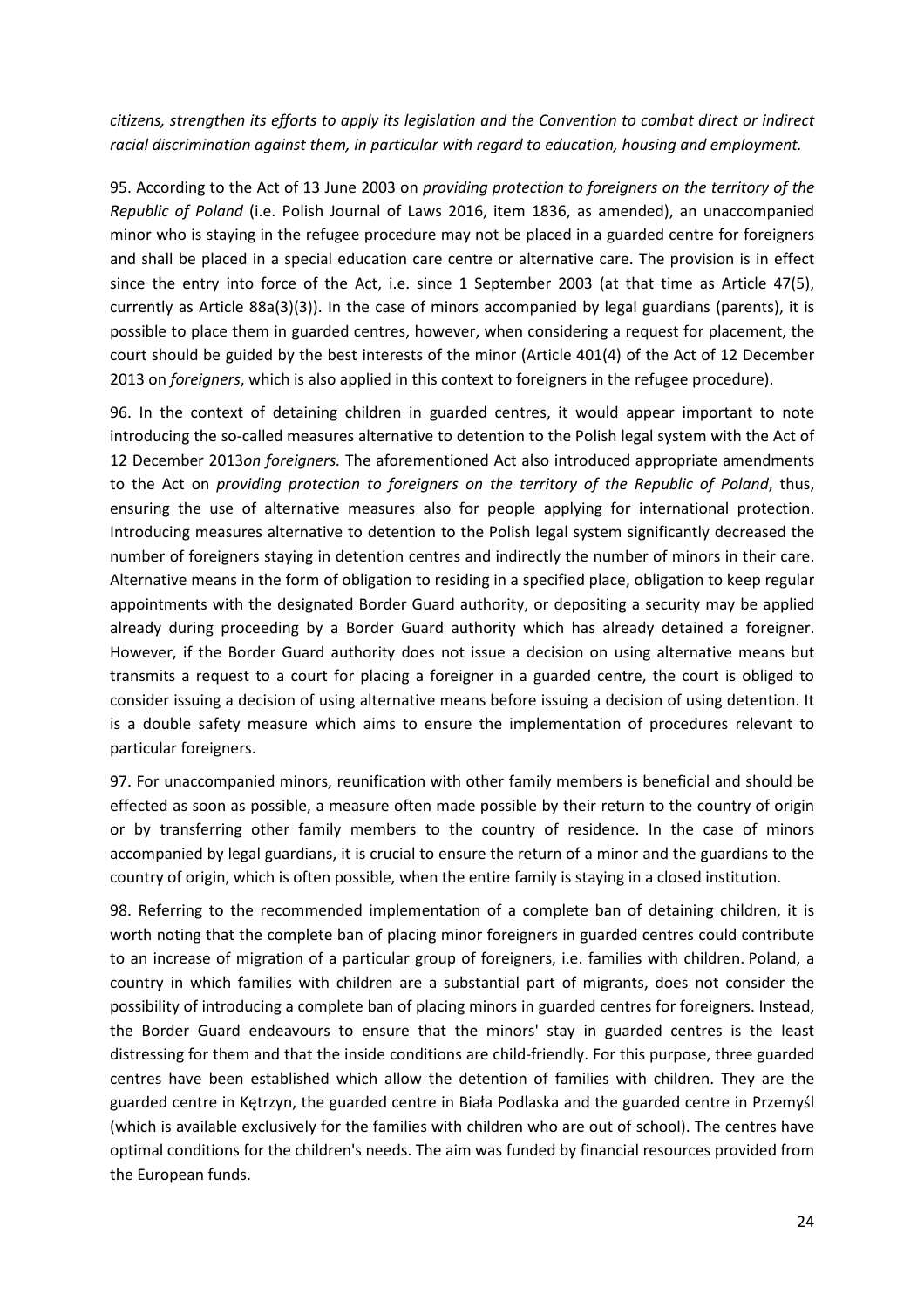99. In relation to the right to education in detention, it is worth noting that enforcing compulsory education for the children of foreigners is one of the basic elements which, according to the current legal order, should be ensured in a guarded centre, since pursuant to Article 70(1) of the *Constitution of the Republic of Poland* everyone has the right to education. During the reporting period, compulsory education applied – pursuant to the Act of 7 September 1991 on *education system* – to minor foreigners until reaching the age of 18 or until finishing an upper-secondary school, and since 1 September 2017, pursuant to the Act of 14 December 2016 – *Education law* – minors until reaching the age of 18 or until finishing a secondary school.

100. The right to education in detention is enforced by granting full access to education for all minors residing in guarded centres for foreigners (regardless of whether they are staying in the refugee procedure). At the beginning of 2013, the Border Guard decided to profile guarded centres and designate only two centres which can accommodate school-aged children (i.e. the guarded centre in Kętrzyn and the guarded centre in Biała Podlaska). The centres guarantee the implementation of compulsory education for children who are covered by it carried out by qualified teaching staff. The education is operated under agreements between the centres and schools (on both primary and secondary levels). In accordance to the provisions of the Act of 12 December 2013 on *foreigners*, the curriculum is adapted to the age of a minor and the length of his stay on the territory of the Republic of Poland. Since 1 September 2017, in case a school organises compulsory education classes in the preparatory centre for minors residing in a guarded centre, the specific conditions of cooperation between a school and the guarded centre are regulated by an agreement concluded between the authority operating the school and the competent authority of the Border Guard.

101. According to the current operating model, admitting children under compulsory education to guarded centres entails the immediate transfer of information to the Education Department of the City Hall and a school appropriate for the level of education concerned. Based on the information provided by guarded centres, the directors of designated schools provide qualification of the students to classes with adapted levels of education. The mode of informing a school is also applied when releasing a child under compulsory education from a guarded centre.

102. During the reporting period, compulsory education in guarded centres for foreigners was ensured through an individual programme or individualised schooling pursuant to the Act of 7 September 1991 on *the educational system* (Article 66) and the Act of14 December 2016 – *Educational system* (Article 115). The classes took place every day and were divided into following groups: years 0-3 and 4-6 or in individualised schooling of 2 hours and encompassed Polish classes, elements of mathematics, physics and the geography of Poland and the world, as well as foreign language classes. The programmes were prepared by teachers in accordance with the current core curriculum of general education for a given level to correspond to the knowledge and competences of students and their Polish skills. Furthermore, the pupils could attend artistic and computer classes. The choice and appointment of qualified teachers staff remains a responsibility of local schools. The school pupils are provided with textbooks and necessary school materials. The centres have separate studying and computer rooms. Since 1 September 2017, when a school organises compulsory educational classes in a preparatory centre of minors staying in guarded centres, conducting the compulsory educational classes in the weekly class timetable is allotted with the following number of hours:

1) in primary school for years I-III – no less than 20 hours weekly;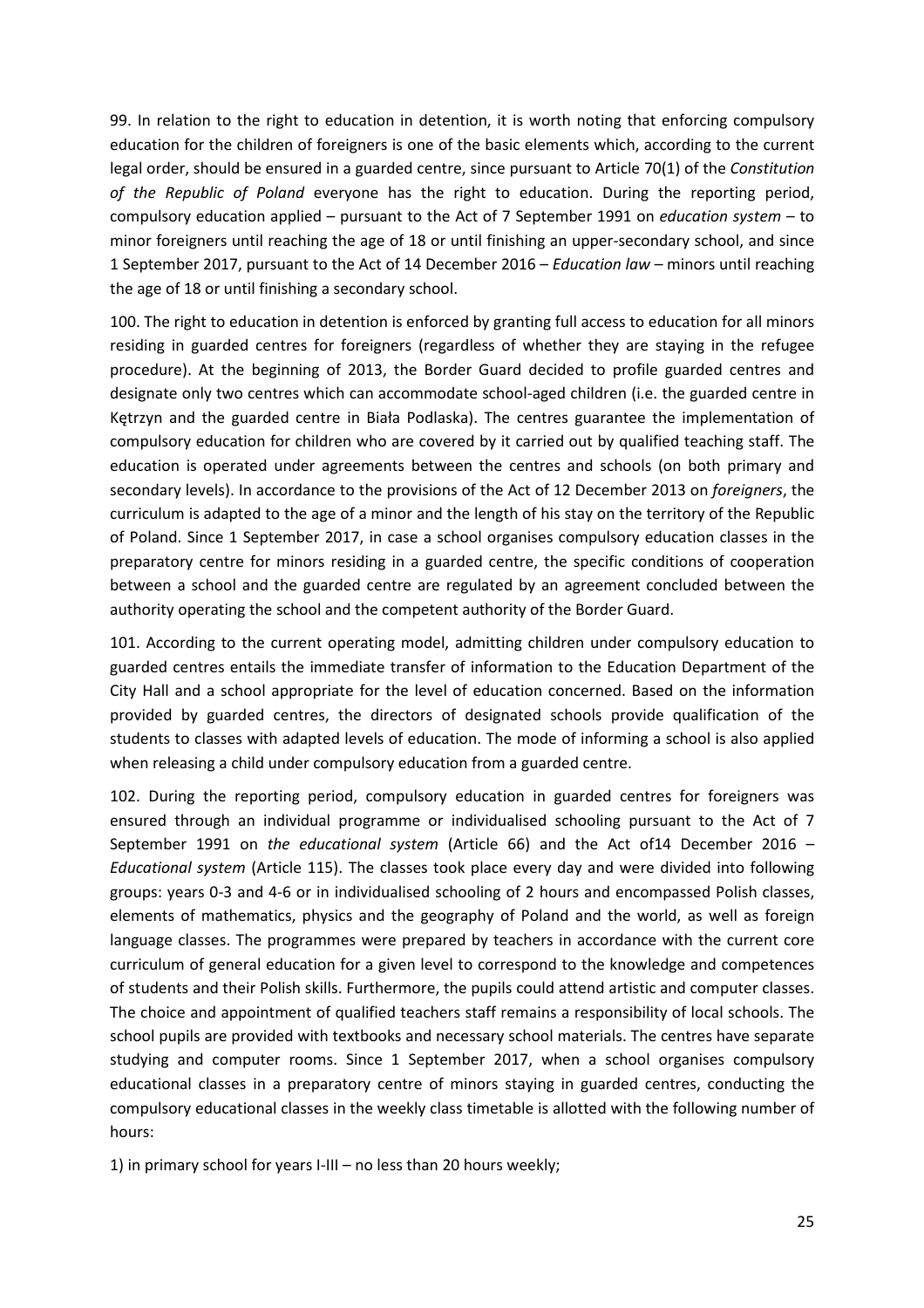2) in primary school for years IV–VI – no less than 23 hours weekly;

3) in primary school for years VII and VIII – no less than 25 hours weekly;

4) in secondary school – no less than 26 hours weekly;

including no less than 3 hours of Polish as a foreign language classes.

Education in preparatory centres is conducted according to the core curricula implemented in the school and the methods and the forms of their realisation are adapted to the development and education needs and the psychophysical capacities of the students. The classes are conducted by the teachers of the given school subjects.

103. Furthermore, officers and employees of educational-pedagogical sections in guarded centres holding a degree in pedagogy conduct recreational and pedagogical classes which are adjusted to the situation of the minors as well as compensatory classes for children (according to the needs), they teach Polish (as a foreign language) and English, which concerns adults as well. The work forms and methods are conditioned by the needs of the children and include the age of the pupils. The guarded centres have recreation rooms, which are equipped with learning aids, toys and board games. Recreational activities and educational classes are also conducted after noon and on public holidays as necessary. The libraries in the guarded centres are supplied with children's books for different ages.

104. An important change introduced by the regulation of the Minister of National Education of 9 September2016 on *education of people who are not Polish citizens and Polish citizens who were educated in foreign education systems* (Polish Journal of Laws 2016 item 1453) and by the regulation of the Minister of National Education of 31 August 2017 on *education of people who are not Polish citizens and Polish citizens who were educated in foreign education systems* (Polish Journal of Laws 2017 item 1655) is allowing the authorities which operate schools to create preparatory centres for people from abroad. This is crucial for schools, including regional schools which educate students who reside in centres for foreigners. The preparatory centres may be also created in the Border Guard guarded centres. The centres provide education for students who are subject to compulsory education or compulsory schooling who have no command of the Polish language or whose command is inadequate for education, as well as the students who require adapting the education process to education needs and organisation form assisting the education. The core curriculum is followed in the centres. The number of hours for the centres is 20 in year 1 of primary school up to 25 in upper-secondary school, including no less than three compulsory hours of Polish as a foreign language classes. The preparatory centres may be established by an authority operating a public school during school year as well. This solution is important in the case of a concomitant influx of a large number of students from abroad to a school, for example children applying for international protection or evacuated persons.

105. Through the Ministry of the Interior and Administration, the Border Guard Headquarters requested the MNE to consider the possibility of taking action which could ensure the best possible access to education while simultaneously including the specific needs and real capacities of minor foreigners who stay in guarded centres, including the specificity, the short-term nature and the aim of the stay (which, in the majority of cases, is returning to the country of origin), the occurring issues with adequate classification to the right education level and the lack of education's continuity, as well as linguistic and cultural diversity of the minors residing in the guarded centres. With reference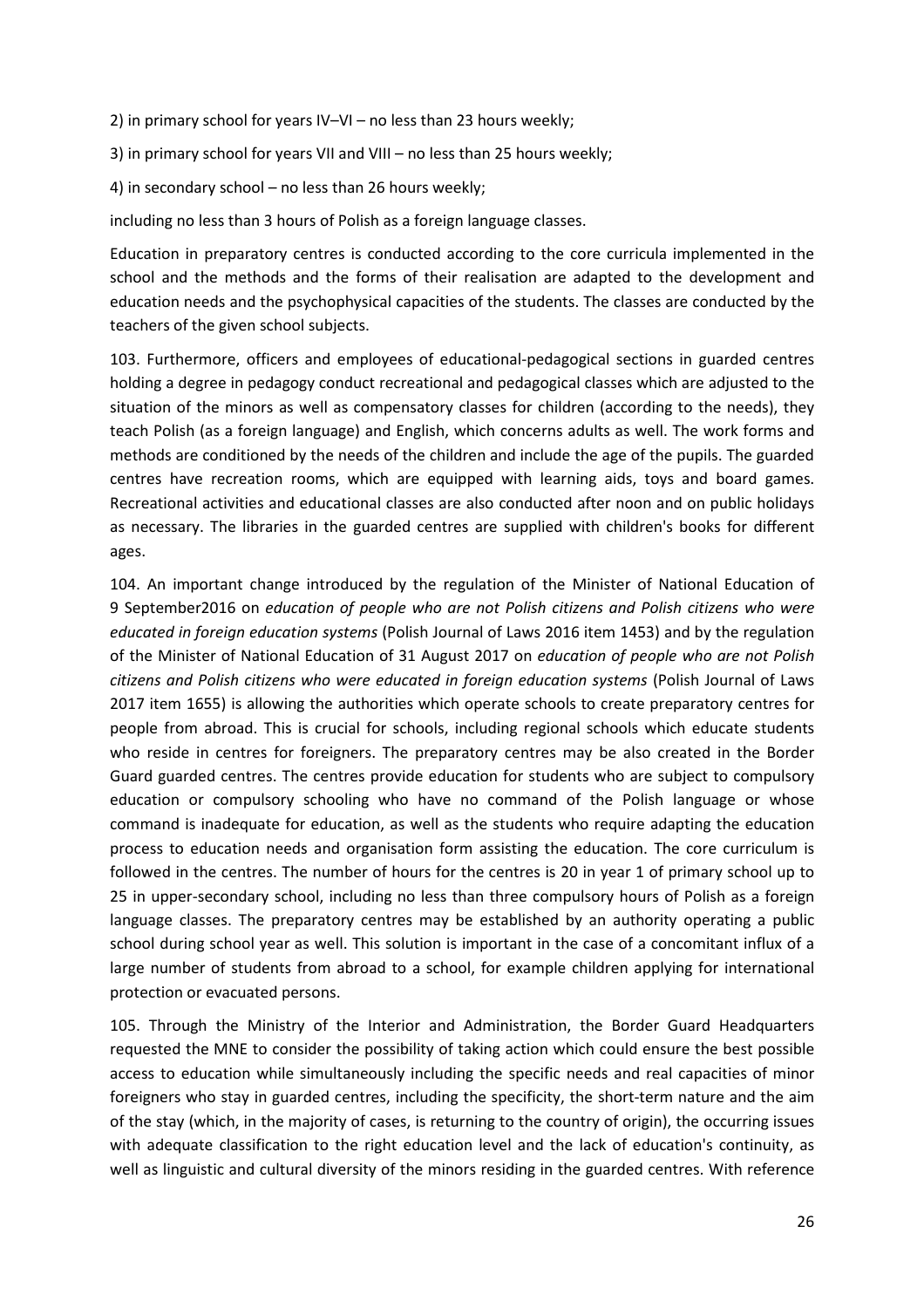to the above demands, the Minister of National Education precised – through amending of the above regulation on *education of people who are not Polish citizens and Polish citizens who were educated in foreign education systems* – the rules of organising preparatory centres on the premises of guarded centres for foreigners, in which schools conduct compulsory educational classes for minors who reside in the centre, thus, encompassing the necessity of responding to individual educational needs of each student of the group. The regulations on the matter were introduced on 1 September 2017.

106. The Chief Labour Inspectorate conducts controls over adherence to provisions of labour law, including the provisions on the legality of employment. The verification of the legality of employment and other gainful employment of foreigners is enforced during each control of an entity in which the delegated work is performed by foreigners from third countries (outside the territory of the EU/EEA) was recorded. Apart from legality of employment and performing work by foreigners, CLI also controls enforcing labour law, including the principle of equal treatment of foreigners concerning work conditions and other conditions of employment in comparison with Polish citizens. The controls apply to foreign employers who delegate employees to work on the territory of the Republic of Poland, e.g. in export services. When infringements of provisions are detected, a labour inspector applies legal means – claims (or verbal orders), injunctions, fines in form of penalty notices or filing a motion for a fine to a court with reference to the offences under the Act of 20 April 2004 on *employment promotion and labour market institutions* (i.e. Polish Journal of Laws 2017 item 1065, as amended) or the Act of 15 June 2012 on *the effects of delegating work to foreigners unlawfully residing on the territory of the Republic of Poland (Polish Journal of Laws item 769).* 

107. Preventive actions are also undertaken in the context of employment. The Ministry of Family, Labour and Social Policy publishes leaflets for employers and foreigners which concern the rules of legal employment of foreigners translated into the languages of the countries which can profit from the simplified procedure (Ukraine, Russia, Belarus, Moldova, Georgia, Armenia). The leaflets contain contact details of supportive institutions, for example CLI. The leaflets are distributed in Poland and abroad: in county employment offices, umbrella organisations for employers, non-governmental organisations dealing with migration, consulates. The information is also available on the websites of MFLSP.

108. CLI also supplies information on labour law and the legality of employment during inspections, job fairs, conferences, seminars and meetings with representatives of trade unions and employers who hire foreigners. CLI cooperates with non-governmental organisations which provide help to foreigners. Foreigners and entities employing foreigners receive booklets and leaflets containing information about legal employment of foreigners and legally undertaken work. A guidebook for foreigners was translated into the languages of the countries of origin of the biggest number of foreigners (Ukrainian, Belarussian, Russian, Vietnamese and Chinese). Furthermore, every person, including a foreigner, having an issue with a dishonest employer may receive free legal advice from the Chief Labour Inspectorate on labour law and the legality of employment. In case of infringing labour law by an employer, every employee, including foreigners, may submit a written complaint to a labour inspectorate or a branch of the Chief Labour Inspectorate competent for the employer's head office. Based on the complaint, a control of the employer concerned is conducted and its results are presented to the complainant. The action undertaken by labour inspectors with regard to the controlled employers aim primarily at eliminating by the employer the irregularities detected during the control.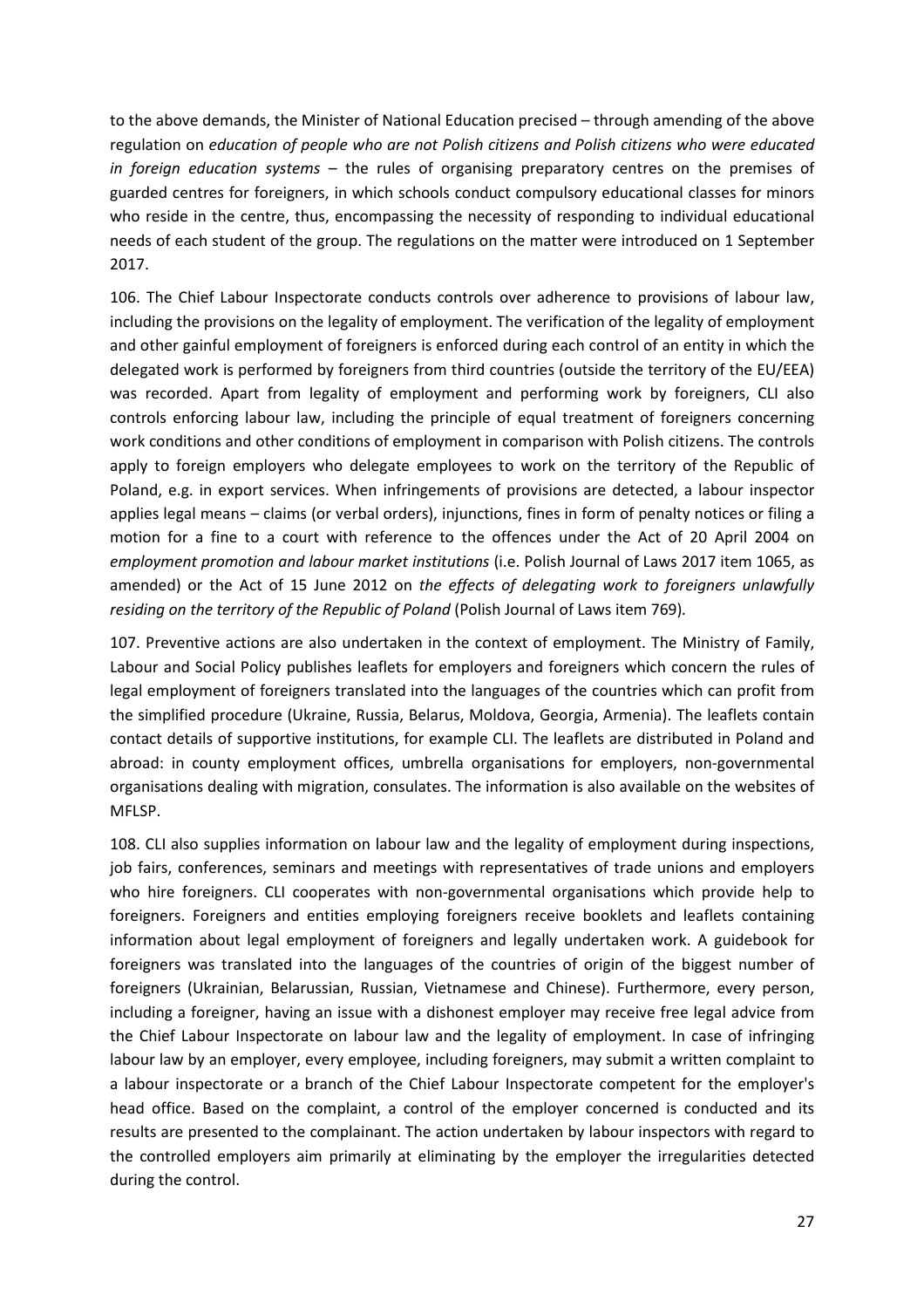109. In the framework of the currently-implemented project *The Laws of Migrants in Practice 2*, a hotline providing advice through telephone and e-mail was opened in July 2014. Furthermore, hotlines were launched in the major origin-countries of migrants – in Belarus, Ukraine and Vietnam. In addition to the hotlines, an information portal for migrants was opened under the address www.migrant.info.pl. The website contains information about, among others, entering and staying in Poland, employment and self-employment, arrival of a spouse, tax system and housing. The website also provides tips about every-day life in Poland, for example living costs, education system and healthcare. The website is available in Polish, English, Chinese, French, Russian, Ukrainian, Armenian and Vietnamese.

110. It is worth noting that prohibition of discrimination as regards access to housing was regulated in the Act of *implementation of certain EU provisions on the equal treatment.* During the reporting period, the Government Plenipotentiary for Equal Treatment did not note any complaints to the access to housing made by foreigners.

111. The issues related to eliminating discrimination on the ground of race, nationality and ethnic origin were included in the *National Programme of Action for Equal Treatment for 2013-2016*  coordinated by the Government Plenipotentiary for Equal Treatment and implemented, according to competences, by ministries, voivodeship offices and other public administration entities.

*Bearing in mind the indivisibility of all human rights, the Committee encourages the State party to consider ratifying those international human rights treaties which it has not yet ratified, in particular those treaties, the provisions of which have a direct bearing on the subject of racial discrimination, such as the International Convention on the Protection of the Rights of All Migrant Workers and Members of Their Families.* 

112. Ratification of the *International Convention on the Protection of the Rights of All Migrant Workers and Members of Their Families* is not planned. According to the analysis of the provisions of the convention and their comparison with the solutions of the Polish law conducted in 2005 and updated in 2013, ratification of the convention would entail certain changes in the regulations concerning migrant workers legally employed in Poland and implementing far-reaching changes in the status of illegally working people. Amending the Polish legislation in order to fulfil the requirements of the convention would change the approach to the immigration of foreign workers to Poland and its implementation would lead to considerable costs to the public budget.

*In light of its general recommendation No. 33 (2009) on follow-up to the Durban Review Conference, the Committee recommends that the State party give effect to the Durban Declaration and Programme of Action, adopted in September 2001 at the World Conference against Racism, Racial Discrimination, Xenophobia and Related Intolerance, taking into account the outcome document of the Durban Review Conference, which was held in Geneva in April 2009, when implementing the Convention in its domestic legal order. The Committee requests that the State party include in its next periodic report specific information on action plans and other measures taken to implement the Durban Declaration and Programme of Action at the national level.* 

113. In order to create a broad space for coordinating the activities of governmental administration authorities in the context of combating racism, xenophobia and related discrimination and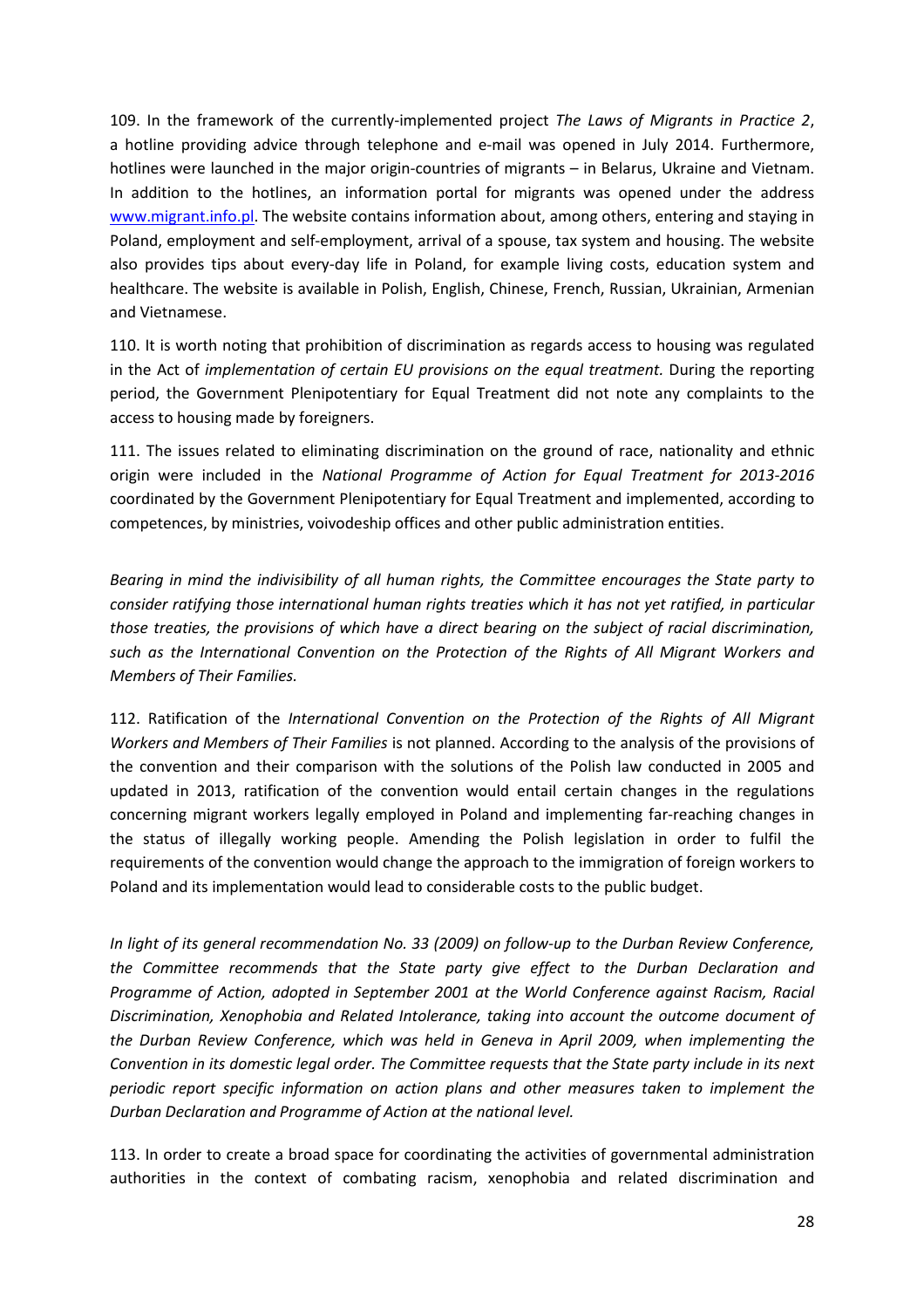intolerance, the Council for the Prevention of Racial Discrimination, Xenophobia and Related Intolerance was established as an assisting authority to the Council of Ministers. The Council was created under the Regulation No. 9 of the Prime Minister of 28 February 2011 and its Chairman was the Government Plenipotentiary for Equal Treatment. In turn, the Regulation No. 6of 13 February 2013 of the Prime Minister introduced some changes to the composition of the Council and the chairmanship was transferred to the minister competent for digitisation. The aim of the Council was coordinating the activities of the governmental administration authorities and their cooperation with local government units and other entities in order to prevent and fight racial discrimination, xenophobia and related intolerance. On 6 November 2013, the *Framework Action Programme* was established in the form of a resolution in order to lay down directions, manners and areas for activities: monitoring, reacting, providing and educating. Under the Regulation No. 53 of 27 April 2016 of the Prime Minister, the Council was dissolved. Detailed information about the functioning of the Council is presented in points 19 – 25.

*The Committee recommends that the State party consult and expand its dialogue with civil society organizations working in the area of the protection of human rights, in particular in combating racial discrimination, in connection with the implementation of the present concluding observations and the preparation of the next periodic report.* 

114. The Government of the Republic of Poland regularly works with non-governmental organisation, also in the adoption of the present Convention. In the context of the cooperation, the Government communicates the drafts of Reports to non-governmental organisations for consultation, and their comments are later analysed by the Government of the Republic of Poland.

*The Committee commends the State party for its efforts and recommends that its reports be made readily available and accessible to the public at the time of their submission, and that the observations of the Committee with respect to those reports continue to be widely disseminated in the official and other commonly used languages, as appropriate..* 

115. Work is currently ongoing to create a tab on the MIA's website on the protection of fundamental rights which will include both the present report, as well as previous reports and other documents relating to reporting to the Committee on the Elimination of Racial Discrimination by the Republic of Poland.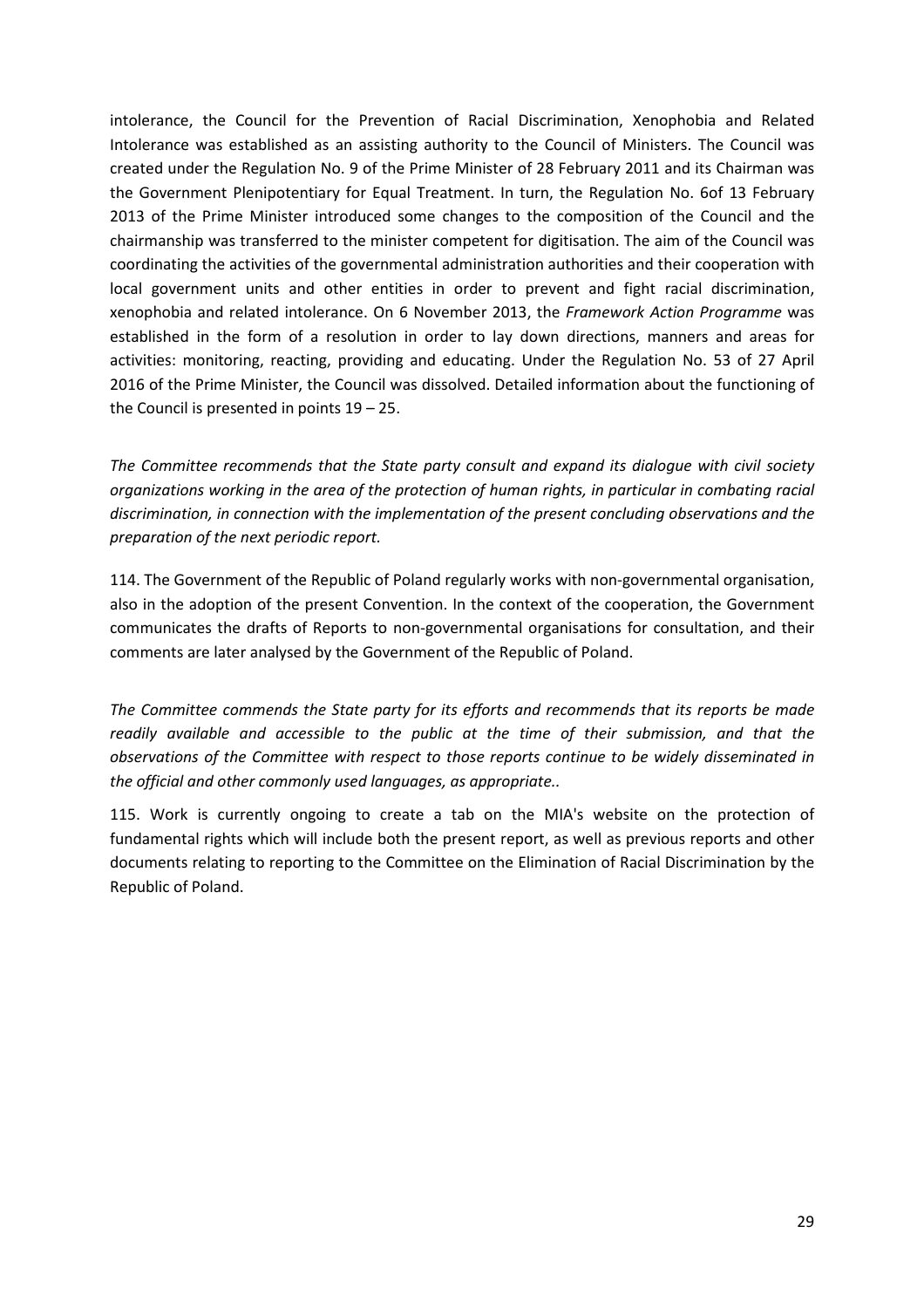# **Detailed part containing information about the implementation of the provision of the Articles 1-7 of the Convention**

### **Article 2**

116. Detailed information on the ban on racial discrimination in Polish law, including the *Consitution of Poland*, the *Criminal Code*, the *Labour Code*, the Act on *employment promotion and labour market institutions*, the Act on *implementation of certain provisions of the European Union in the field of equal treatment* and the Act on *national and ethnic minorities and regional language* were submitted in previous reports.

117. Under Article 22 of the Act of 3 December 2010 on *implementation of certain provisions of the European Union in the field of equal treatment*, the Government Plenipotentiary for Equal Treatment is obliged to prepare and submit the *National Action Plan for Equal Treatment* to the Council of Ministers. The Programme identifies the aims and the priorities of measures for equal treatment and the ways of preventing discrimination based on gender, race, ethnic origin, nationality, religion, creed, belief, disability, age and sexual orientation. The Programme for 2013-2016 was the first governmental horizontal strategy of equal treatment in all areas of social life. It was implemented – according to competences – by all ministries and chosen central offices, voivodes and other public administration authorities in cooperation with local government units and non-governmental organisations. The Government Plenipotentiary for Equal Treatment was the Programme's coordinator.

118. Many actions foreseen in the Programme were horizontal and concerned all or many groups potentially at risk of discrimination (including members of national and ethnic minorities and foreigners). Examples include the measures aimed at enhancing anti-discriminatory policy (Policy: Antidiscrimination policy), promoting and disseminating content relating to equal treatment and diversity in school curricula, education and didactic materials (Policy: Equal treatment in education system) and changing the stereotypical and discriminatory image of people at the risk of discrimination in media coverage (Policy: Equal treatment in access to goods and services). The Programme also included activities which could potentially benefit the members of national and ethnic minorities and foreigners, especially in the policies (chapters): Equal treatment in labour market and social security system, Preventing violence, Equal treatment in education system, Equal treatment in access to goods and services. Detailed reports on executing the Programme in particular years adopted by the Council of Ministers are also available on the website of the Government Plenipotentiary for Equal Treatment (www.rownetraktowanie.gov.pl).

119. The first edition of the National Action Plan for Equal Treatment was implemented in 2016. Its evaluation was conducted in the second half of 2016, as planned. The key role was played by the interministerial Monitoring Team of the National Action Plan for Equal Treatment, appointed under the Regulation No. 29 of the President of the Council of Ministers of 13 April 2015, and its amending Regulation (regarding the Team composition) of the President of the Council of Ministers of 22 March 2016. On the basis of the assessment, a decision has been made to continue the Programme and to start the currently ongoing preparation of its next edition.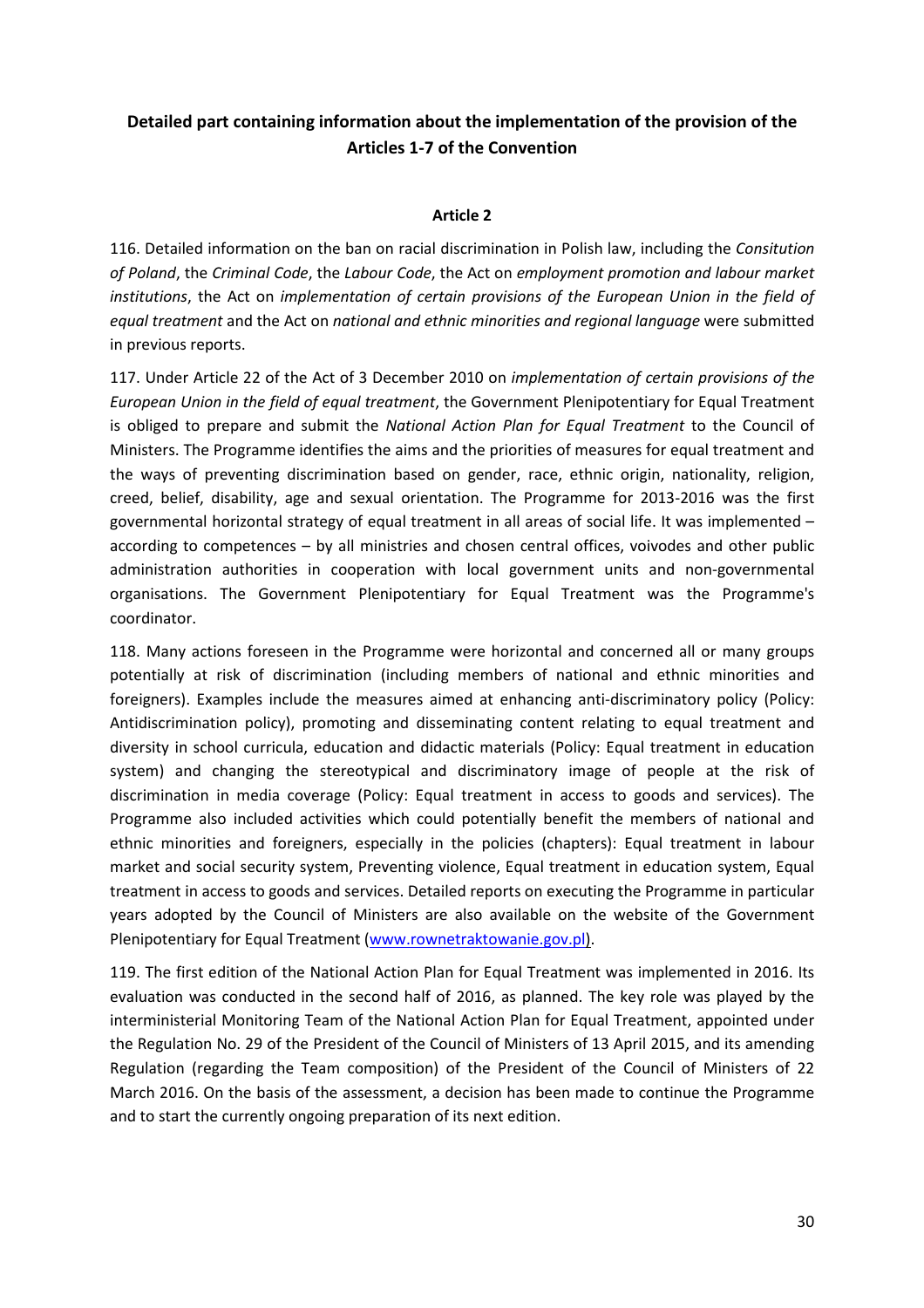120. The equal treatment, among others, regardless of race, nationality and ethnic origin was also included in the priority projects implemented by the Government Plenipotentiary for Equal Treatment for 2012-2014, i.e.:

- The project *Equal Treatment as a Standard for Good Governance*, implemented under the priority 5 of the Human Capital Operational Programme;
- The project *Equal Treatment as a Standard for Good Regional Governance*, co-financed by the UE programme for Employment and Social Solidarity (PROGRESS);
- − The project *Media of Equal Opportunities*, co-financed by the UE programme for Employment and Social Solidarity (PROGRESS);

### **Article 5**

## **The right to security of person and protection by the State against violence or bodily harm, whether inflicted by government officials or by any individual group or institution.**

121. On 30 August 2014 and on the 13 of November 2015, the amendments of the Act on *granting protection to foreigners within the territory of the Republic of Poland and some other Acts* entered into force. The amendments mentioned above introduced a variety of solutions aiming to ensure the rights of foreigners requesting international protection, especially those with specific needs. The second amendment provides, among others, the possibility to submit a written declaration of intent of lodging an application for international protection by postal operator, when an elder, a pregnant woman, a single parent, a child in foster care, a person that is disabled, hospitalised, imprisoned, or detained on remand cannot appear in person at a Border Guard authority office. Moreover, the amendment streamlined the procedure of identifying persons with special needs and limited the possibility of submitting manifestly unfounded application (accelerated procedure) in case of unaccompanied minors.

122. Furthermore, the amendment provided for the foreigners the possibility of requesting a hearing by a person of the same sex and introduced an information and legal advice system for the applicants that is free of charge.

#### **Other civil rights**

123. Pursuant to the Act of 12 of December 2013 on *foreigners* (Polish Journal of Laws of 2016 item 1990, as amended, hereinafter referred to as the Act on foreigners), the foreigners, who allegedly are victims of trafficking of human beings, as defined in Article 115(22) of the *Criminal Code*, shall be issued a certificate confirming this presumption that is valid for 3 months, or 4 months, in case of a foreign minor. During the period of validity of the certificate, the stay of the foreigner on the Polish territory shall be considered legal. The Act provides also that during a proceeding for granting or withdrawing a permit of temporary residence for the purpose of family reunion, the best interests of minor children, the nature and solidity of the family relationships, the duration the foreigner's residence in the territory of the Republic of Poland, as well as the existence of family, cultural and social ties with their country of origin shall be taken into account.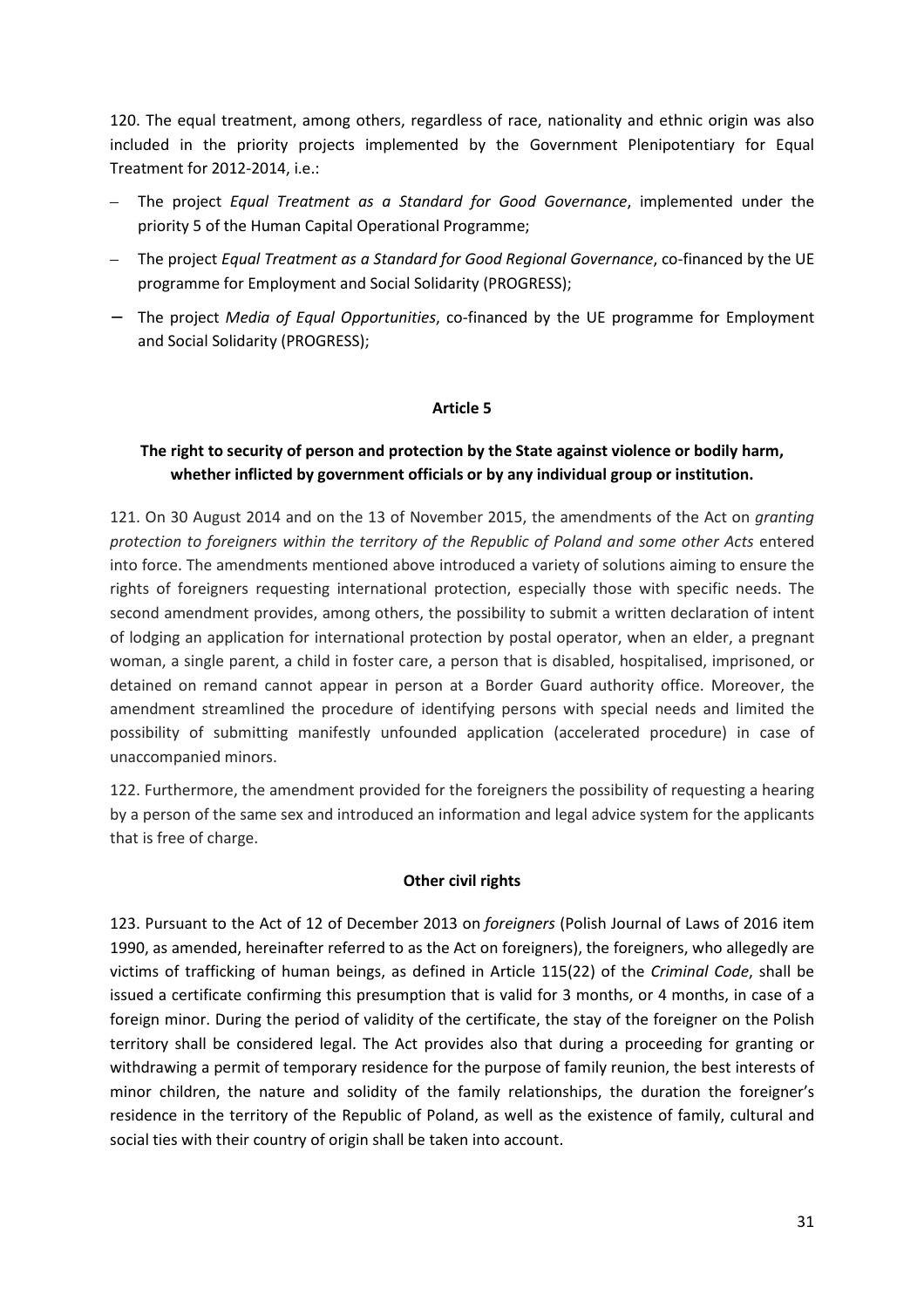124. The Act also includes provisions that defend the rights of the foreigners whose stay is illegal from obligation to return to their country of origin under particularly justified circumstances. Along these lines, the foreigner is granted an authorisation to stay for humanitarian reason if the obligation to return could be effected only to a country where, within the meaning of the *Convention for the Protection of Human Rights and Fundamental Freedoms* prepared in Rome on 4 November 1950, their right to life, freedom and personal safety could be under threat, where they could be subjected to torture or inhumane or degrading treatment or punishment, or could be forced to work or deprived the right to fair trial, or could be punished without any legal grounds, as well as if it would violate the right to family life and privacy, or the rights of the child adopted in the *Convention on the Rights of the Child* by the United Nations Assembly General on 20 of November 1989, to a degree that would significantly endanger the child's physical and mental development.

The permit for stay for humanitarian reasons shall not be granted if there are valid grounds for believing that a foreigner has committed a crime against peace, a war crime, or a crime against humanity, as defined in the international law, has been guilty of acts contrary to the purposes and principles of the United Nations as set out in the Preamble and Articles 1 and 2 of the *Charter of the United Nations*, has committed a crime in the territory of the Republic of Poland or outside the Republic of Poland (under laws of Poland), constitutes a threat to the defence or security of the state or to public safety and order, has instigated or otherwise participated in the commission of the crimes or acts mentioned above. However, when there are still reasons to grant such permit (but excluding the reasons regarding family life, privacy and child rights), the grounds for granting a permit for tolerated stay shall apply.

125. Furthermore, permits for tolerated stay are granted when the foreigner's commitment to return is impossible to fulfil for reasons beyond the control of the authority mandatorily executing the decision of committing the foreigner to return and beyond the control of the foreigner and when the return may only be effected to a country to which extradition is not possible due to a court's judgment or other prohibiting conditions.

126. The act in question also reinforced the obligation related to informing the parties to the proceedings on committing to return about their rights and freedoms, including the reasons for expulsion. Under Article 7(1) of the Act on *foreigners*, an authority conducting the proceedings on obliging a foreigner to return or performing investigation activities with respect to a foreigner instructs the foreigner in writing in a language he understands about the rules and the procedure and his rights and obligations. Pursuant to Article 304 of the above-mentioned Act, the authority that conducts the proceedings on the issue of the decision imposing the return obligation on a foreigner shall provide a foreigner who does not have sufficient command of the Polish language with the assistance of an interpreter. The authority that issued the decision imposing the obligation to return on a foreigner shall provide oral or written translation of the grounds for the decision, the decision and the instruction on available appeal against the decision into a language understood by the foreigner. Furthermore, pursuant to Article 328 of the Act, the authority that conducts the proceedings on the issue of the decision on imposing the return obligation on a foreigner shall inform a foreigner about non-governmental organisations that provide assistance to foreigners, including legal assistance.

127. The Act also introduced amendments with respect to the use of detention measures towards foreigners (guarded centre for foreigners and pre-trial detention centre for foreigners), including the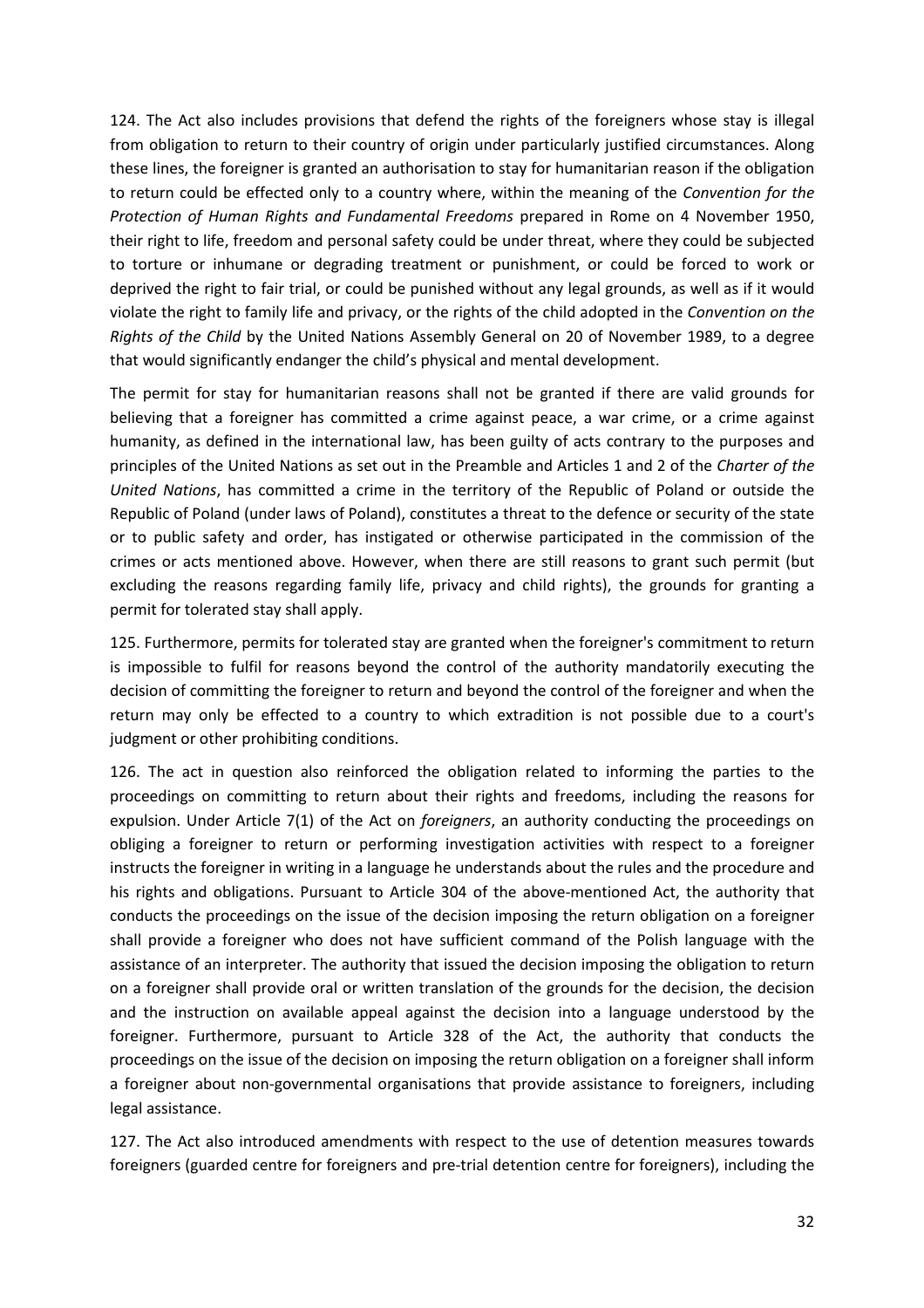possibility for the competent authorities of the Border Guard to release foreigners from the guarded centres and pre-trial detention centres for foreigners at the request of a foreigner or ex officio, without the need to apply to the court, and the introduction of measures alternative to detention of a foreigner (the decisions in this regard issued by the authorities of the Border Guard and by district courts) in the form of an obligation to appear at specified intervals at the authority of the Border Guard, an obligation to pay a monetary deposit of a specified amount, not lower than double minimum remuneration specified in the provisions on minimum remuneration for work, and obligation to submit the travel document to deposit to a specific authority, an obligation to reside at a specific place until the decision imposing the return obligation on the foreigner is enforced.

128. Finally, the provisions of the said Act transposed the following into the national legal system: 15 EU directives, including Directive 2008/115/EC of the European Parliament and of the Council of 16 December 2008 *on common standards and procedures in Member States for returning illegally staying third-country nationals.* The Directive abandons the previous institution of forced removal of foreigners and puts an emphasis on voluntary return of illegally staying third-country nationals to their countries of origin. Taking into account the solutions established at the level of the EU law, the new act stipulates that foreigners shall receive a single removal order, i.e. decision imposing the return obligation on a foreigner.

129. Since the Act on foreigners transferred the competences related to granting the so-called protection against removal to the exclusive competence of the Border Guard authorities, in April 2014 the coordinators for protection against removal of foreigners from the territory of the Republic of Poland were appointed in all branches of the Border Guard and in the Specialist Training Centre of the Border Guard in Lubań and the national coordinator for protection against removal was appointed at the National Headquarters of the Border Guard. The tasks of the coordinators include the extension of knowledge on application of the provisions of the *Convention for the Protection of Human Rights and Fundamental Freedoms* and the case law of the Court in the extent necessary to conduct proceedings which may end with granting protection against removal to a foreigner. The coordinators also perform an advisory role in identifying the reasons for granting such protection to foreigners and conducting administrative proceedings in cases involving the granting of protection to foreigners, and also a supportive role in obtaining and verifying information about the countries of origin of foreigners, with a particular attention paid to the social and political situation and observance of human rights in the countries of origin of foreigners.

130. Furthermore, the *Rules of procedure followed by the Border Guard with respect to foreigners who are vulnerable persons* were implemented. The document was approved by the Deputy Commander-in-Chief of the Border Guard on 17 September 2015. The document has been drawn up, because the provisions of the Act of 12 December 2013 *on foreigners* do not include the definition of vulnerable persons, and do not specify the methods for their identification and the procedure to be followed with respect to such persons. The category of such persons is provided for in Directive 2008/115/EC of the European Parliament and of the Council of 16 December 2008 *on common standards and procedures in Member States for returning illegally staying third-country nationals.* The document replaced the document entitled *Algorithm of conduct of the Border Guard with respect to foreigners who are vulnerable persons,* which had been in force since February 2015. In October 2017, a decision was made to include the so-called observation sheets in the procedure described above. The observation sheet are the outcome of cooperation with the Różnosfera Foundation under the project entitled *I see, I help – integration and development of actions and*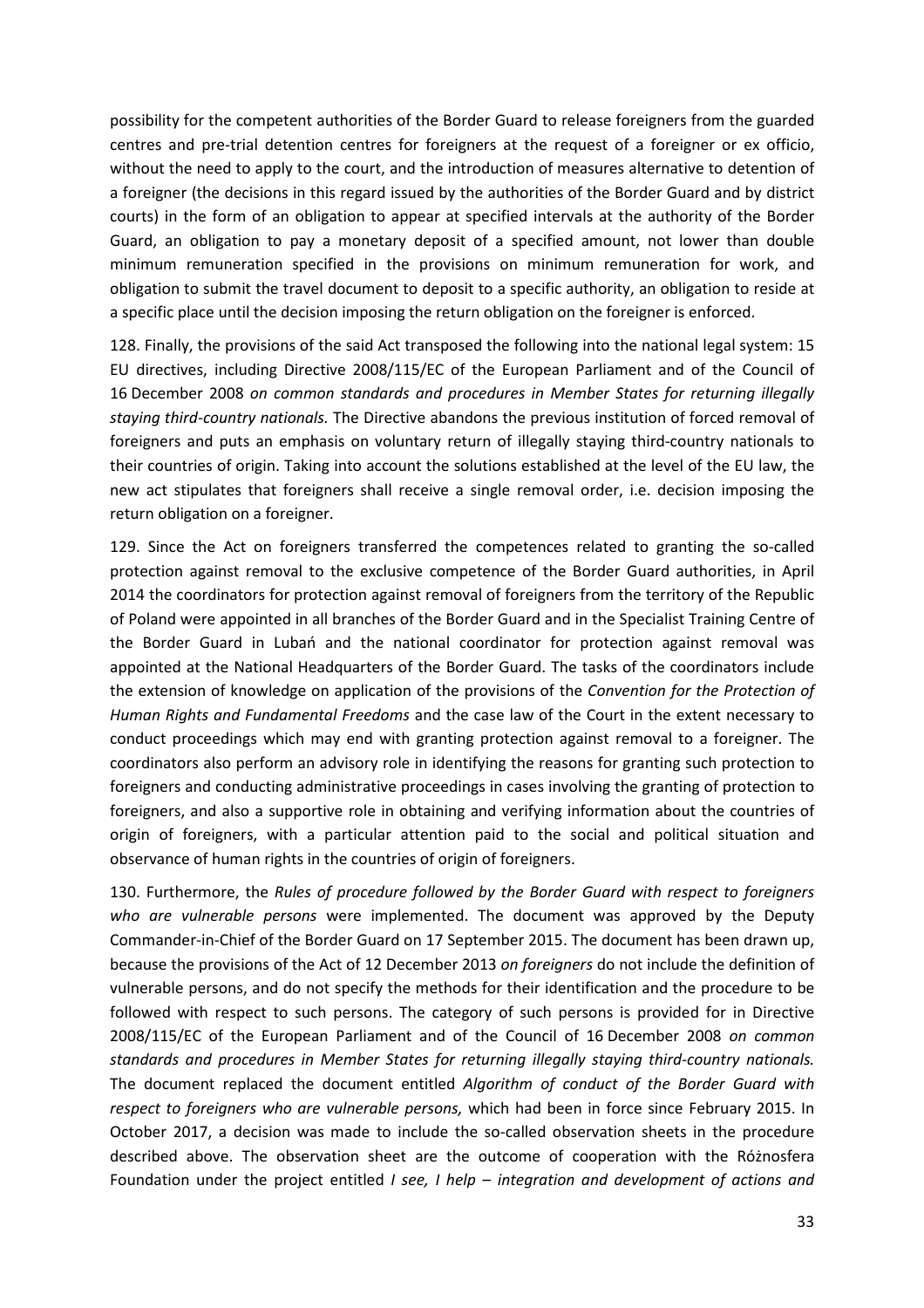*procedures of the Office for Foreigners and the Borger Guard regarding comprehensive identification of vulnerable persons among persons seeking international protection within the territory of the Republic of Poland*. Observation sheets will be filled in by social carers as part of their monitoring/observation of vulnerable persons. The important aspect is that the sheets will include observations of not only the social carers, but also of other persons working at the centre and having contact with the foreigners.

131. Pursuant to Article 70(1) of the Act *on granting protection to foreigners within the territory of the Republic of Poland*, the Head of the Office for Foreigners may provide assistance in voluntary return. Pursuant to Article 75 of the abovementioned Act, assistance may be provided to the foreigner to whom a decision was issued on discontinuation of proceedings for granting of international protection in the case referred to in Article  $40(1)(1)$ , i.e. to a foreigner applying for international protection, who resigned from applying for international protection after submitting the application. Assistance in voluntary return may be provided once in 2 years and includes covering the costs of travel of the foreigner, covering the administrative fees related to obtaining a travel document and the required visas and permits, covering the costs of board during travel and covering the cost of medical care during travel.

132. The Act of 2 April 2009 on Polish citizenship (Dz.U. of 2017, item 1462), which regulates the rules, conditions and procedure for acquiring and losing the Polish citizenship, entered into force on 15 August 2012. Pursuant to the above Act, each foreigner may apply for the Polish citizenship to the President of the Republic of Poland (Article 18 and 19(1) of the Act). The application for Polish citizenship is submitted via a voivode or a consul, in person or by correspondence, with an officially certified signature. The abovementioned authorities transfer the application along with their own opinion to the President of the Republic of Poland via the minister competent for internal affairs, who also prepares an opinion on the application, based on, among others, the information obtained by way of consultation with the authorities specified in the Act. The voivode, consul and minister competent for internal affairs transfer the application for Polish citizenship directly to the President of the Republic of Poland in each case when the Presidents makes such decision, regardless of the stage of proceedings. In line with Article 137 of the Constitution of the Republic of Poland, granting Polish citizenship falls under the exclusive competence of the President of the Republic of Poland. The President of the Republic of Poland grants Polish citizenship or refuses to grant this citizenship by way of decision. A foreigner acquires Polish citizenship on the day on which the President of the Republic of Poland issues a decision on granting of Polish citizenship.

133. Apart from the above procedure, the provisions of the Act *on Polish citizenship* stipulate that a foreigner may acquire Polish citizenship by being recognized as a Polish citizen. The relevant decision is issued, at the request of the person concerned, by the voivode competent for the place of residence of the foreigner. Pursuant to Article 30(1) of the above-mentioned Act, the following persons are recognized as Polish citizens:

(1) a foreigner residing continuously on the territory of the Republic of Poland for at least 3 years, pursuant to a permanent residence permit, a long-term EU-resident permit or permanent residence right, having a stable and regular source of income in the Republic of Poland as well as a legal title to the living premises;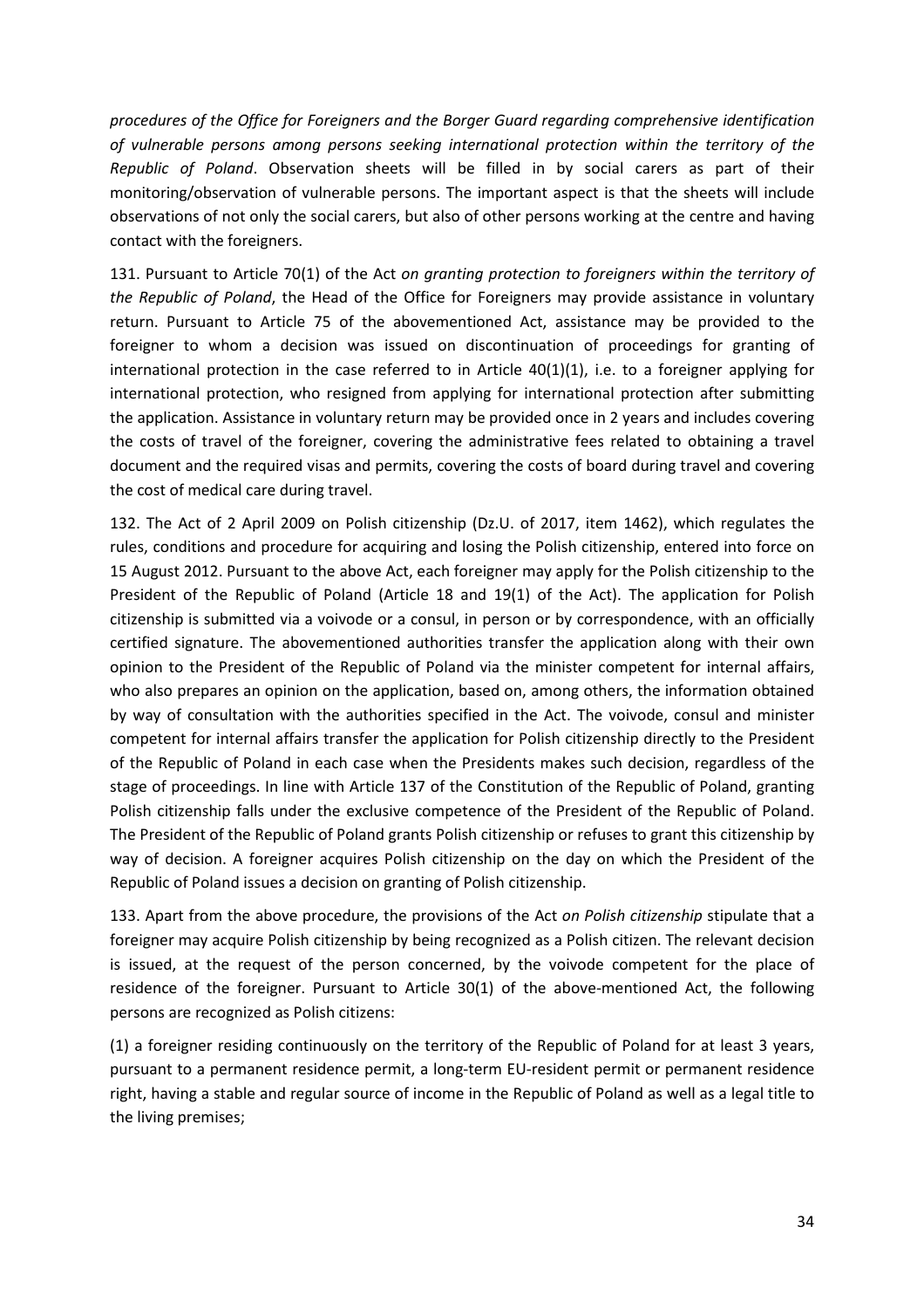(2) a foreigner residing continuously on the territory of the Republic of Poland for at least 2 years, pursuant to a permanent residence permit, a long-term EU-resident permit or permanent residence right, who:

(a) has been married to a Polish citizen for at least 3 years, or

(b) has no citizenship;

(3) a foreigner residing continuously on the territory of the Republic of Poland for at least 2 years, pursuant to a permanent residence permit obtained because of having a refugee status granted in the Republic of Poland;

(4) a minor foreigner residing on the territory of the Republic of Poland pursuant to a permanent residence permit, a long-term EU-resident permit or permanent residence right, whose one parent is a Polish citizen, whereas the other parent, not being a Polish citizen, has given consent to the citizenship recognition of the minor;

(5) a minor foreigner residing on the territory of the Republic of Poland pursuant to a permanent residence permit, a long-term EU-resident permit or permanent residence right, whose at least one parent had the Polish citizenship restored, whereas the other parent, not being a Polish citizen, has given consent to the citizenship recognition of the minor;

(6) a foreigner residing continuously and legally on the territory of the Republic of Poland for at least 10 years, who fulfils jointly the following conditions:

(a) is a holder of a permanent residence permit, a long-term EU-resident permit or permanent residence right;

(b) has a stable and regular source of income in the Republic of Poland as well as a legal title to the living premises;

(7) a foreigner residing continuously on the territory of the Republic of Poland for at least a year, pursuant to a permanent residence permit obtained in relation to his/her Polish origin or having the Polish Card.

A foreigner applying for Polish citizenship, excluding a minor, must have the command of Polish confirmed by an official certificate, a report from a Polish school or a report from a foreign school where Polish is the language of instruction.

134. Administrative decisions on recognition as a Polish citizen are subject to means of appeal provided for in the Code of Administrative Procedure and to control of administrative courts. This procedure allows foreigners residing in Poland based on residence permits for an unspecified period of time and having the command of Polish to acquire Polish citizenship. The recognition as a Polish citizen, entailing the necessity to fulfil specific requirements by the persons concerned, ensuring at the same time the court and administrative control of the issued decisions, is supplementary to the main form of acquiring Polish citizenship by a foreigner by way of granting the citizenship by the President of the Republic of Poland, which does not depend on fulfilment of any requirements related to legal status, the period of stay in Poland, the form of stay, etc. by the foreigners.

135. The freedom of assembly is guaranteed in Article 57 of the Constitution of the Republic of Poland, pursuant to which the freedom of peaceful assembly and participation in such assemblies shall be ensured to everyone. Limitations upon such freedoms may be imposed by an act. The term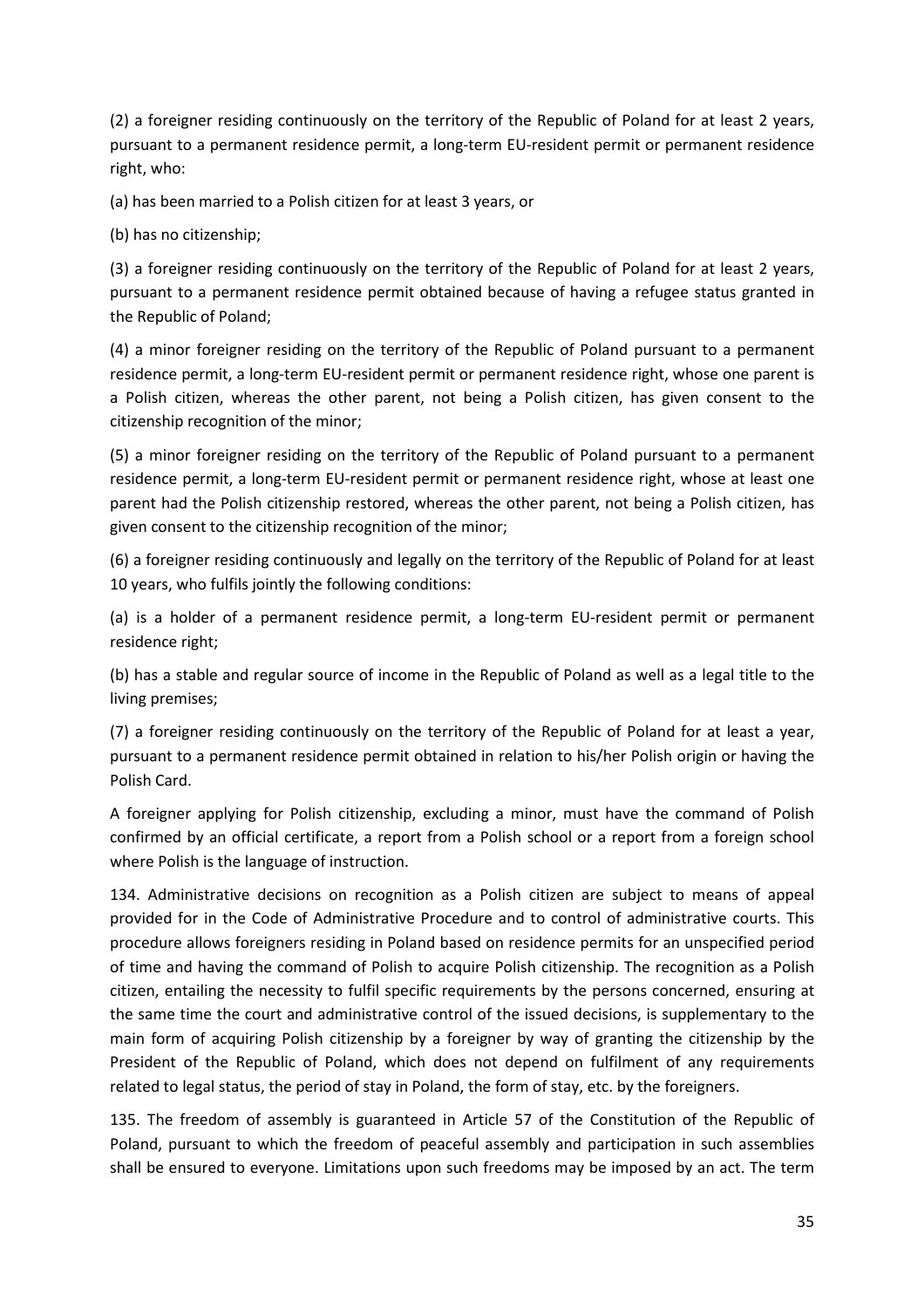"shall be ensured to everyone" allows to conclude that the purpose of the legislator was to stipulate that all legal entities have the right to freedom of assembly.

136. Detailed issues related to organisation of assemblies were regulated in the Act of 24 July 2015 – *Law on assemblies* (Dz.U. item 1485, as amended). It must be emphasized that the provisions do not restrict the right to use the freedom of assembly on grounds of nationality, ethnic origin or worldview.

### **Economic, social and cultural rights**

137. As a result of amendments to the law in the years 2012-2015, pursuant to Article 5 of the Act of 12 March 2004 *on social assistance* (i.e. Dz.U. 2016, item 930, as amended), the right to social assistance benefits, unless international agreements stipulate otherwise, is currently vested in:

- holders of Polish citizenship, having the place of residence and staying on the territory of the Republic of Poland;
- − foreigners having the place of residence and staying on the territory of the Republic of Poland:
	- on the basis of a permanent residence permit, a residence permit for a long-term resident of the European Union, a temporary residence permit granted in connection with the circumstances referred to in Article  $159(1)(1)(c)$  or (d) or in Article  $186(1)(3)$  of the Act on foreigners, or in connection with obtaining a refugee status or subsidiary protection in the Republic of Poland;
	- in relation to obtaining consent for stay for humanitarian reasons or consent for tolerated stay in the Republic of Poland – assistance in the form of shelter, meal, necessary clothes and special purpose benefit;
	- citizens of the EU Member States, EFTA member countries parties to the European Economic Area Agreement or Swiss Confederation having their place of residence and residing on the territory of the Republic of Poland and members of their families within the meaning of Article 2(4) of the Act *on the entry into, residence in and exit from the Republic of Poland of nationals of the European Union Member States and their family members*, having the residence right or the right to permanent residence on the territory of the Republic of Poland."

138. Furthermore, pursuant to Article 5a of the Act *on social assistance,* the right to benefits in the form of crisis intervention, shelter, meal, necessary clothing and special purpose benefit is granted to foreigners staying on the territory of the Republic of Poland based on the certificate referred to in Article 170 of the Act *on foreigners* (i.e. certificate confirming that a given person is a victim of trafficking in human beings), or based on a permit referred to in Article 176 of the Act *on foreigners* (temporary residence permit for victims of trafficking in human beings).

139. Foreigners who have a refugee status or subsidiary protection status in Poland, who are not insured obligatorily (e.g. not employed, not having an unemployed status) or voluntarily because of very low income, have, pursuant to the Act of 24 August 2004 *on health care benefits financed from public funds* (i.e. Dz.U. 2016, item 1793, as amended), the right to use all health care benefits financed from public funds (state budget), the same as the insured persons. The necessary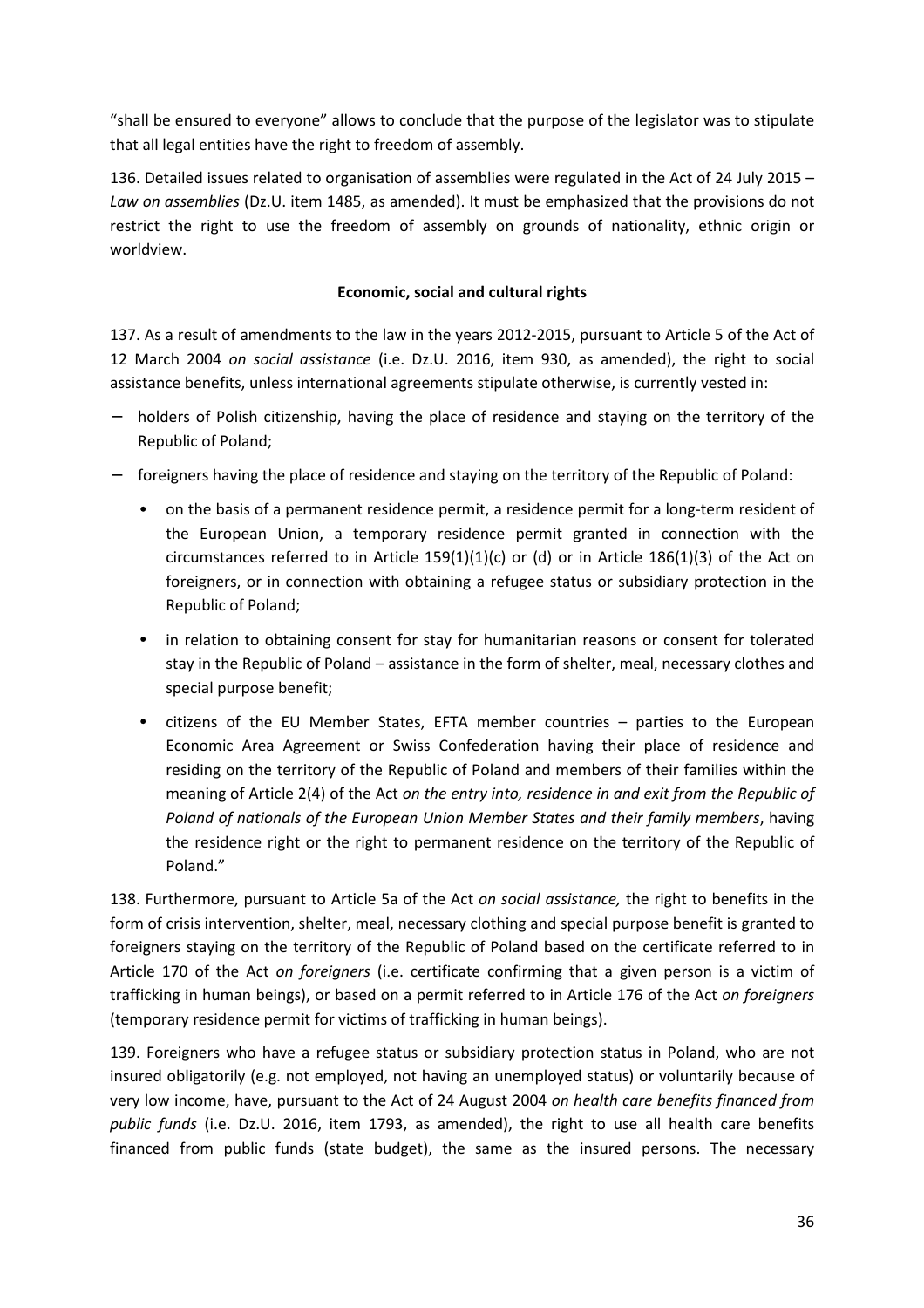requirement, as in the case of Polish citizens, is to reside on the territory of the Republic of Poland and to fulfil the income criterion, laid down in the provisions on social assistance.

140. The right to health care benefits financed from public funds is granted also to children under 18 years of age, who have a refugee status or subsidiary protection status in the Republic of Poland, or have a temporary residence permit granted for the purpose of family reunification, in this case a foreigner residing on the territory of Poland in relation to having received a refugee status or a subsidiary protection status. The right to free-of-charge health care services is also available to persons who are pregnant, are about to deliver a child or are during their confinement period, who obtained a refugee status or subsidiary protection status, or a temporary residence permit for the purpose of family reunification in Poland.

141. Thus, foreigners covered by international protection, who are not subject to compulsory health insurance or cannot insure themselves voluntarily due to low income, were granted the same rights as Polish citizens in an analogous legal (no entitlement to be covered by compulsory health insurance), financial and health-related situation.

142. Foreigners legally residing/staying on the territory of the Republic of Poland, who fulfil the conditions for being covered by compulsory health insurance or who insure themselves voluntarily, have the same rights to use the system of universal health insurance in Poland as Polish citizens covered by compulsory health insurance or who insure themselves voluntarily. The family members of those persons may also be insured.

143. The non-insured persons, including third country nationals residing/staying on the territory of the Republic of Poland (including persons covered by international protection), have in Poland the right to free-of-charge health care services (financed from public funds) related to treatment of addiction to alcohol, drugs and psychoactive substances, treatment of mental diseases and treatment of infectious diseases. They also have the right to free-of-charge medical care provided by medical rescue teams, if their health or life is in danger.

144. The restrictions on access to health care services financed from public funds apply to foreigners with an unregulated residence status on the territory of the Republic of Poland. However, such persons receive medical assistance in the case of sudden illness and threat to their life or health – thus their humanitarian rights are guaranteed.

145. Pursuant to Article 73(2) of the Act *on granting protection to foreigners within the territory of the Republic of Poland*, the Office for Foreigners signed, on 30 June 2015, a civil law contract with a medical operator for the provision of medical care services for foreigners applying for protection on the territory of the Republic of Poland. The medical care services are provided at medical points in all centres for foreigners. Each point employs a physician, a nurse and a psychologist who provide basic medical care and refer patients to specialist examinations. Medical care for foreigners living far from the centres for foreigners is provided at establishments in voivodeship cities.

146. All persons staying at guarded centres and pre-trial detention centres for foreigners are provided with health care services financed by the Border Guard. Public Health Care Centres of individual branches of the Border Guard are responsible for the quality and organisation of the provided health care services. The services are provided by the personnel of the Centres or by external entities based on a civil law contract. The access to (basic and specialist) medical assistance at guarded centres for foreigners, which is provided to foreigners, is the same in terms of access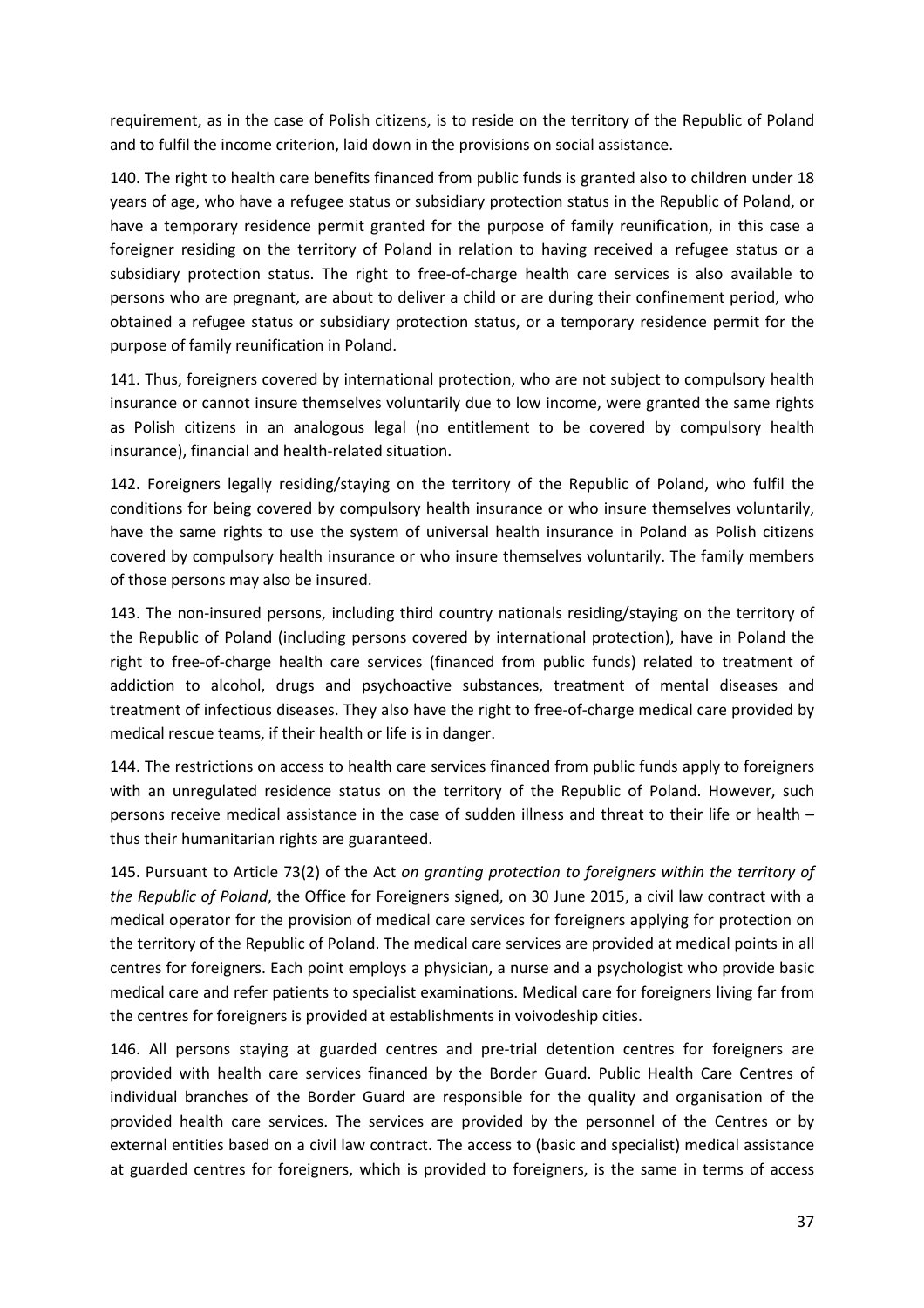procedure (several stages of access to specialist services) and quality as the medical assistance available to the citizens of the Republic of Poland.

147. Pursuant to the Act of 12 December 2013 *on foreigners*, a foreigner admitted to a guarded centre or a pre-trial detention centre for foreigners is immediately subject to medical examination and undergoes sanitary procedures, if necessary. One of the rights of foreigners is the right to use health care and be placed at a health care centre, if it is required because of their health status. Pursuant to § 25 of the Rules of organisation and order governing the stay of foreigners at a guarded centre or a pre-trial detention centre for foreigners, constituting an annex to the Ordinance of the Minister of the Interior of 24 April 2015 *on guarded centres and pre-trial detention centres for foreigners*, a foreigner is subject to medical control examinations at least once in three months and right before his/her release, and, if possible, when the foreigner must be transported to another place.

 148. The consultations with a psychologist take place based on referral by a physician or instruction of a social carer or return carer, or at the request of the foreigner concerned. Furthermore, education and instruction teams of the guarded centres employ psychologists of the Border Guard who were trained in identification of vulnerable persons by specialists in the field. In addition, twice a week (or more often, if necessary) the foreigners may also consult a psychologist employed under a contract of mandate. A foreigner may be classified as a vulnerable person at any moment of his/her stay at a guarded centre.

149. In order to improve the situation of foreign children who undergo compulsory schooling, the Office for Foreigners suggested to introduce amendments in the education law concerning the first stage of education of foreigners at school. The issues were regulated in the Ordinance of the Minister of National Education of 9 September 2016 *on education of persons who are not Polish citizens or persons who are Polish citizens and were educated at schools functioning within the educational systems of other countries*. The Ordinance introduced a possibility to organise a preparatory branch at school for pupils/students who do not speak Polish or their command of Polish is insufficient to use the education services and require adjustment of the education process to their educational needs and to adjust the organisational form supporting the effectiveness of their education. Currently, those issues are regulated in the regulation of the Minister of National Education of 23 August 2017 *on education of persons who are not Polish citizens or persons who are Polish citizens and were educated at schools functioning within the educational systems of other countries*.

150. Foreign children attending kindergartens, primary schools and secondary schools, who are subject to proceedings for granting of international protection, receive free textbooks (this applies to pupils who do not receive textbooks from their school financed from a special purpose grant of the state budget), other materials and necessary learning aids. The Office for Foreigners covers also, to the extent possible, the costs of extra classes and recreation and sport activities for children. The Office also provides Polish lessons for children in the form of help in doing homework and compensatory classes. Usually at every centre for foreigners there are two groups of younger children and one group of older children covered by the abovementioned support. Each of those groups receives 5 hours of Polish lessons a week. The number of hours increases gradually.

151. Public schools follow the same procedure when preparing all students to select their future professional career. The vocational education system in Poland ensures in practice equal access to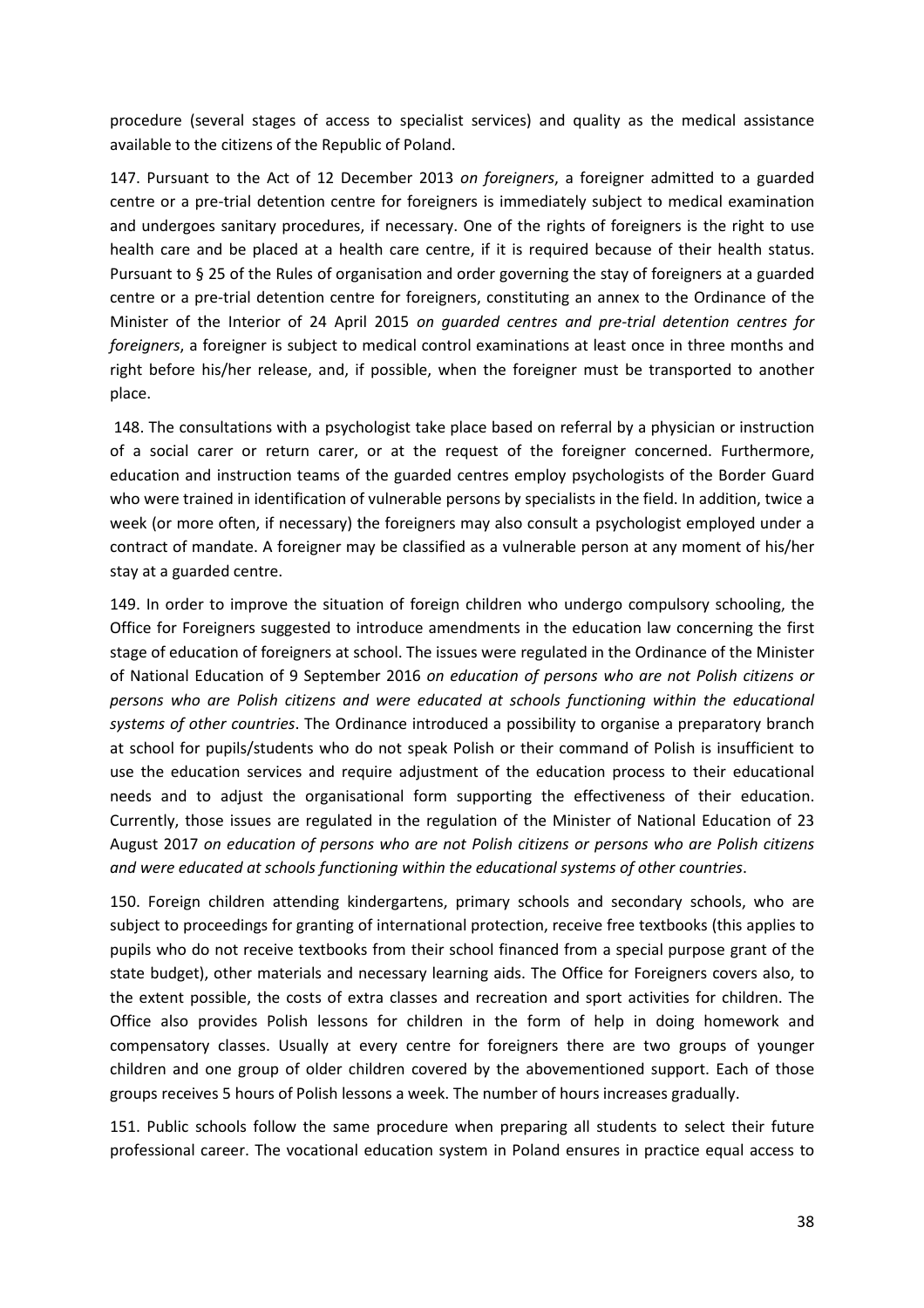education. There are no restrictions on access to counselling on the choice of career and further education.

152. The Minister of Culture and National Heritage supervises the state-owned and co-owned cultural institutions, such as dramatic theatres, philharmonics, opera theatres, contemporary art galleries, libraries, museums, as well as interdisciplinary institutions, such as art centres and creative work centres. At those institutions, equal treatment principles in all fields of activity constitute the basis for shaping the social coexistence principles. Full, non-discriminatory and public access to cultural and educational offer of those institutions is also a standard. Some institutions which perform their statutory tasks within one field, e.g. music, inform that due to specificity of their activities they do not include special actions aimed specifically at implementing and promoting the above values as part of their thematic programme. However, their programme offer, including educational offer, is prepared in line with the principles of equality before the law, non-promotion of xenophobic attitudes and negative stereotypes with respect to national and ethnic minorities, skin colour, religion, etc.

153. In the context of fight against all forms of discrimination, it should be emphasized that thematic programmes of some cultural institutions were prepared in a way directly addressing the concept of equality and cooperation between nations and cultures. The Minister of Culture and National Heritage, as the co-organiser, provides funds for the functioning of two such institutions, i.e. The Centre "Borderland of Arts, Cultures and Nations" in Sejm and The Centre for Theatre Practices Gardzienice. Their statutory tasks refer directly to multiculturality and to forms of international contacts and cooperation on a local and supralocal scale.

154. At the same time, theatres, opera houses and philharmonics, as well as galleries and art centres reporting to the Ministry of Culture and National Heritage employ (under employment contracts and temporary contracts) foreign artists from various fields – musicians, dancers, singers, conductors, also at managerial posts.

155. The Ministry of Culture and National Heritage makes every effort to counteract all forms of discrimination, including racial discrimination, in its activities. The main document defining the priorities of the Ministry's policy by 2020, i.e. *Social Capital Development Strategy 2020*, adopted the following as one of seven horizontal principles to be taken into account during implementation of all objectives, priorities and directions: "combating all forms of discrimination on grounds of sex, age, race, skin colour, ethnic or social background, genetic traits, language, religion or beliefs, political views or any other views, being a member of a national minority, economic status, birth, disability, age or sexual orientation."

156. Furthermore, each year the Minister of Culture and National Heritage announces calls for proposals for the Minister's programmes (it is a type of financial support) for tasks related to artistic creation and cultural education, literature and reading promotion, cultural heritage and infrastructural programmes and others. The beneficiaries of the Minister's programmes may also be organisations or minority associations which perform the above activities. For example, the support under the programme of the Minister of Culture and National Heritage entitled *Music* was granted to the Shalom Foundation, the Association of Roma Culture Artists and Friends or the Association "Jewish Culture Festival" in Kraków.

157. At the same time, the Ministry of Culture and National Heritage, under the following two programmes of the Minister, i.e.: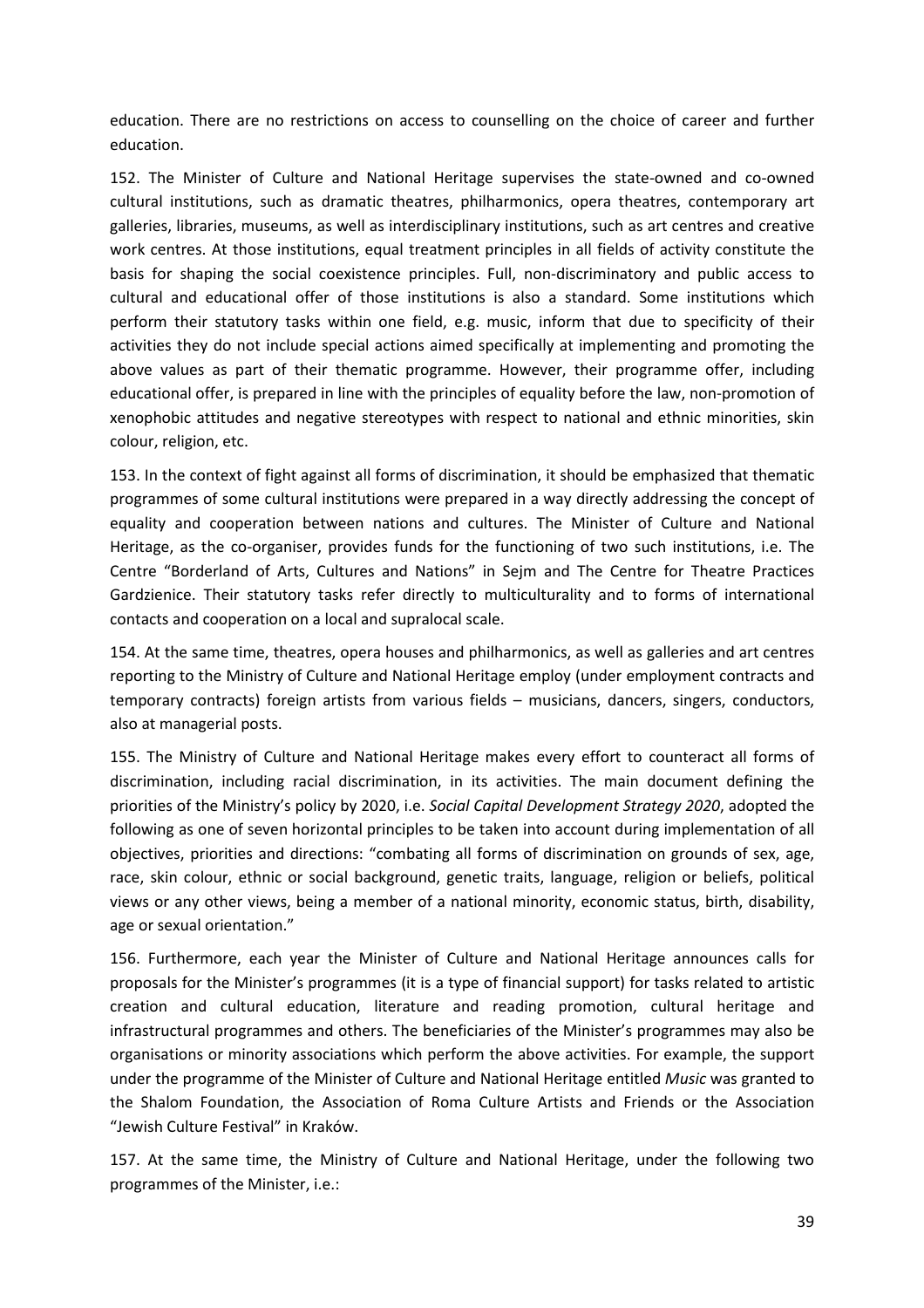1. *Support for care over places of remembrance and permanent commemorations in Poland* 2. *Support for local government cultural institutions – guardians of the places of remembrance* offers a possibility for organisations, associations, foundations of national and ethnic minorities, cultural institutions and local government units to apply for funding for projects concerning places of remembrance that are of importance for the minorities. Applications submitted to the programmes may concern "initiatives aimed at preserving the identity of national and ethnic minorities."

#### **Article 6**

158. Implementing the tasks imposed by the Act *on implementation of certain EU provisions on equal treatment*, in particular with respect to monitoring of the situation concerning the observance of the equal treatment principle, the Government Plenipotentiary for Equal Treatment undertakes actions based on requests and information from citizens, groups of citizens or non-governmental organisations. Regardless of the received requests, the Plenipotentiary intervenes into some matters upon own initiative or based on media reports. The Plenipotentiary conducts certain cases suggesting e.g. amendments to the existing legislation or requesting to abandon discriminatory activity, in other cases the Plenipotentiary explains to the applicant the available legal remedies or options for taking action. The Plenipotentiary transfers some cases to be examined by the authorities responsible for taking relevant actions or providing the relevant information, requesting them to provide the relevant clarifications on a given matter.

159. Requests, complaints and letters submitted to the Government Plenipotentiary for Equal Treatment are classified according to the grounds of discrimination (areas of discrimination). In 2012 their number was 460, in 2013 − 566, in 2014 – 377, in 2015 – 365, and in 2016 – 127. In 2017 (from 1 January to 15 October), 143 cases were submitted. The cases classified into the "national and ethnic origin" category accounted for approx. 3% of all cases in the years 2013-2015, and for 7.8% cases in 2016. Four such cases were received between January and 15 October 2017. The cases classified into the "race'" category were isolated cases in subsequent years (from 1 to 3, except for 2012, when there were 9 such cases). The largest number of cases still concerns discrimination on the grounds of sex, disability and age.

#### **Article 7**

160. The issues concerning the respect for and protection of human rights, as well as tolerance and multicultural dialogue, are included in the current core curriculum of general education and in the new core curriculum which will be implemented successively in primary schools starting from the 2017/2018 school year, and in secondary schools from the 2019/2020 school year.

161. The educational system also develops cultural competences and animates leisure time of children and youth by implementing the tasks specified for non-school care centres (youth clubs, youth cultural centres, interschool sports centres, non-school work centres, playgrounds for children and non-school specialist centres) and school youth shelters. Through systemic implementation of educational, upbringing, cultural, preventive, care, health-promoting, sports and recreational tasks, those institutions contribute to promoting the attitudes of openness, including anti-discriminatory attitudes. In 2016, the Minister of National Education recommended that during organisation of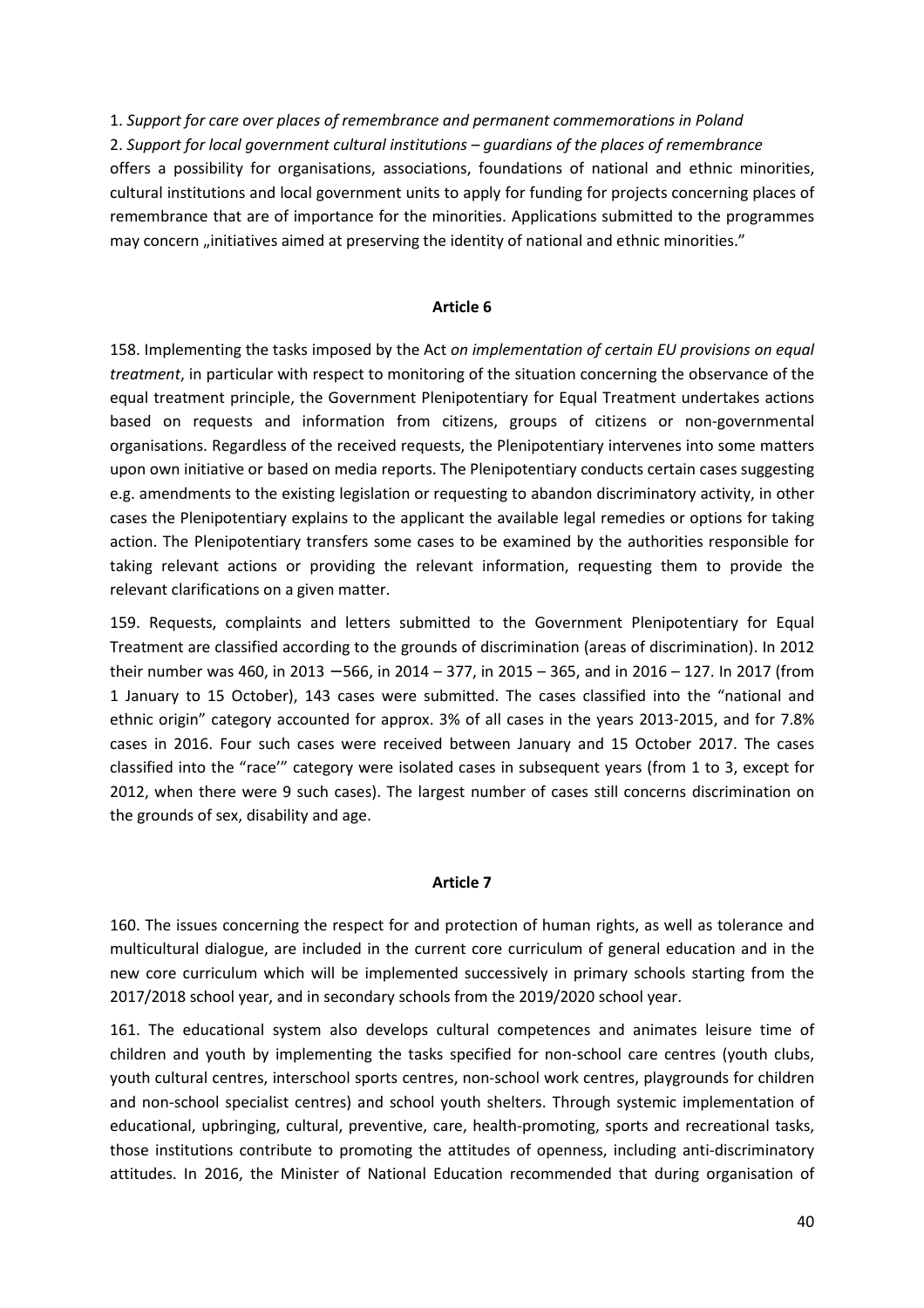holidays for children and youth priority should be given to i.a. activities promoting compliance with social and cultural values to inspire the participants to follow those values in their everyday life.

162. In addition, the Ministry promotes the development of social and citizen competences of the teaching staff by implementing the project called *School of Democracy - School of Self-Government*, based on the publication entitled *Citizen education and education for human rights*. One of the competences developed in teachers is counteracting all form of discrimination (*Strategies to counteract all forms of prejudice and discrimination and promoting anti-racist attitudes*). The trainings for teaching staff covered topics related to elimination of inequality and discrimination at school. Between September and December 2014, 64 trainings were delivered for 1327 persons, while between March and May 2015 there were 11 trainings for approx. 130 persons.

163. In 2014, the Ministry of National Education, in cooperation with the Anti-discrimination Education Association and the Stefan Batory Foundation organised the conference entitled *School without discrimination – safe school*, addressed to 80 teachers, representatives of the education community from all over Poland. The participants discussed how to implement anti-discriminatory activities addressed to the entire school community, as well as how to combine prevention of discrimination with the solutions aimed at ensuring the safety of pupils and students. During the workshop session, the experts, representatives of non-governmental organisations presented the examples of good practices and educational materials to counteract discrimination, hate speech and violence motivated by prejudice.

164. In February 2017, the training entitled *To learn, to understand, to accept*, addressed to consultants/specialists from teacher continuous education establishments, advisors and teachers interested in the subject was organised. The purpose of the training was to raise awareness of the community about issues related to education for equality, anti-discrimination, intercultural and citizen education, as well as education on human rights.

165. The project called *Diversity among/in us*, started in June 2014, was aimed at building the Polish Intercultural Competence Framework for the education system. The Polish Framework is to constitute a comprehensive, coherent system of concepts, objectives, standards, regulations, programmes for education and training of teaching staff and guidelines for schools and the schoolrelated environment to develop intercultural competences of pupils and students at all levels of education, within the framework of formal education. The Framework is to prepare the young generation to co-existing a culturally and ethnically diverse world. The following action were completed in relation to the project implementation:

- − the Council of Europe's publication entitled *Intercultural competence for all* was translated into Polish;
- an interdisciplinary team of experts for intercultural education was established to develop the Polish Intercultural Competence Framework for the education system. The team consists of representatives of various circles involved in intercultural education, including the Ministry of National Education, the Office of the Government Plenipotentiary for Equal Treatment, headmasters of schools, including intercultural schools, teaching consultants and advisors employed at teacher training institutions, academic staff dealing with such issues, nongovernmental organisations and intercultural education practitioners. Thus far two seminars dedicated to the work of the team have been organised;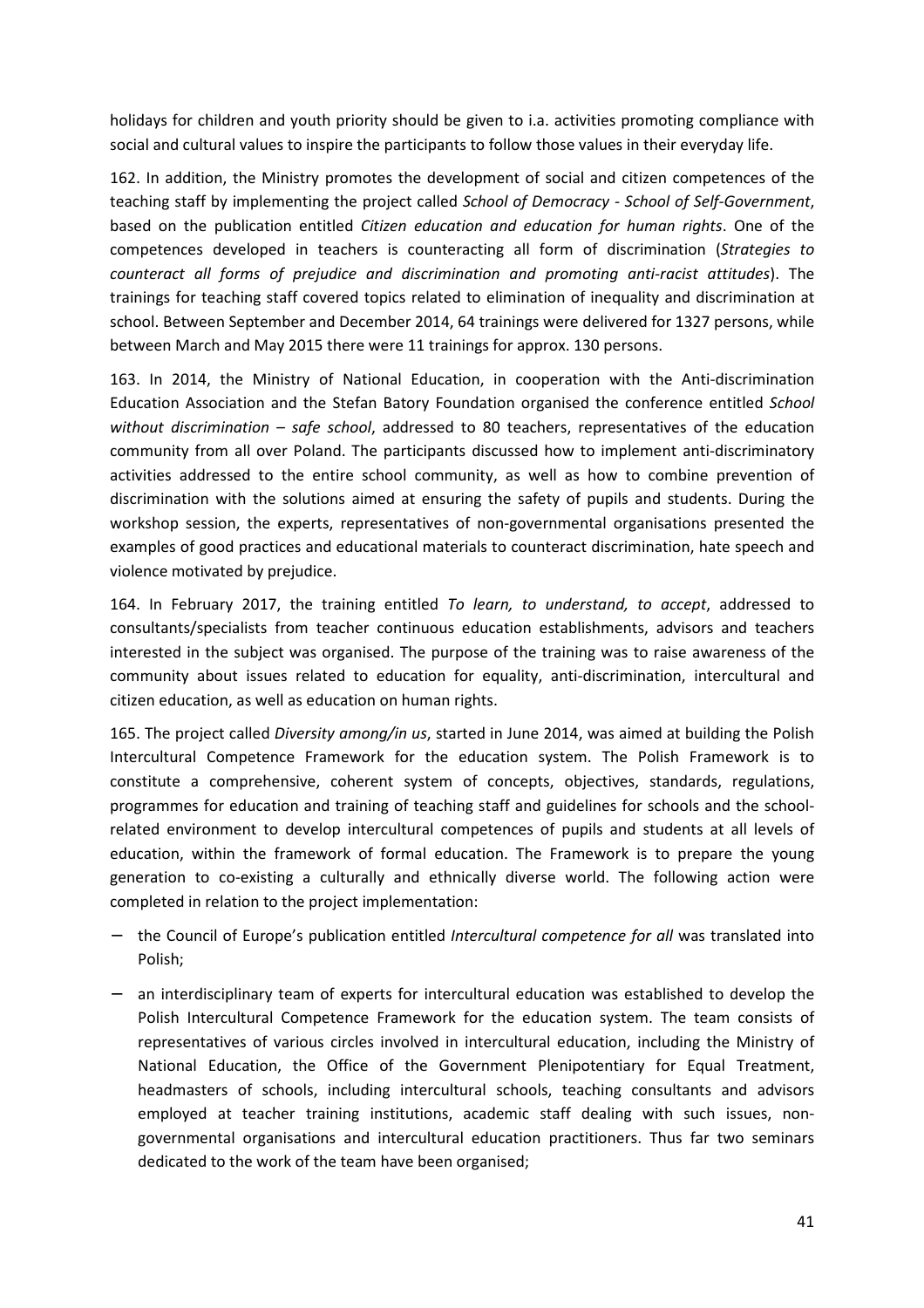- − in 2015, trainings for 16 regional coordinators for intercultural education, preparing them to run a network supporting the schools in 16 regions of Poland were conducted;
- − in 2016, 14 trainings entitled *Intercultural and anti-discriminatory education. Diversity among/in us* for 203 teachers were organised.

166. Within the reporting period, numerous trainings on counteracting discrimination and promoting tolerance were organised also at public institutions. Equal treatment is one of the training blocks during preparatory service at the civil service.

167. The Order No 19/16 of 14 April 2016 of the General Director of the Prison Service *on detailed rules of performing and organising penitentiary work and the scopes of activities of officers and employees of penitentiary and therapeutic wards* introduced for the first time a provision on conducting activities aimed at shaping appropriate mutual relations between the inmates and officers in prisons, due to the need to integrate and promote tolerance towards cultural and religious diversity. The part regulating penitentiary activities with respect to inmates who are foreigners and inmates with disabilities includes the following:

- counteracting social marginalisation of culturally diverse people and undertaking antidiscriminatory actions through active involvement in cultural, educational and sports activities, employment and vocational training which are available to all inmates;

rehabilitation activities promoting tolerance and allowing to get to know other cultures and customs, addressed to inmates from various cultural circles;

organisation of educational activities aimed at promoting knowledge on human rights and prohibition of any discrimination on the grounds of sex, age, disability, race, religion, nationality, political views, trade union membership, ethnic origin, religious convictions, sexual orientation.

168. Within the reporting period, penitentiary establishments regularly implemented programmes including the issues of intercultural integration, tolerance, human rights, international standards and counteracting racial discrimination, xenophobia an the related intolerance. Over 14,000 inmates in total took part in those programmes from January 2012 to the end of July 2017. The above programmes are targeted at specific groups of persons deprived of liberty and aimed at promoting tolerant attitudes, teaching convicts non-aggressive methods of solving conflicts and respecting other people's rights. Disciplinary measures are taken against inmates infringing social standards in this respect.

169. Anti-discriminatory content is also included in the programmes of trainings for officers, ensigns and junior officers of the Prison service. Psychologies also conduct situational workshops attended by all participants of vocational and specialist trainings. During the workshops, the officers learn how to act when confronted with diversity, how to understand and tolerate it, and practice interpersonal contacts in the spirit of tolerance and acceptance. The trainings for penitentiary personnel of penitentiary establishments disseminate knowledge on rights of inmates, prohibition of discrimination based on i.a. ethnic origin, religious beliefs, sex or sexual orientation. During the courses for the position of an educator or a senior educator, the problems of physical and psychological violence, including the behaviour and attitudes resulting from racial differences, are discussed in detail and presented during workshops.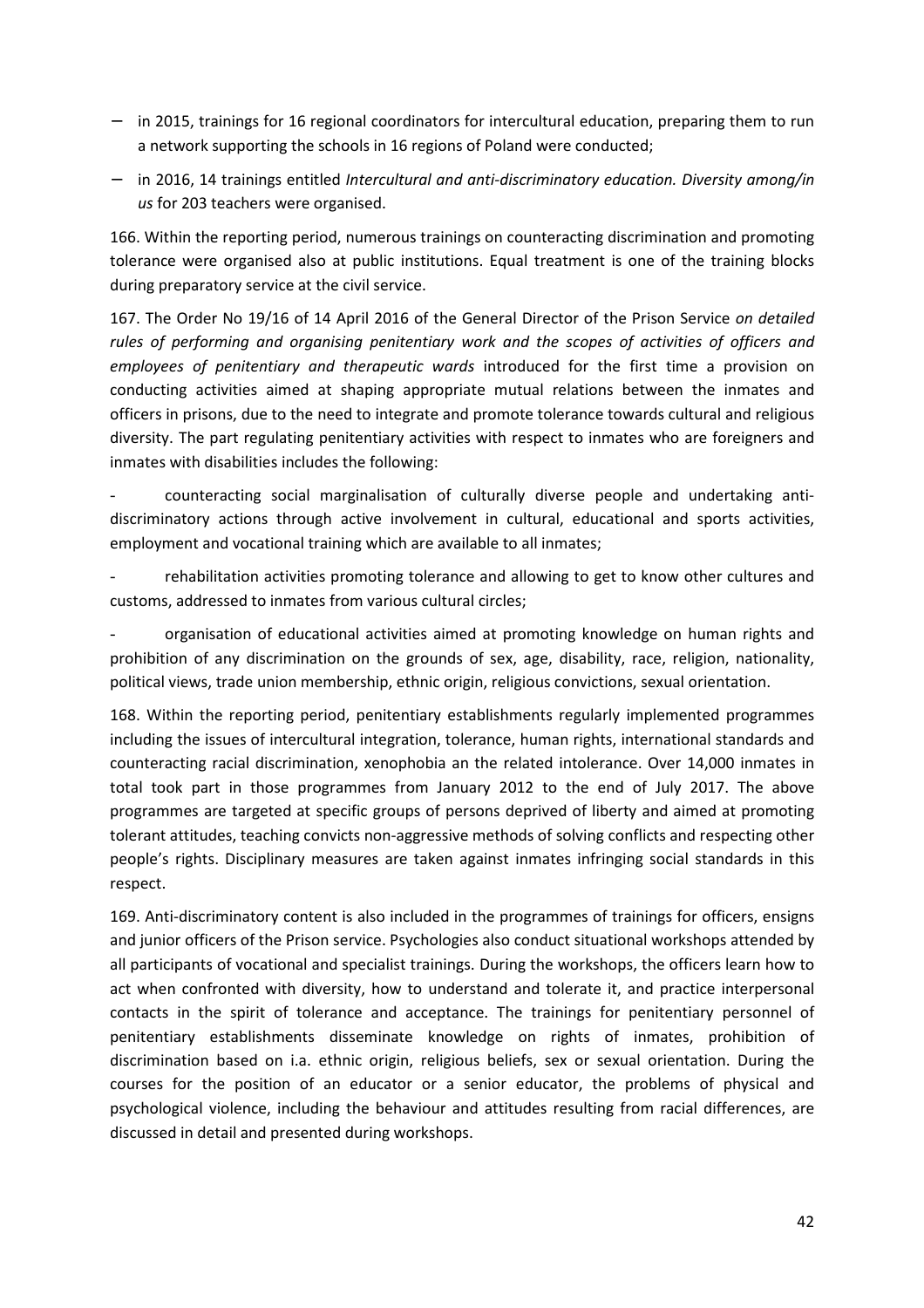170. In the years 2014-2016, the General Headquarters of the Border Guard and the Office for Foreigners jointly implemented the project entitled *Increase of competences and qualifications of public services in the scope of asylum and migration, with particular interest in the field of counteracting illegal migration* from the funds provided by the Norwegian Financial Mechanism 2009-2014. Under the project, the employees of the Office and an officer from the Border Guard took part in a series of trainings on social and cultural aspects of communication with foreigners from selected countries (5 editions for various regions of the world) and on shaping and developing intercultural competences. In the first quarter of 2017, intercultural competence trainings, cofinanced from the Swiss funds, were organised for the employees of the Office.

171. The programme of basic training for newly employed Border Guard officers, as well as the programme of training from the scope of junior officer school, include (as part of *Professional ethics* and *Basics of social communication*) issues related to protection of human rights, shaping of anti-discriminatory attitudes and basics of intercultural communication. In addition the Specialist Training Centre of the Border Guard in Lubań runs numerous trainings and workshops on multiculturality, equal treatment, strategy of communication with foreigners, shaping and developing intercultural competences, as well as social and cultural aspects of communication with foreigners from selected regions of the world - countries where migrants come from. The trainings also cover such topics as international protection of foreigners, identification and procedure to be followed in contacts with persons from vulnerable groups (including unaccompanied minors, persons with physical or mental disabilities, elderly persons, pregnant women, single parents, victims of trafficking in human beings, chronically ill persons, persons subject to tortured, persons subject to mental and/or physical violence, including sexual violence, and victims of violence due to their sex, race, sexual orientation and/or gender), solving conflicts in relations between officers and foreigners, or team management in emergency situations related to foreigners.

172. The trainings which included the issues within the scope of counteracting racial discrimination, xenophobia and related intolerance were also attended by the Customs Service officers. The programme of the training, which is compulsory for each officer, includes the issues related to stereotypes and prejudice, as well as counteracting discrimination, racism, xenophobia and intolerance. In addition, in the second half of 2013, customs chambers began to implement the module entitled *Behaviour culture of an officer/employee as an element of the service/work at the Customs Service*, including classes on counteracting racial discrimination, xenophobia and intolerance. The trainings covered all officers in permanent service who have contacts with external customers.

173. To combat prejudices leading to racial discrimination and to support mutual understanding and tolerance, the National Broadcasting Council, performing supervision stemming from the Act of 29 December 1992 *on radio and television* (i.e. Dz.U. 2017 item 1414), conducts investigation proceedings based on complaints and requests submitted to the Council and concerning dissemination of discriminatory content. Such proceeding were conducted also in the reporting period and concerned, among others, the charges of dissemination of discriminatory content on the grounds of race, national origin or religious beliefs. In the proceedings confirmed the charges, fines were imposed on broadcasters. Another form of supervision comprises systematic controls of radio and television programmes. Between January 2012 and April 2017, 136 radio programmes and 59 television programmes were controlled. Each monitored material consisted of 168 hours. No content that could be deemed discriminatory on the grounds of race was found in any of the programmes.